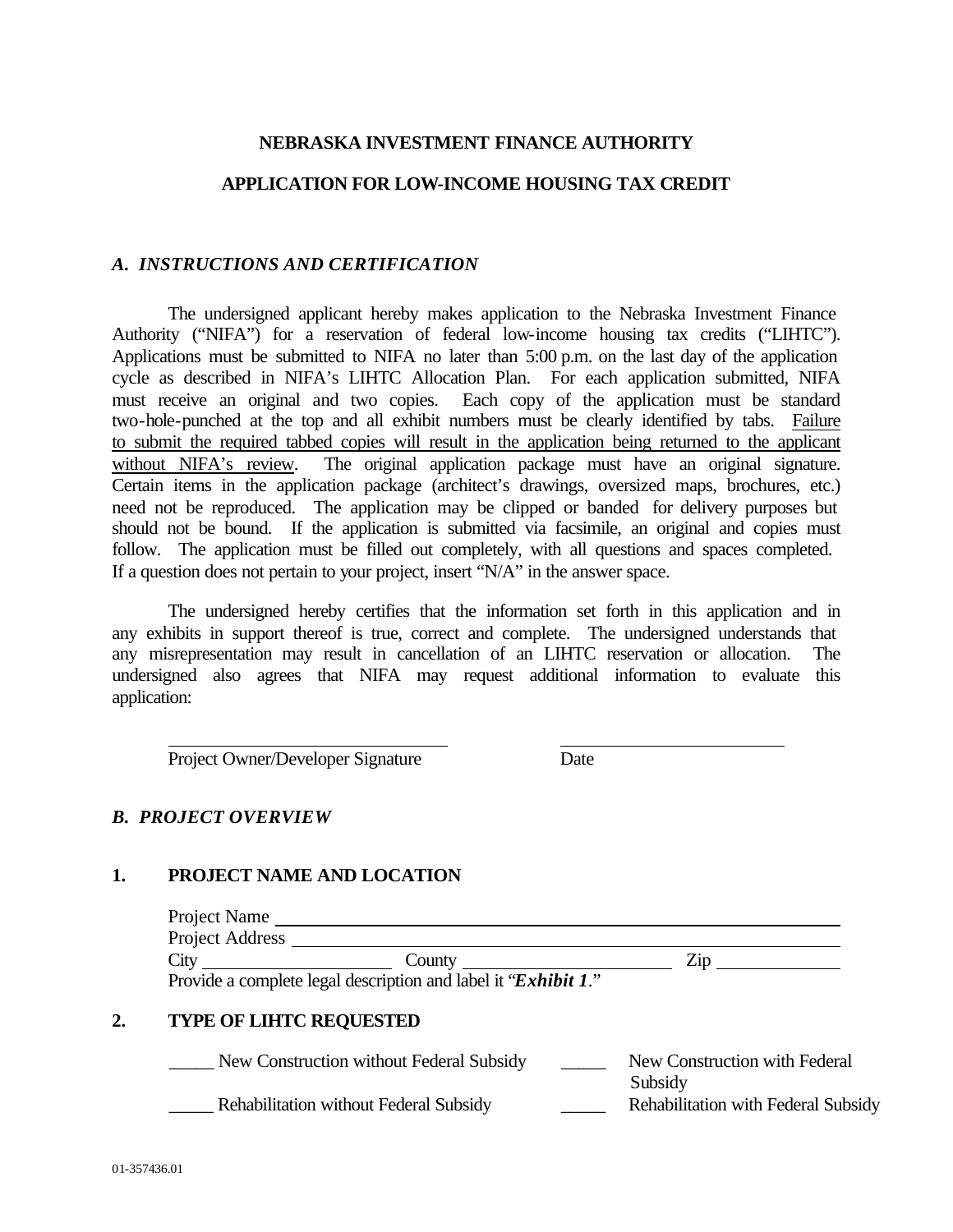| Acquisition/Rehabilitation without Federal<br>Subsidy<br>Subsidy                                                                                                                                                  | <b>Acquisition/Rehab with Federal</b> |              |  |
|-------------------------------------------------------------------------------------------------------------------------------------------------------------------------------------------------------------------|---------------------------------------|--------------|--|
| Tax-Exempt Bond Financing<br>Acquisition/Rehabilitation with a 10-year _____<br>Allocation<br>waiver                                                                                                              |                                       |              |  |
| (a) Will the project owner receive any federal, state or local subsidy/assistance?<br>(If "YES," provide a detailed description of the type of subsidy the project<br>will receive and attach it as "Exhibit 2.") | $\square$ YES                         | $\square$ NO |  |
| (b) Does this project provide a lease-purchase option to qualified tenants?                                                                                                                                       | $\square$ YES                         | $\square$ NO |  |
| (c) Please state the date of the most recent sale or transfer of the building(s).                                                                                                                                 |                                       |              |  |
| Was rehabilitation work greater than 25% of the building's adjusted basis<br>(d)<br>performed by the previous owner in the last 10 years?                                                                         | $\square$ YES                         | $\square$ NO |  |
| Was the building occupied or suitable for occupancy at the time of $\square$ YES<br>(e)<br>purchase?                                                                                                              |                                       | $\square$ NO |  |
| If the building is a single-family detached residence, was it used by the<br>(f)<br>previous owners as their principal residence during the past 10 years?                                                        | $\square$ YES                         | $\square$ NO |  |
| (g) Is the project located in a qualified census tract? (See list on page 20F).                                                                                                                                   | $\square$ YES                         | $\square$ NO |  |
| County                                                                                                                                                                                                            |                                       |              |  |

| Census tract number |  |
|---------------------|--|
|---------------------|--|

## **3. LIHTC SET-ASIDE CATEGORIES**

- (a) Applicant is requesting LIHTC from one of the following categories:
	- $\square$  For Profit<br> $\square$  Non-profit
		- Non-profit
- (b) Applicant is requesting LIHTC from the following categories:
	- $\square$  Urban (MSA)<br> $\square$  Rural (not in an
		- Rural (not in an MSA)
- (c) Applicant is requesting LIHTC under the Crane Program:
	- $\begin{tabular}{ll} $\Box$ & \mbox{YES} \\ $\Box$ & \mbox{NO} \end{tabular}$
	- ® NO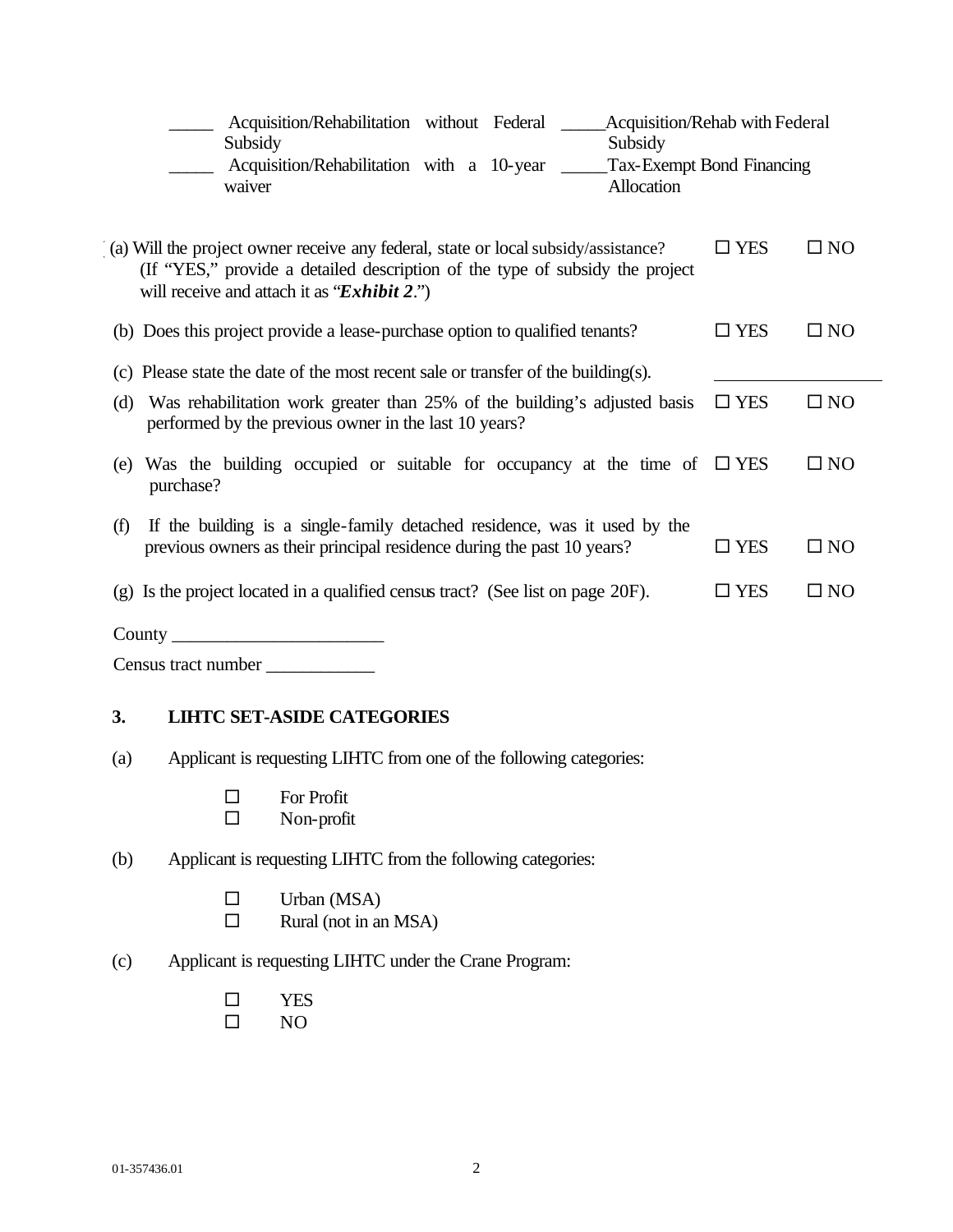### **4. MINIMUM SET-ASIDE ELECTION**

Pursuant to IRC Section  $42(g)(1)(A)$  and (B), the term "qualified low income housing project" means any project for residential rental property if the project meets the requirements of subparagraph (A) or (B), whichever is elected by the taxpayer. Please select one of the following set-aside categories:

- $\square$  20-50 test: (A) Project meets the requirements of this subparagraph if 20% or more of the residential units in such project are both rent-restricted and occupied by individuals whose income is 50% or less of the area median gross income.
- $\Box$  40-60 test: (B) Project meets the requirements of this subparagraph if 40% or more of the residential units in such project are both rent-restricted and occupied by individuals whose income is 60% or less of the area median gross income.

## **5. RENT FLOOR ELECTION**

**Rent Floor Election—The project owner elects the gross rent floor in IRC Section**  $42(g)(2)(A)$ to take effect as indicated below (check one only):

- $\square$  On the date of NIFA's initial allocation of LIHTC.
- $\square$  On the placed-in-service date of the building(s).

## *C. OWNER/DEVELOPER INFORMATION*

Please note that NIFA reserves, commits and allocates LIHTC to partnerships, limited liability companies, corporations and individuals. Reservations, commitments and allocations of LIHTC are non-transferable, and any change in ownership of the project requires NIFA's approval. NIFA verifies project ownership through closing documents, warranty deeds and title reports. NIFA reserves the right not to reserve LIHTC for any project, regardless of ranking/scoring, if NIFA determines, in its discretion, that the project does not further the purposes and goals of NIFA. For purposes of this determination, the information taken into account includes, but is not limited to, comments of officials of local governmental jurisdictions and the owner/developer prior experience and performance with NIFA's and other states' LIHTC programs. The prior performance of the project's owner/developer includes, but is not limited to, progress made with previous LIHTC reservations, project compliance and payment of monitoring fees.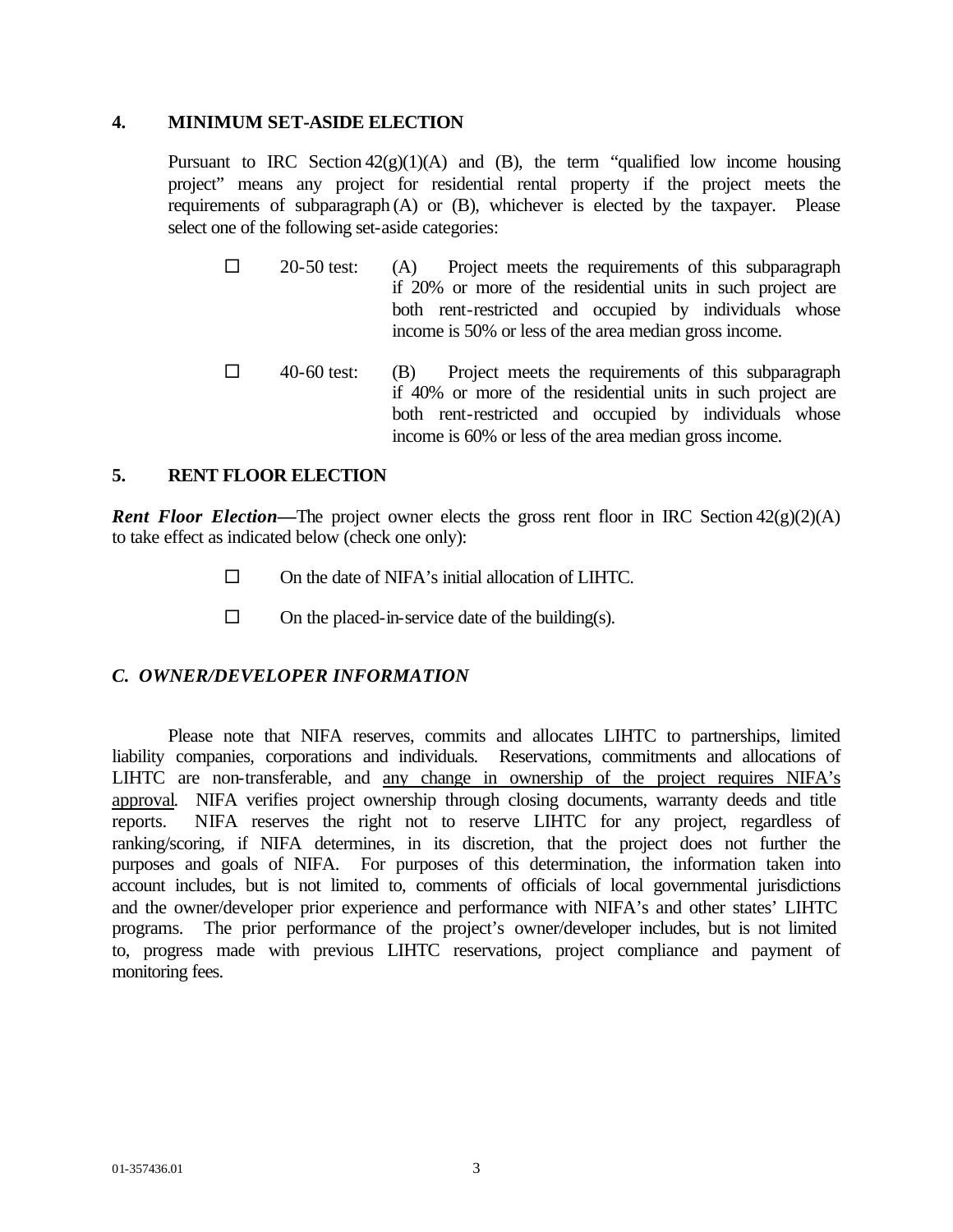# **1. APPLICANT/OWNERSHIP INFORMATION**

| (a) | П      | The applicant is a current project owner and anticipates retaining<br>ownership.                                                                                                                                                                                  |        |                                                               |            |              |  |
|-----|--------|-------------------------------------------------------------------------------------------------------------------------------------------------------------------------------------------------------------------------------------------------------------------|--------|---------------------------------------------------------------|------------|--------------|--|
|     | □      | The applicant is the project developer and will be part of the final<br>ownership entity.                                                                                                                                                                         |        |                                                               |            |              |  |
|     | $\Box$ | The applicant is the project developer and will not be a part of the final<br>ownership entity.                                                                                                                                                                   |        |                                                               |            |              |  |
|     | $\Box$ | Other:<br>formed and label it "Exhibit 3.")                                                                                                                                                                                                                       |        | (Provide a detailed explanation of the ownership entity to be |            |              |  |
| (b) |        |                                                                                                                                                                                                                                                                   |        |                                                               |            |              |  |
|     |        | Applicant Name                                                                                                                                                                                                                                                    |        |                                                               |            |              |  |
|     |        | Use exact legal name $(s)$                                                                                                                                                                                                                                        |        |                                                               |            |              |  |
|     |        |                                                                                                                                                                                                                                                                   |        |                                                               |            |              |  |
|     |        | $City$ $Listy$ $State$ $Zip$                                                                                                                                                                                                                                      |        |                                                               |            |              |  |
|     |        |                                                                                                                                                                                                                                                                   |        |                                                               |            |              |  |
|     |        | Telephone Number (Champion Communication Communication Communication Communication Communication Communication                                                                                                                                                    |        |                                                               |            |              |  |
|     |        |                                                                                                                                                                                                                                                                   |        |                                                               |            |              |  |
| (c) |        | Have you ever sold or transferred LIHTC to a new ownership entity prior to placing the<br>buildings in service or within a year thereafter?                                                                                                                       |        |                                                               | $\Box$ YES | $\square$ NO |  |
|     |        | If "YES," provide the full details of the transfer, as "Exhibit $3(a)$ ," including the<br>name and address of the new entity, and a contact person; also provide the<br>project's name, address and development number, and the date of the transfer(s).         |        |                                                               |            |              |  |
| (d) |        | Indicate the project's ownership entity below: (For items followed by an asterisk, include<br>a copy of the articles of incorporation, bylaws, partnership agreement, operating<br>agreement and other relevant materials regarding legal status as "Exhibit 4.") |        |                                                               |            |              |  |
|     |        | Federal I.D. Number:                                                                                                                                                                                                                                              |        |                                                               |            |              |  |
|     | $\Box$ | Limited Partnership*                                                                                                                                                                                                                                              | $\Box$ | Non-profit organization*                                      |            |              |  |
|     | $\Box$ | Corporation*                                                                                                                                                                                                                                                      | □      | Limited Liability Company*                                    |            |              |  |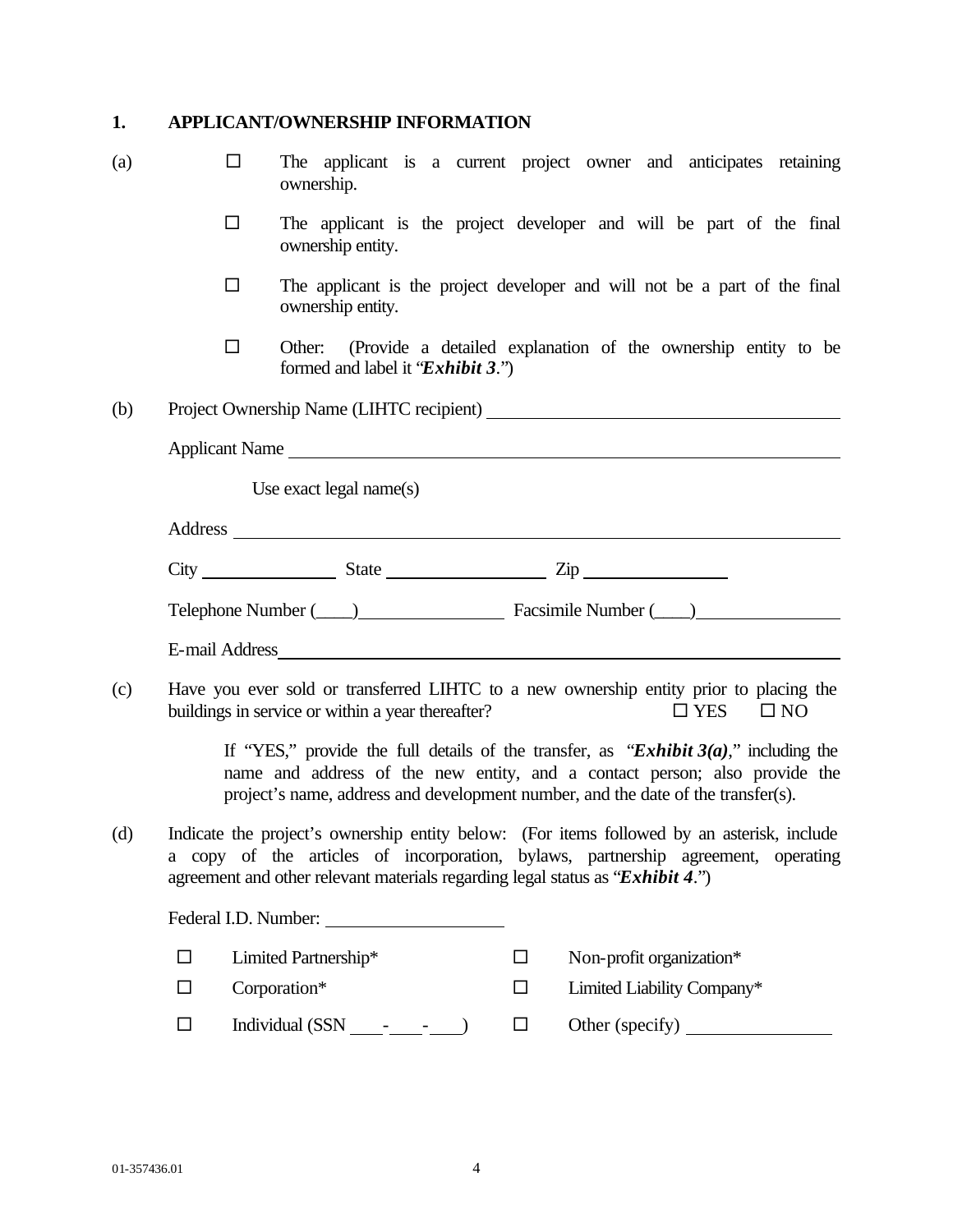(e) Provide the following information regarding the general partner(s), managing member(s) or principal owner(s):

| Name | Telephone Number        | %<br><b>Ownership Interest</b> |
|------|-------------------------|--------------------------------|
| Name | <b>Telephone Number</b> | %<br><b>Ownership Interest</b> |
| Name | <b>Telephone Number</b> | %<br><b>Ownership Interest</b> |

If necessary, provide an additional page labeled as "*Exhibit 5*."

Does the ownership entity currently exist?  $\square$  YES  $\square$  NO

If "NO," provide an estimated date for formation of the ownership entity: . NIFA requires that materials regarding the ownership entity be provided upon its formation.

## **PLEASE NOTE THAT THE OWNERSHIP ENTITY MUST BE FORMED, AND THE FEDERAL TAX I.D. NUMBER ESTABLISHED, PRIOR TO THE ISSUANCE OF A CARRYOVER ALLOCATION OR IRS FORM(S) 8609.**

## **2. CONTACT INFORMATION**

- **Note**: *Up to* the placed-in-service date for the project, NIFA will mail all correspondence and notifications to the contact person listed in Section 2(a) below.
- (a) Contact person **during** the application/allocation process will be:

| Name |                                                                                  |
|------|----------------------------------------------------------------------------------|
|      |                                                                                  |
|      |                                                                                  |
|      | $City$ $2ip$                                                                     |
|      | Telephone Number (____) Facsimile Number (____)                                  |
|      |                                                                                  |
|      | Participatory Role (e.g., sponsor, consultant, etc.) ___________________________ |

**Note**: *After* the placed-in-service date for the project, NIFA will mail all correspondence and notifications to the contact person listed in 2(b) below. Unless otherwise authorized by this contact person in writing, all communication with applicant/owner shall be conducted through the contact person. The contact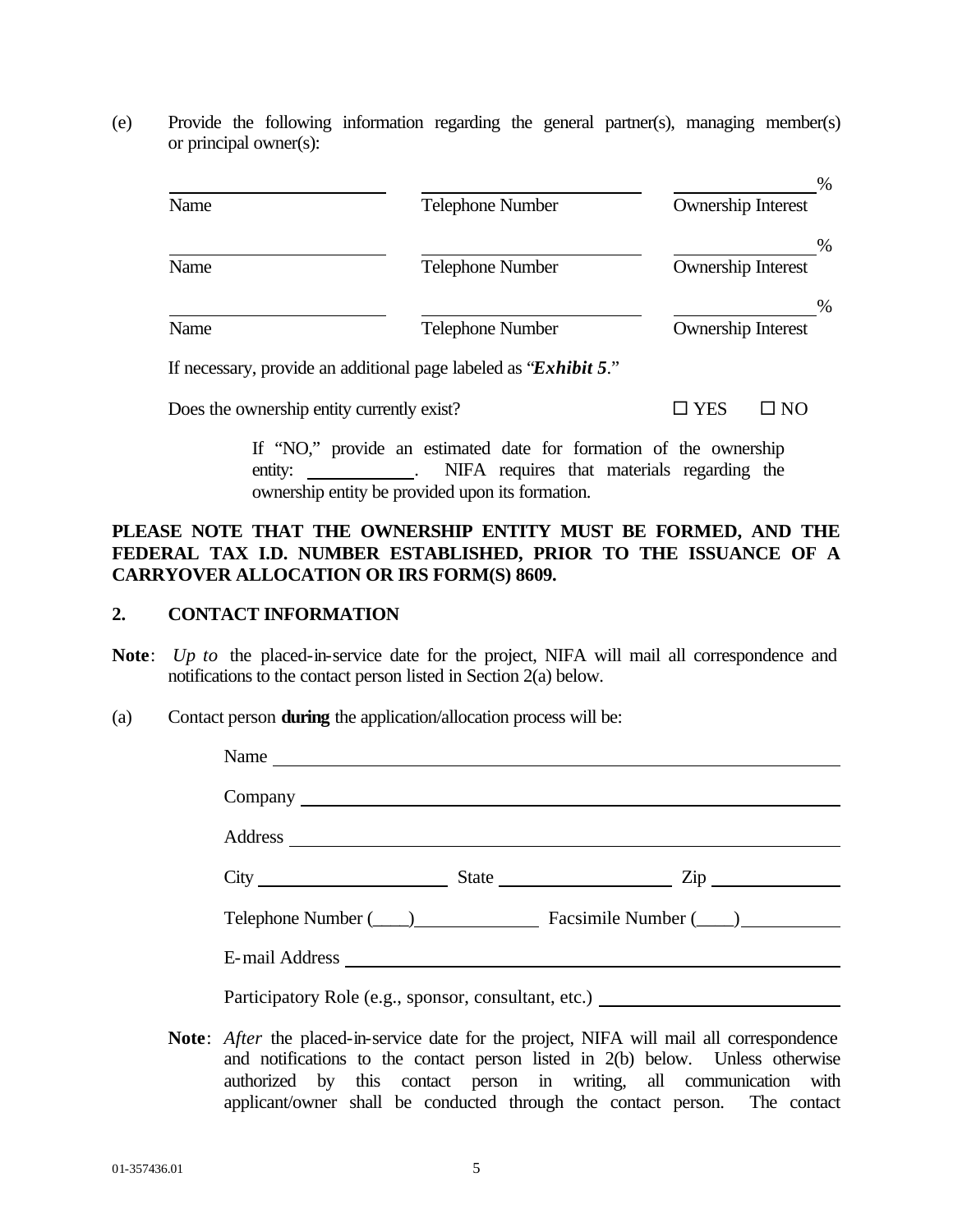person's statements, representations and/or other information shall be deemed to be that of the applicant/owner. Furthermore, no information shall be released (other than information released to the IRS and other federal and state agencies or departments) without prior consent of the contact person.

(b) Contact person **after** the project is placed in service will be:

|  | Name                                                                                                            |
|--|-----------------------------------------------------------------------------------------------------------------|
|  |                                                                                                                 |
|  |                                                                                                                 |
|  | $City$ $City$ $State$ $Zip$                                                                                     |
|  | Telephone Number (Championen Laurence Laurence Laurence Laurence Laurence Laurence Laurence Laurence Laurence L |
|  | E-mail Address                                                                                                  |
|  | Participatory Role (e.g., sponsor, management agent, owner, etc.)                                               |

## **3. THE DEVELOPMENT TEAM**

- (a) NIFA must be satisfied that those who will own or operate the project are familiar with and are prepared to comply with the requirements of the LIHTC program. At the time the application is filed, the applicant must be either the owner or developer of the project.
	- (i) If the applicant is the developer of the project, the applicant/developer must disclose whether it intends to sell or transfer the project before the LIHTC is claimed. If a sale or transfer of the project is anticipated, describe the disposition plan and timing for such disposition and attach as "*Exhibit 6*." Failure to report this information may result in forfeiture of the LIHTC reserved or allocated to the project.
	- (ii) Describe the degree of control the project developer will retain in managing the project and attach as "*Exhibit 7*."
- (b) Provide the full name of the firm and/or individual, street address, city, state, zip code, telephone number, facsimile number and the name of a contact person for each individual listed below and attach as "*Exhibit 8*."
	- (i) Developer
	- (ii) Architect
	- (iii) Management Agent/Company (Federal I.D. Number \_\_\_\_\_\_\_\_\_\_\_\_\_\_\_\_\_\_)
	- (iv) Consultant (if any)
	- (v) Engineer
	- (vi) General Contractor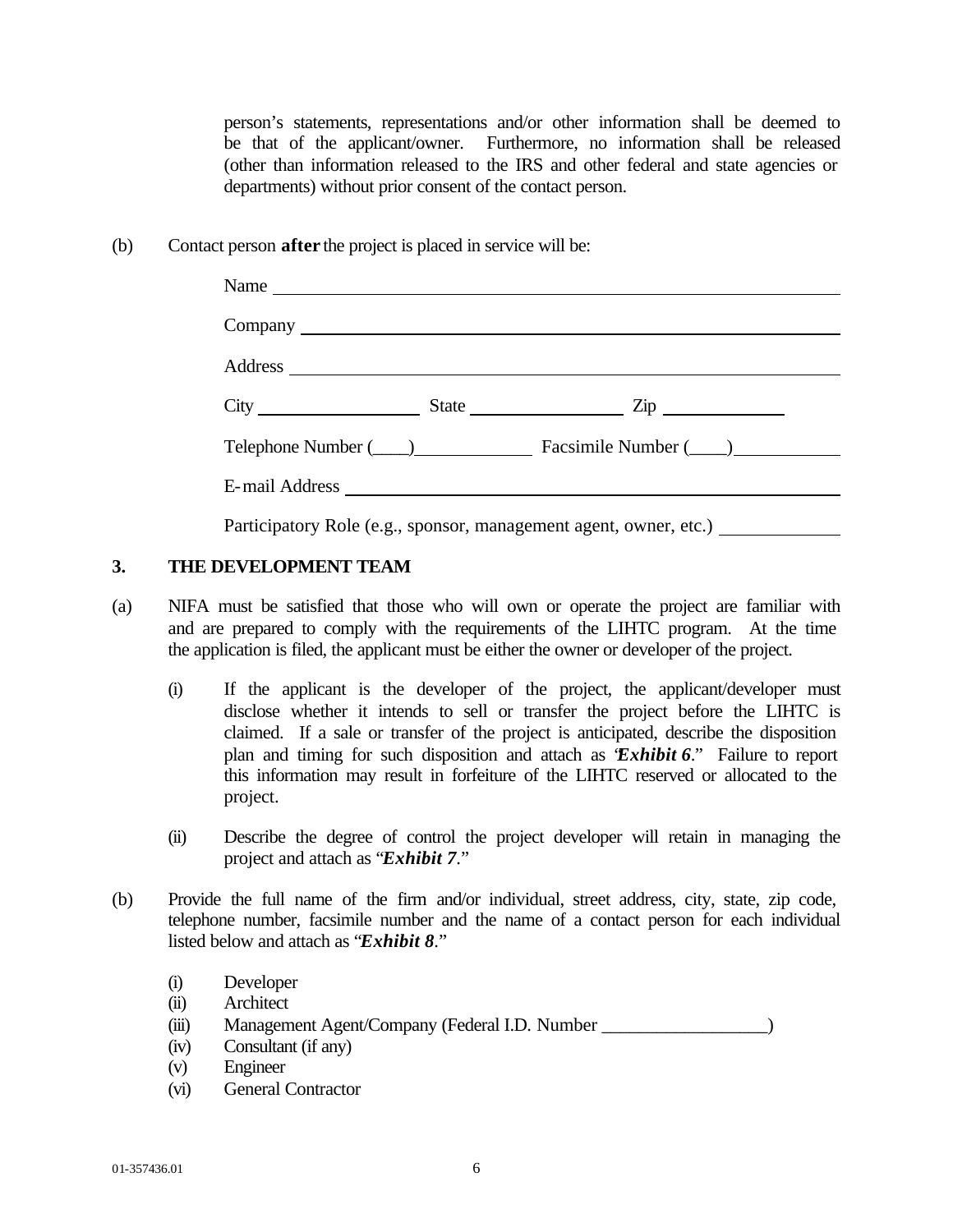- (vii) Project Attorney
- (viii) Syndication Firm (if any)
- (ix) Project Accountant
- (x) Bond Trustee
- (c) The applicant must disclose any and all relationships with others involved in the project (financial interests or family ties). Attach a description of any such relationships as "*Exhibit 8(a)*."
- (d) The applicant must disclose the names and addresses (including corporate officials, where applicable) of all parties that have a significant role in the project. These parties include, but are not limited to: accountants, architects, engineers, financial consultants and any other consultants, management agents, the general contractor and all subcontractors whose aggregate contract will exceed 10% of the cost of development (exclusive of the acquisition of land). Attach a description of any such relationships as "*Exhibit 8(b)*."

## *D. PROJECT CHARACTERISTICS*

## **1. SITE INFORMATION**

- Total number of buildings in project
- Number of stories in the tallest building
- Total number of units in project  $\overline{\phantom{a}}$
- Total number of LIHTC units in project
- Percentage of LIHTC units in project  $\overline{\phantom{a}}$
- Total net rentable square footage in project  $\overline{\phantom{a}}$
- Total square footage for LIHTC units  $\overline{\phantom{a}}$
- Total Square Footage of the project
- Percentage of floor area for LIHTC units
	- Total site area (land) to be used in project
- (a) Percentage of floor area used for commercial space %
- (b) Will the project owner require a manager/maintenance unit?  $\square$  YES  $\square$  NO

- (c) Project structure will be one of the following:
	- \_\_\_\_\_ Multifamily residential \_\_\_\_\_ Single-room occupancy \_\_\_\_\_ Single-family residential \_\_\_\_\_ Fourplex \_\_\_\_\_ Congregate care facility \_\_\_\_\_ Other (please describe below) \_\_\_\_\_ Elderly housing Duplex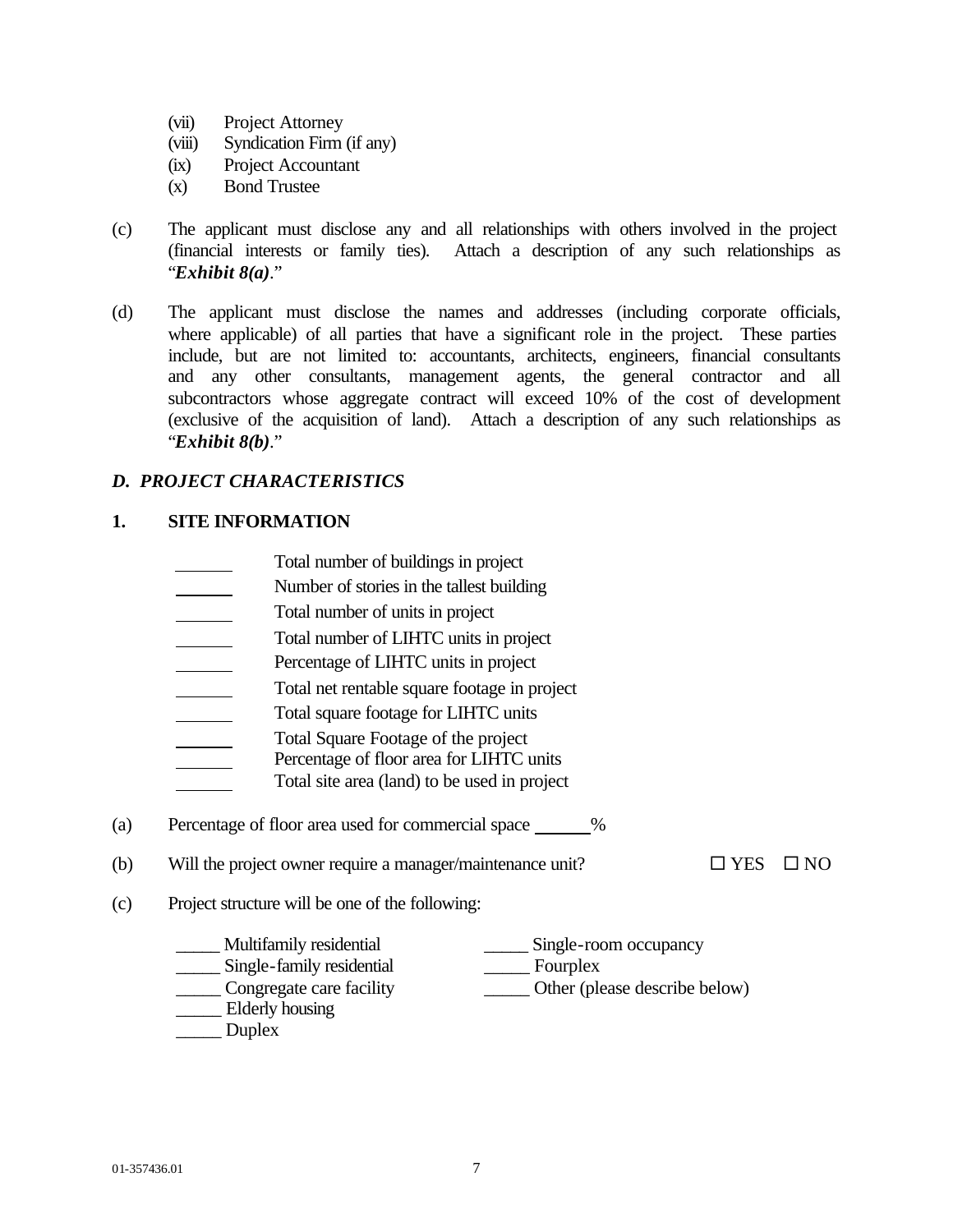(d) Have any of the buildings in the project been condemned or are uninhabitable?

|     |               |                                                                                                                                                                            | $\square$ YES | $\square$ NO         |
|-----|---------------|----------------------------------------------------------------------------------------------------------------------------------------------------------------------------|---------------|----------------------|
| (e) |               | Has the project received an allocation of LIHTC in a previous year? $\square$ YES                                                                                          |               | $\square$ NO         |
|     | If "YES,"     |                                                                                                                                                                            |               |                      |
|     | (i)           | State the year and the project's development number                                                                                                                        |               |                      |
|     | (ii)          | Building(s) Identification Number(s) (ex.: NE-01-00xxx)                                                                                                                    |               |                      |
|     | (iii)         | Are the buildings being purchased held by an institution that acquired the<br>property through foreclosure?                                                                |               | $\Box$ YES $\Box$ NO |
|     |               | If "YES," provide the name of the financial institution foreclosing on the<br>property and the date of foreclosure:                                                        |               |                      |
| (f) |               | Will the project involve relocation of any tenants?                                                                                                                        |               | $\Box$ YES $\Box$ NO |
|     |               | If "YES," attach a detailed description of the proposed relocation assistance you<br>intend to provide to the tenant as "Exhibit 9."                                       |               |                      |
| (g) | "Exhibit 10." | Attach a legible location map(s) and four pictures of the site taken from each direction as                                                                                |               |                      |
| (h) |               | Provide a city location map and show the location of the project attached as " <b>Exhibit 11</b> ."                                                                        |               |                      |
| (i) |               | Control of the project site is evidenced by (must check one) (NOTE options/contracts to<br>purchase must be valid for 90 days beyond the submitted application dead line): |               |                      |
|     |               | Deed<br>Purchase Contract<br><b>Exercise of Eminent Domain Action</b><br>Option                                                                                            |               |                      |
|     |               | Expiration date of option or purchase contract: _________________________________                                                                                          |               |                      |
|     |               | Name of Seller:                                                                                                                                                            |               |                      |
|     |               |                                                                                                                                                                            |               |                      |
|     |               |                                                                                                                                                                            |               |                      |
|     |               | Telephone Number: () Facsimile Number: ()                                                                                                                                  |               |                      |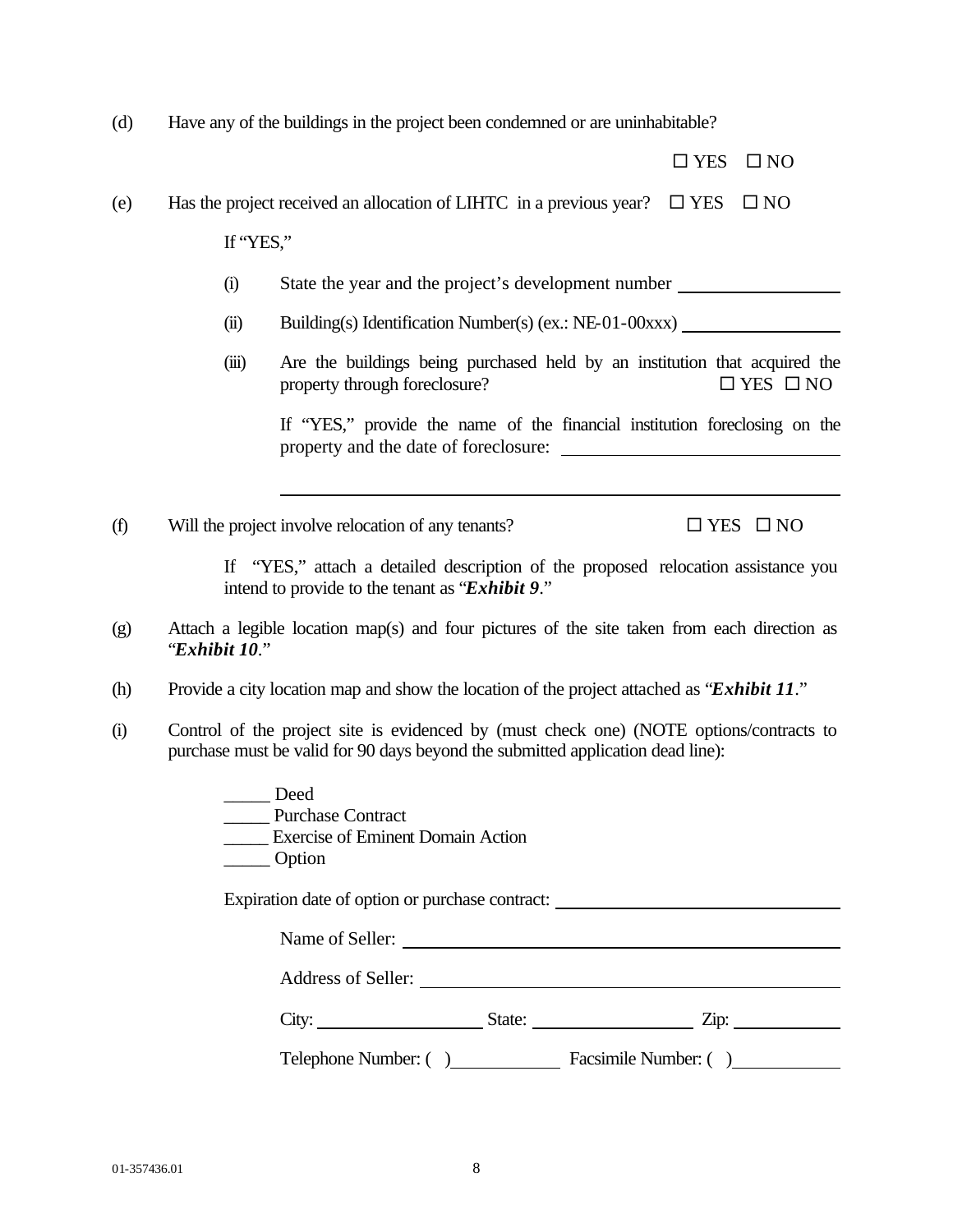### **2. PREVIOUS PARTICIPATION STATEMENT**

- (a) Provide a previous participation statement for the general partner, managing member or developer listing all the projects for which such entity has requested an allocation of LIHTC and provide the following information and attach as "*Exhibit 12*":
	- (i) Project Name and Location
	- (ii) Date of Application
	- (iii) Status of Project

### **3. NON-PROFIT SET ASIDE ELECTION**  $\Box$  YES  $\Box$  NO

(a) To qualify for non-profit preference, a non-profit must materially participate in the development and operation of the project throughout the project's compliance period. Under IRC Section 469(h), "a (non-profit) shall be treated as materially participating in an activity only if the (non-profit) is involved in the operations of the activity on a basis that is regular, continuous, and substantial."

A non-profit must demonstrate a history of material and clearly verifiable capacity to produce affordable housing, that it is operating the housing in good standing, that it conforms with the provisions of Section  $501(c)(3)$  or  $501(c)(4)$  of the IRC and that it performs the primary function of owner, manager or developer.

IRC Section 42(h)(5) specifies the requirements that must be met to be considered a qualified non-profit. Be sure you meet all the requirements of that section.

Indicate the type of non-profit determination for this project:

 $\Box 501(c)(3)$  $\Box 501(c)(4)$ 

- (b) If the project is to be considered for the non-profit LIHTC set-aside, the following information must be attached and labeled as "*Exhibit 13*":
	- (i) Describe the non-profit's participation in the development and operation of the project. List all names, addresses and phone numbers of board members for the non-profit organization.
	- (ii) Describe the non-profit's ownership percentage in the project.
	- (iii) State whether the non-profit ownership is expected to remain the same throughout the compliance period.
	- (iv) Identify all paid full-time staff and sources of funds for annual operating expenses and current programs.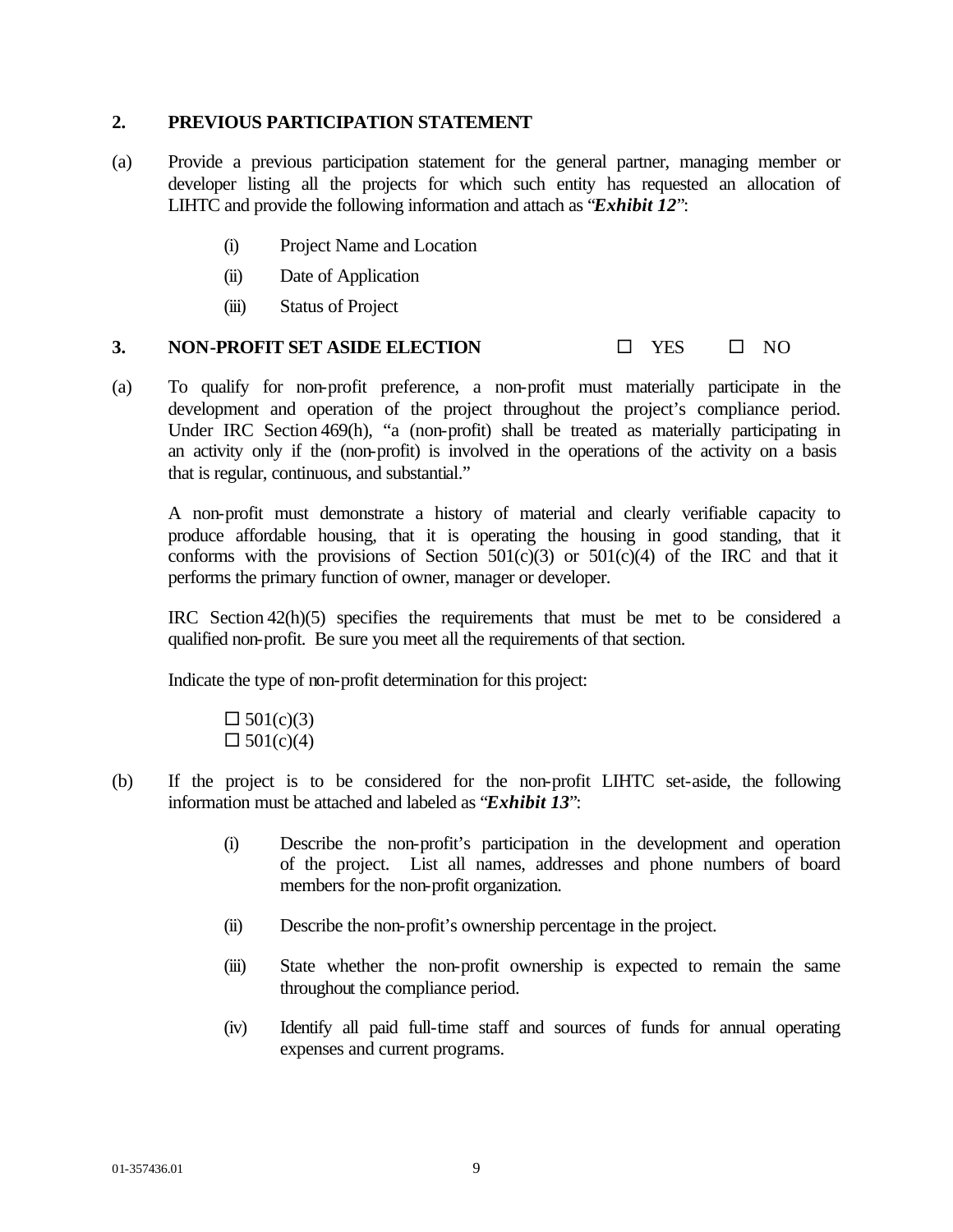### **4. SENIOR PROJECT**

| Will the project be reserved for seniors aged 55?           | $\Box$ YES $\Box$ NO |  |
|-------------------------------------------------------------|----------------------|--|
| Will the project be reserved for seniors aged 62 and older? | $\Box$ YES $\Box$ NO |  |

If "YES," complete "*Exhibit 205"* and designate if project will be reserved for seniors aged 55 or 62.

### **5. PROJECT INCOME INFORMATION**

- (a) Check the types of rental residential or federal subsidies/assistance, if any, that will be available to this project?
	-
	-
	- $\Box$  Section 8 Certificates or Vouchers  $\Box$  HOME Program Funds
	-
	- $\Box$  RD 515 Rental Assistance  $\Box$  Other (please identify)
	- $\Box$  Section 8 New Construction  $\Box$  Section 8 Project-based Assistance
	- $\Box$  Section 8 Substantial Rehabilitation  $\Box$  Section 8 Moderate Rehabilitation
		-
	- $\Box$  FHA Loan Guarantees  $\Box$  McKinney Act Funding
		-
- (b) Provide "*Exhibit 14*," explaining in detail the planned manner in which the units will receive assistance, the number of units receiving said assistance, the number of years remaining on the contract, and any and all other information pertinent to the assistance program.
	- (c) Provide a copy of the contract or documentation verifying the assistance program to the project and attach as "*Exhibit 14(a)*."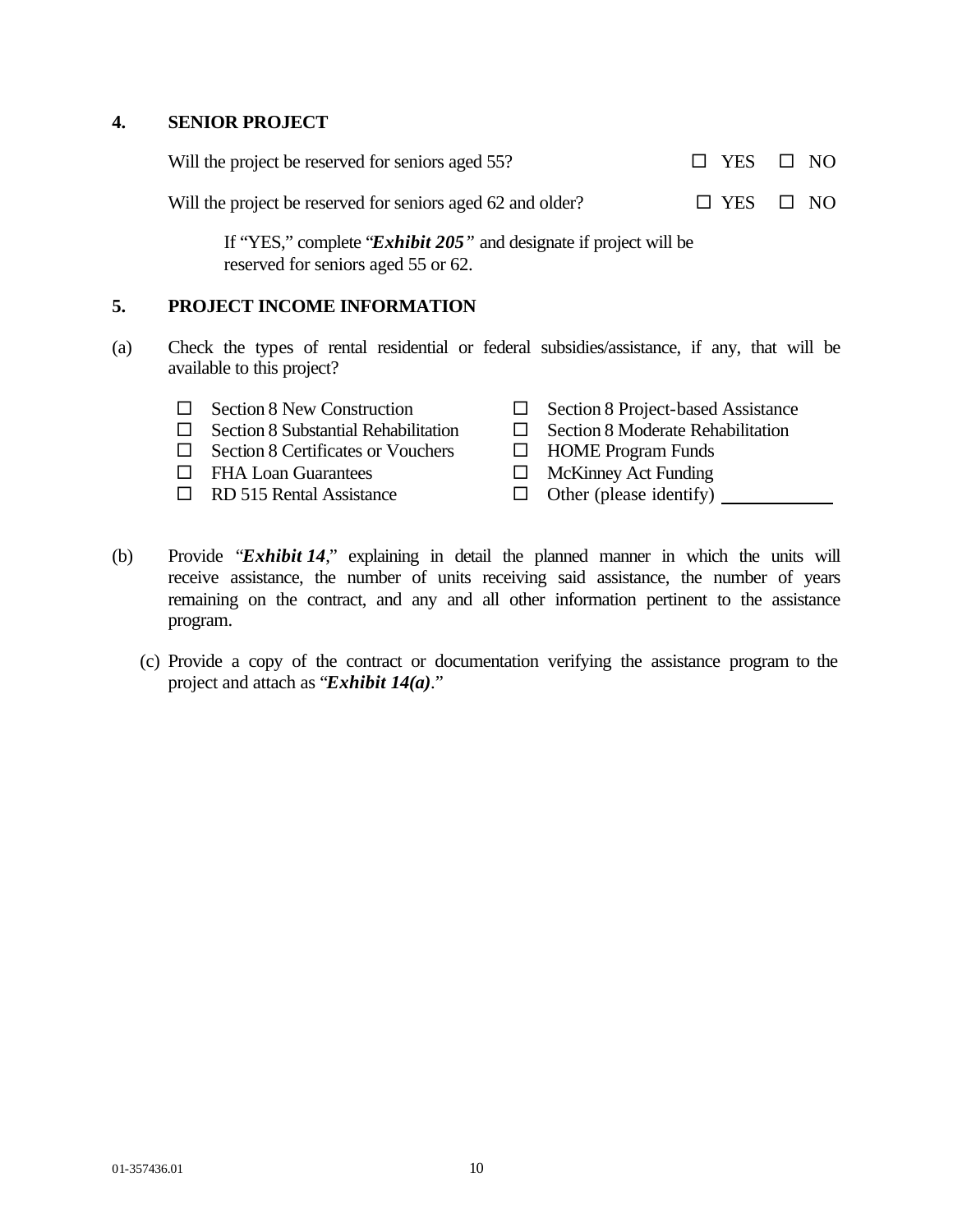## **6. UTILITY ALLOWANCE CALCULATIONS**

Provide "*Exhibit 15*," a copy of the current Section 8 utility allowance established by the local public housing authority with jurisdiction over the subject property's area, or other organizations that would qualify under IRC § 42(g)(2)(B)(ii).

| (Check One)                        |                                            |                                         |                           | <b>Allowance Amount</b>  |                   |                            |                           |
|------------------------------------|--------------------------------------------|-----------------------------------------|---------------------------|--------------------------|-------------------|----------------------------|---------------------------|
| <b>Utility</b><br>Paid by<br>Owner | <b>Utility</b><br>Paid by<br><b>Tenant</b> | <b>Type of</b><br><b>Utility</b>        | <b>Efficiency</b><br>Unit | <b>One</b><br><b>Bed</b> | Two<br><b>Bed</b> | <b>Three</b><br><b>Bed</b> | <b>Four</b><br><b>Bed</b> |
|                                    |                                            | Heating (gas)                           |                           |                          |                   |                            |                           |
|                                    |                                            | Air Conditioning                        |                           |                          |                   |                            |                           |
|                                    |                                            | Lighting (electric)                     |                           |                          |                   |                            |                           |
|                                    |                                            | Water/Sewer                             |                           |                          |                   |                            |                           |
|                                    |                                            | Trash                                   |                           |                          |                   |                            |                           |
|                                    |                                            | Cable TV                                |                           |                          |                   |                            |                           |
|                                    |                                            | (if required)                           |                           |                          |                   |                            |                           |
|                                    | <b>Total Utility Allowance for units</b>   |                                         |                           |                          |                   |                            |                           |
|                                    |                                            | Total Utility Allowance paid by tenants |                           |                          |                   |                            |                           |
| Source of data                     |                                            |                                         |                           |                          |                   |                            |                           |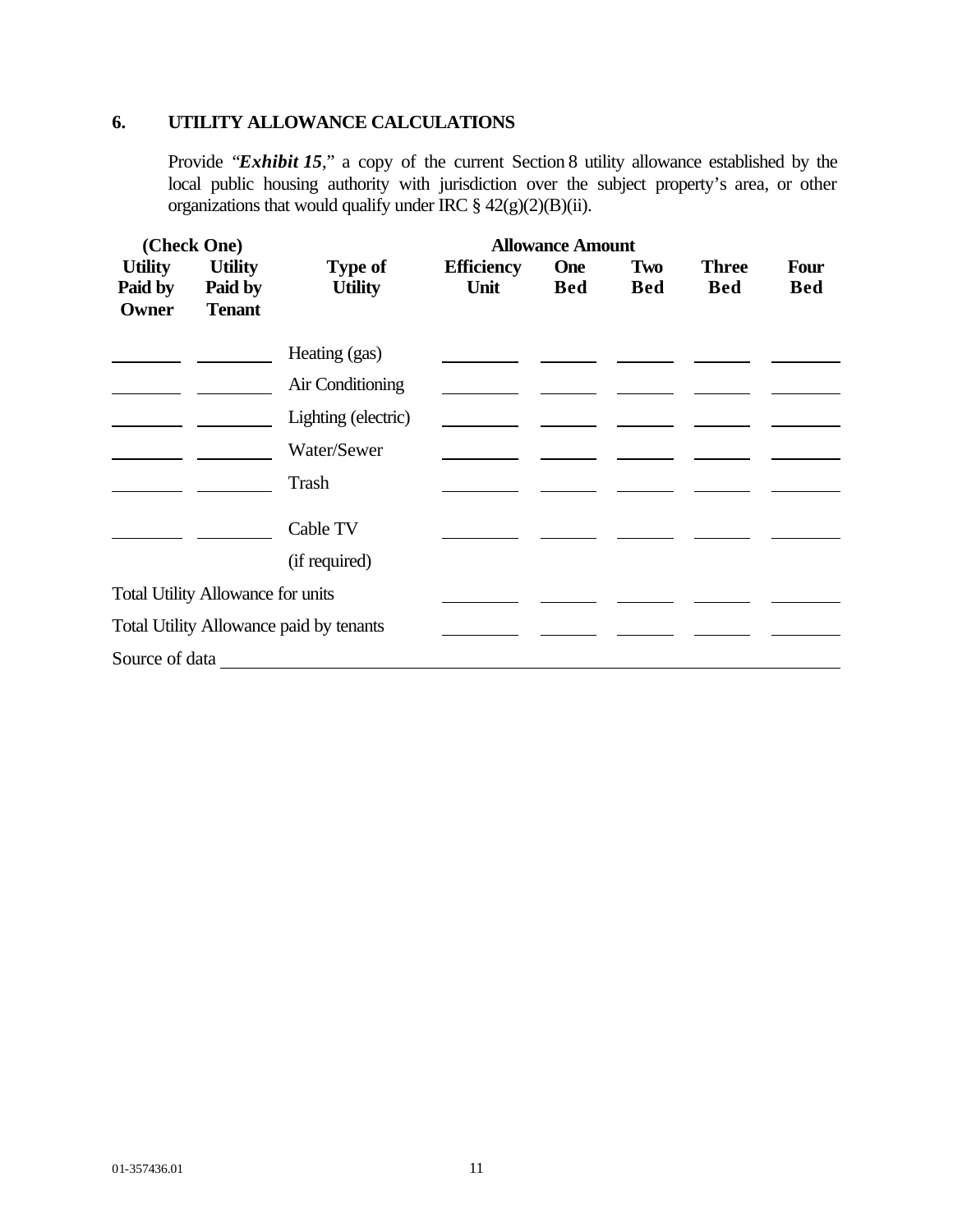### **LIHTC UNITS ONLY**

(a) Characteristics of the LIHTC units—enter a corresponding number or "YES" if appropriate.

| Number of<br><b>Bedrooms</b><br>per Unit | (1)<br><b>Number</b><br>of Units | (2)<br><b>Square</b><br>Footage<br>per Unit | (1) x (2)<br><b>Total</b><br>Square<br>Feet | Number of<br><b>Baths</b> per<br>Unit | <b>Dishwasher</b> | Refrigerator | Parking<br><b>Facilities</b> | <b>Washer/Dryer</b><br>Hookup | Washer/<br>Dryer<br><b>Furnished</b> | Fire<br><b>Sprinklers</b> | <b>Security</b><br>System | (3)<br>Gross<br><b>Monthly</b><br>Rent<br>per Unit | (4)<br><b>Less</b><br>Tenant<br>Paid<br><b>Utility</b> | $(3) - (4)$<br>$= (5)$<br><b>Net</b><br><b>Monthly</b><br>Rent<br>per Unit | $(1)$ x<br>(5)<br><b>Total</b><br><b>Net</b><br><b>Monthly</b><br>Rent |
|------------------------------------------|----------------------------------|---------------------------------------------|---------------------------------------------|---------------------------------------|-------------------|--------------|------------------------------|-------------------------------|--------------------------------------|---------------------------|---------------------------|----------------------------------------------------|--------------------------------------------------------|----------------------------------------------------------------------------|------------------------------------------------------------------------|
|                                          |                                  |                                             |                                             |                                       |                   |              |                              |                               |                                      |                           |                           |                                                    |                                                        |                                                                            |                                                                        |
|                                          |                                  |                                             |                                             |                                       |                   |              |                              |                               |                                      |                           |                           |                                                    |                                                        |                                                                            |                                                                        |
|                                          |                                  |                                             |                                             |                                       |                   |              |                              |                               |                                      |                           |                           |                                                    |                                                        |                                                                            |                                                                        |
| Total                                    |                                  |                                             |                                             |                                       |                   |              |                              |                               |                                      |                           |                           |                                                    |                                                        |                                                                            |                                                                        |

- (a1) Total Number of Units in the Project:
- (a2) Total Number of LIHTC Units in Project:
- (a3) Total Net Monthly Rent Income from LIHTC Units:

#### **MARKET RATE UNITS ONLY**

| <b>Number</b><br>of<br><b>Bedrooms</b><br>per Unit | (1)<br>Number<br>of<br>Units | (2)<br>Square<br>Footage<br>per Unit | (1) x (2)<br>Total<br>Square<br>Feet | <b>Number</b><br>of<br><b>Baths</b><br>per Unit | <b>Dishwasher</b> | Refrigerator | Parking<br><b>Facilities</b> | Washer/<br>Dryer<br>Hookup | Washer/<br>Drver<br>Furnished | Fire<br><b>Sprinklers</b> | <b>Security</b><br>System | (3)<br>Gross<br>Monthly<br>Rent per<br>Unit | (4)<br><b>Less</b><br><b>Tenant</b><br>Paid<br><b>Utility</b> | $(3) - (4)$<br>$= (5)$<br><b>Net</b><br>Monthly<br>Rent per<br>Unit | $(1) \times (5)$<br><b>Total Net</b><br>Monthly<br>Rent |
|----------------------------------------------------|------------------------------|--------------------------------------|--------------------------------------|-------------------------------------------------|-------------------|--------------|------------------------------|----------------------------|-------------------------------|---------------------------|---------------------------|---------------------------------------------|---------------------------------------------------------------|---------------------------------------------------------------------|---------------------------------------------------------|
|                                                    |                              |                                      |                                      |                                                 |                   |              |                              |                            |                               |                           |                           |                                             |                                                               |                                                                     |                                                         |
|                                                    |                              |                                      |                                      |                                                 |                   |              |                              |                            |                               |                           |                           |                                             |                                                               |                                                                     |                                                         |
|                                                    |                              |                                      |                                      |                                                 |                   |              |                              |                            |                               |                           |                           |                                             |                                                               |                                                                     |                                                         |
|                                                    |                              |                                      |                                      |                                                 |                   |              |                              |                            |                               |                           |                           |                                             |                                                               |                                                                     |                                                         |

Total Net Monthly Rent Income from Market Units Other Monthly Income Source(s) Vacancy Allowance %\_\_\_\_\_ Less: Vacancy Allowance Amount Total Net Monthly Income From Housing Units (If applicable) Total Net Monthly Income From Commercial Space Estimated Annual Increase in Rental Rates \_\_\_\_\_\_% Total Net Monthly Income for the Project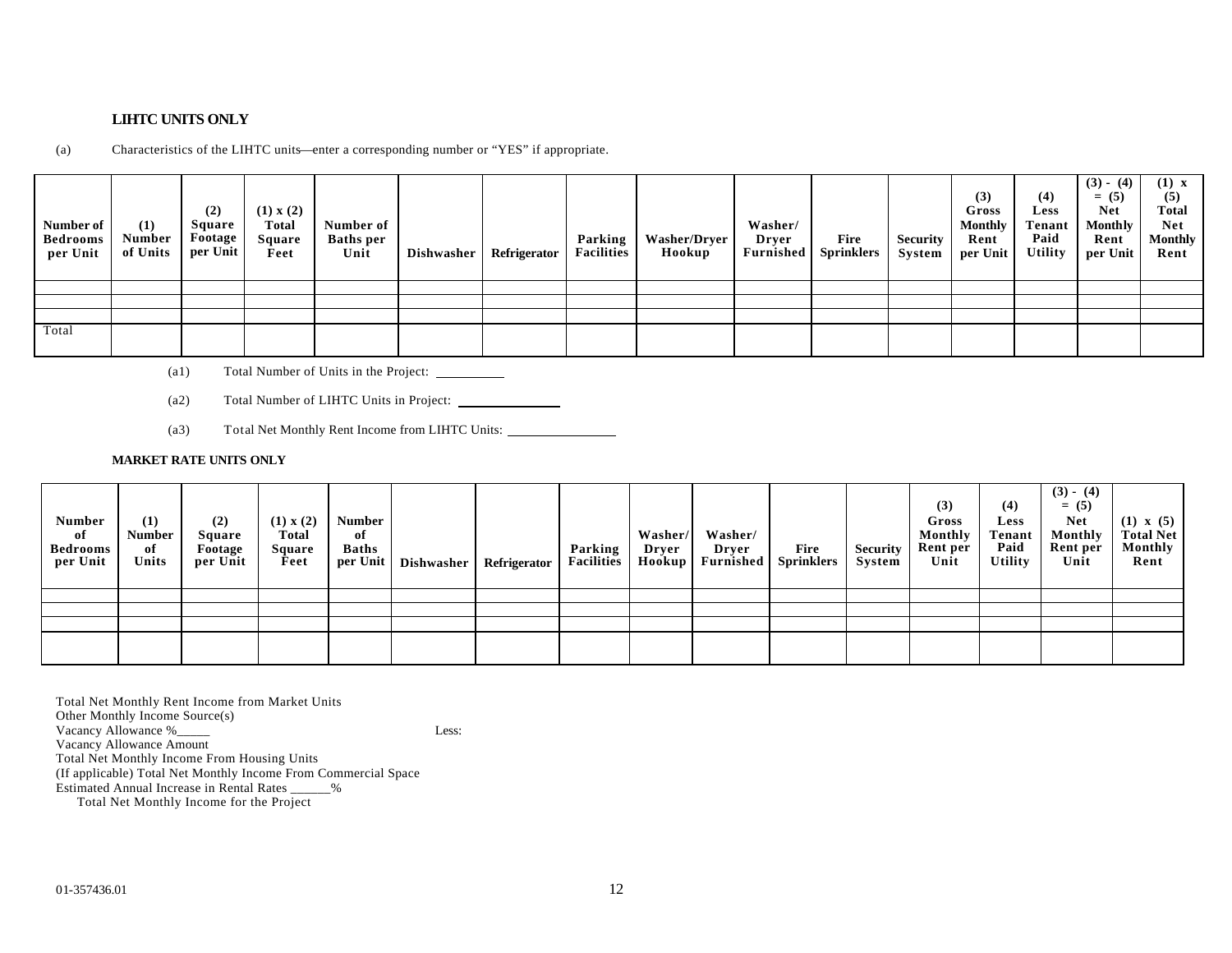## **7. ANNUAL PROJECT EXPENSE INFORMATION**

## (a) *General and/or Administrative Expenses*

| Advertising                                  |  |
|----------------------------------------------|--|
| Legal                                        |  |
| Accounting/Auditing                          |  |
| Security                                     |  |
| <b>NIFA Annual Compliance Fees</b>           |  |
| <b>Management</b> Fee                        |  |
| Other                                        |  |
| Total General and/or Administrative Expenses |  |

(b) *Operating Expenses*

| Fuel                | <b>Management Salaries</b> |  |
|---------------------|----------------------------|--|
| Electricity         | Office/Accounting          |  |
| Water/Sewer         | <b>Other Salaries</b>      |  |
| Gas                 | <b>Trash Removal</b>       |  |
| <b>Snow Removal</b> | Elevator                   |  |

Total Operating Expenses  $\frac{1}{2}$ 

## (c) *Maintenance Expenses*

|     | Painting and Repairs                          |        |                 |
|-----|-----------------------------------------------|--------|-----------------|
|     |                                               |        |                 |
|     | Exterminating                                 |        |                 |
|     | Grounds                                       |        |                 |
|     | Other                                         |        |                 |
|     | <b>Total Maintenance</b>                      |        |                 |
|     | <b>Total Insurance</b>                        |        |                 |
|     | <b>Total Real Estate Taxes</b>                |        |                 |
|     | Other                                         |        |                 |
|     | <b>Total Annual Residential Expenses</b>      |        |                 |
|     | <b>Total Annual Commercial Space Expenses</b> | $^{+}$ | (if applicable) |
|     | <b>Total Annual Project Expenses</b>          | $=$    |                 |
|     | <b>Total Annual Replacement Reserves</b>      |        |                 |
| (d) | Estimated annual increase in expenses<br>$\%$ |        |                 |
| (e) | How were expenses and reserves determined?    |        |                 |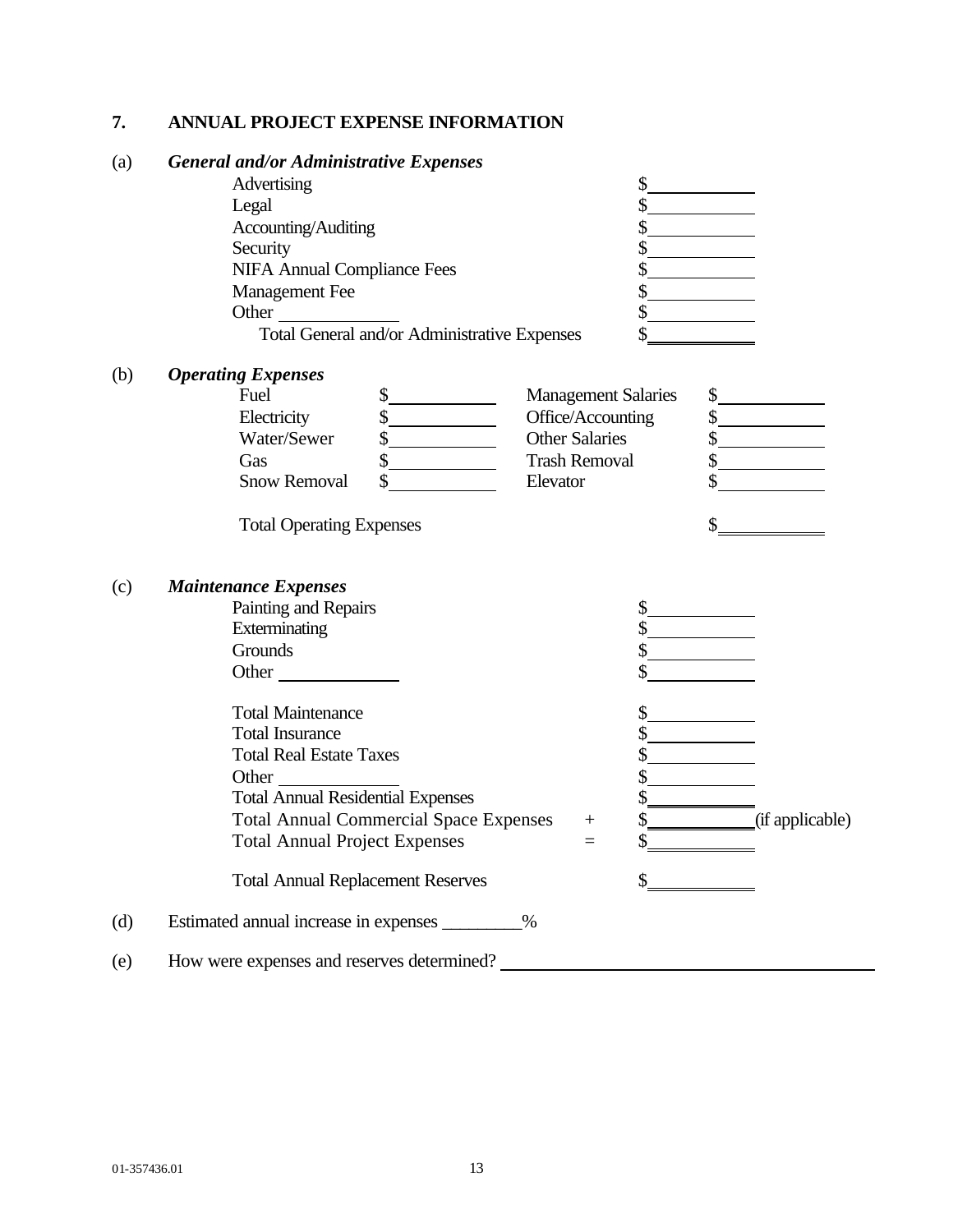### **8. SOURCE OF PUBLIC FUNDS AND SUBSIDIES**

Is any portion of the funds for the project financed directly or indirectly with federal, state or  $\Box$  YES  $\Box$  NO

If "YES," provide the following information

| <b>Tax-Exempt Bond Financing</b>                                |  |
|-----------------------------------------------------------------|--|
| Housing Trust Fund                                              |  |
| <b>HOME</b> Financing                                           |  |
| <b>Rural Development</b>                                        |  |
| <b>CDBG</b>                                                     |  |
| <b>TIF</b>                                                      |  |
| (Must Submit Letter From Community Describing the Status of the |  |
| Application)                                                    |  |
| Other (please describe)                                         |  |

## **9. EXTENDED USE PERIOD**

Points will be awarded with preference for projects serving low-income tenants for the longest period of time. The minimum term of the low-income occupancy commitment is 30 years (15-year compliance period plus a 15-year extended use period).

Points will be awarded only if the project owner elects to extend the compliance period for an additional number of years.

□ Years Project Owner Agrees To Extend Compliance Period

## **10. TAX-EXEMPT BONDS**

If tax-exempt bond financing is being requested (4% LIHTC), provide the following:

- (a) Will the project receive tax-exempt bond financing for at least 50% of the aggregate basis of the building(s) and land includable in the project?  $\square$  Yes  $\square$  No
- (b) \$ Total Project Cost
- (c) \_\_\_\_\_\_\_\_\_ Applicable Percentage Rate for the tax-exempt financing
- (d) Expected type of bond sale:  $\Box$  Private Placement  $\Box$  Public Sale
- (e) Any credit enhancement for bonds?  $\Box$  Yes  $\Box$  No

If "YES," what type and provided by whom: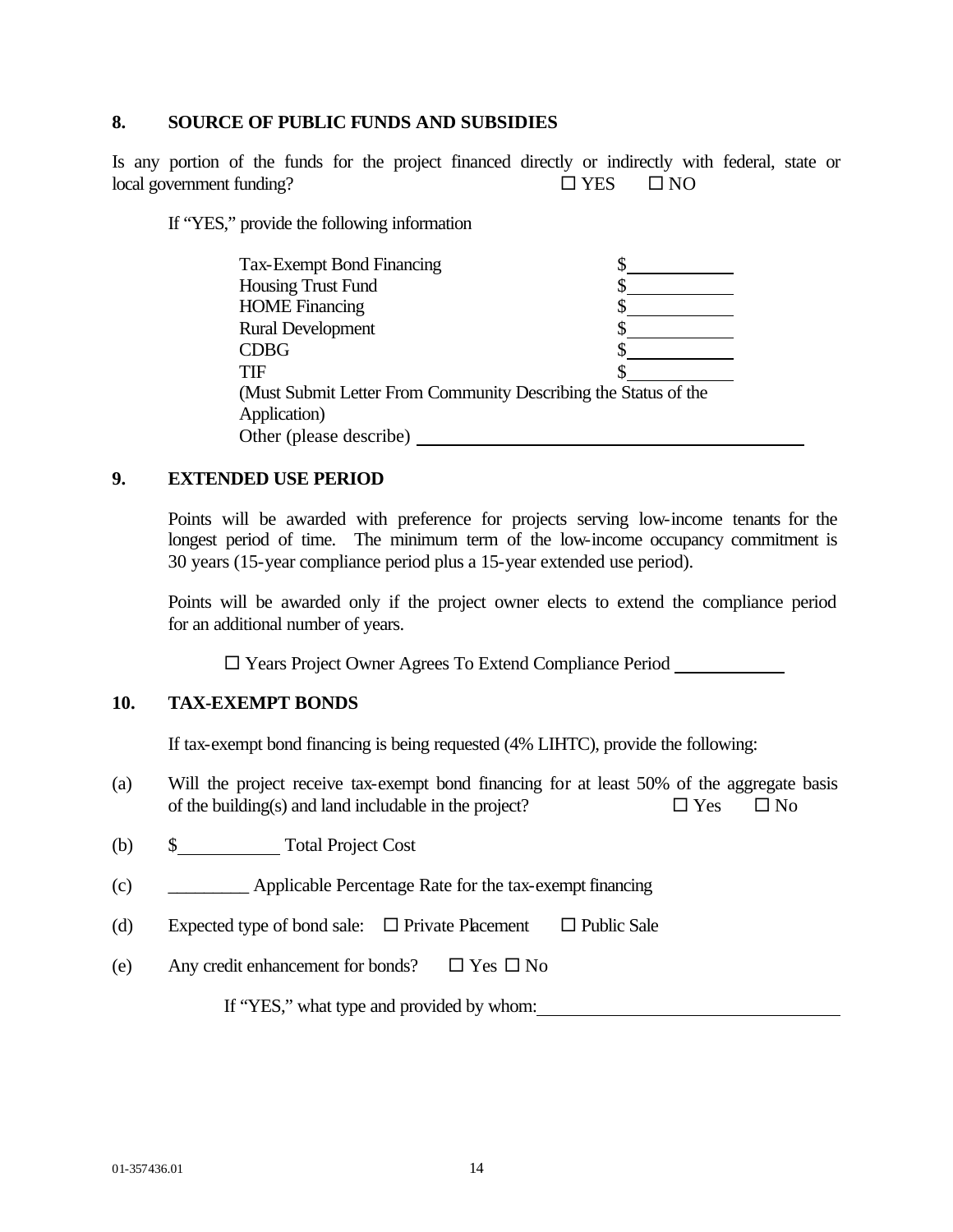| (f) | If a public sale, will the bonds be rated?<br>$\Box$ Yes $\Box$ No                                                                                                                                                                                                    |  |  |  |  |
|-----|-----------------------------------------------------------------------------------------------------------------------------------------------------------------------------------------------------------------------------------------------------------------------|--|--|--|--|
|     | If "YES," provide the following:                                                                                                                                                                                                                                      |  |  |  |  |
|     |                                                                                                                                                                                                                                                                       |  |  |  |  |
| (g) | Projected loan terms<br>(i) Principal Amount<br>$\frac{1}{2}$                                                                                                                                                                                                         |  |  |  |  |
|     | $\%$ $\Box$ Fixed $\Box$ Variable<br>(ii) Interest Rate                                                                                                                                                                                                               |  |  |  |  |
|     | (iii) Term of Loan __________Years                                                                                                                                                                                                                                    |  |  |  |  |
|     | (iv) Amortization (years) ______Level ________Balloon                                                                                                                                                                                                                 |  |  |  |  |
| (h) | Loan Security:<br>$\Box$ Yes<br>$\square$ No<br>Project Mortgage<br>(i)<br>Assignment of Project Rents $\square$ Yes<br>$\Box$ No<br>(ii)<br>FHA Mortgage Insurance $\Box$ Yes $\Box$ No<br>(iii)<br><b>Personal Guarantees</b><br>$\Box$ Yes<br>$\square$ No<br>(iv) |  |  |  |  |
|     |                                                                                                                                                                                                                                                                       |  |  |  |  |
|     |                                                                                                                                                                                                                                                                       |  |  |  |  |

(v) Other, if any, enhancement on the bonds, such as bond surety (i.e., bond insurance, collateral pledge):

## **11. FINANCING INFORMATION**

(a) *Interim/Construction Financing*. Provide as "*Exhibit 16*" a detailed narrative of the type(s) of interim and construction financing planned for this project. List all preliminary and firm financing commitments, including grants. The source and amount of financing for any commercial space that is part of the project should also be included and identified. If the applicant plans to finance all or part of the project from its own resources, the applicant must provide sufficient documentation (including a certification from an independent third party, or a notarized investment letter under penalties of perjury) verifying that the applicant has the necessary funds committed solely for this purpose.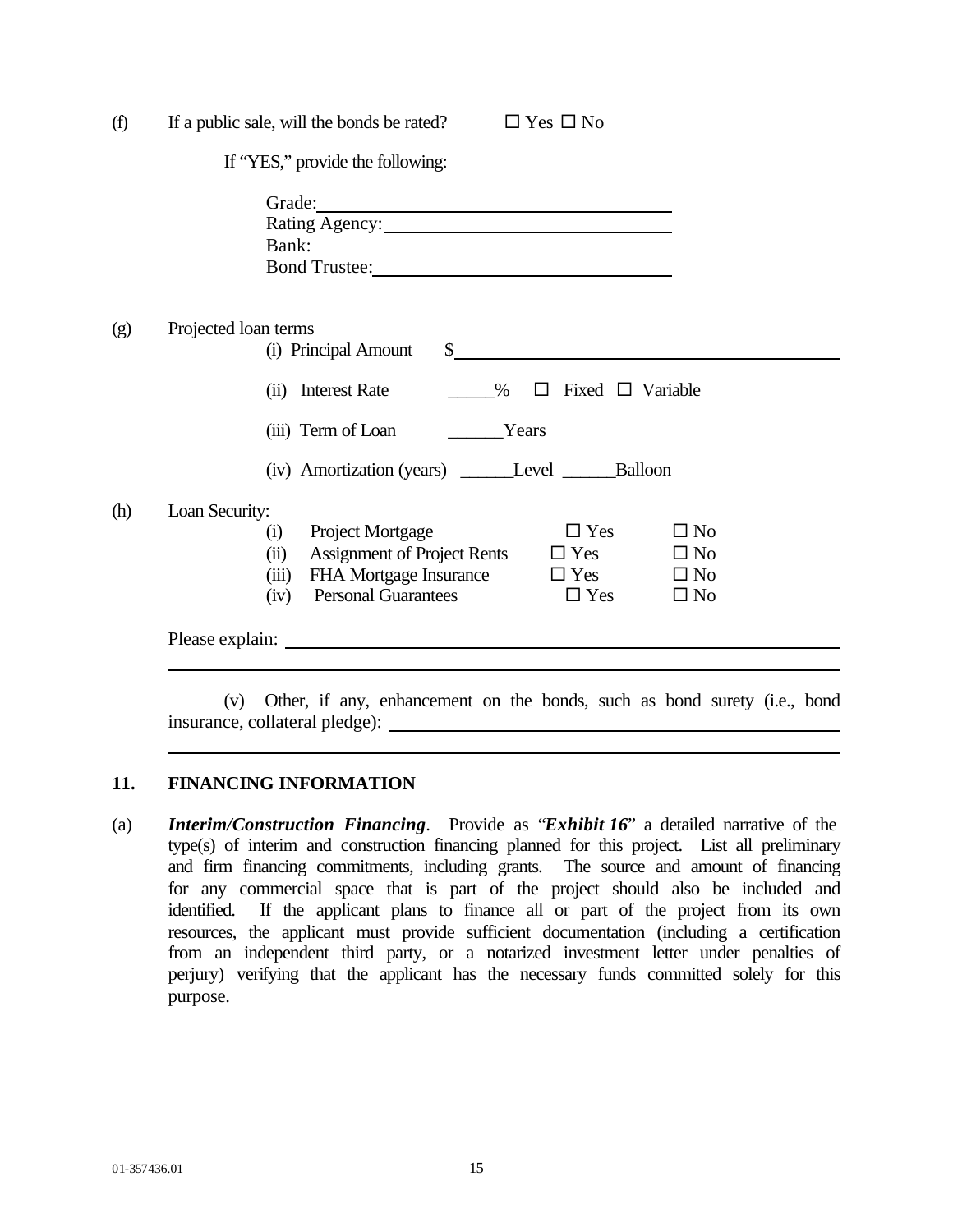Any owner equity contributions or deferred fees should also be listed below if the funds will provide a source of financing.

| <b>Lenders or</b><br>Date of<br><b>Source of Funds</b><br><b>Application</b> |  | Date of<br><b>Commitment</b> | <b>Amount of</b><br><b>Funds</b> | <b>Type of</b><br><b>Financing</b><br>∗ | <b>Name and Telephone</b><br><b>Number of Contact</b><br><b>Person</b> |
|------------------------------------------------------------------------------|--|------------------------------|----------------------------------|-----------------------------------------|------------------------------------------------------------------------|
|                                                                              |  |                              |                                  |                                         |                                                                        |
|                                                                              |  |                              |                                  |                                         |                                                                        |

\*Type of financing (e.g., a conventional loan, federal grant, deferred payment, etc.)

- (b) *Permanent Financing*. Provide as "*Exhibit 17*" a detailed narrative of the type(s) of permanent financing planned for this project. List all preliminary and enforceable financing commitments, including grants. The source and amount of financing for any commercial space that is part of the project should also be included and identified. If the applicant plans to finance part of or the entire project from its own resources, the applicant must provide sufficient documentation (including a certification from an independent third party, or a notarized investment letter under penalties of perjury) verifying that the applicant has the necessary funds committed solely for this purpose.
	- (i) Any owner equity contributions or deferred fees should also be listed below if the funds will provide a source of financing.

| Lender's or<br><b>Source of Funds'</b><br>Name and<br><b>Telephone</b><br><b>Number</b> | Date of<br><b>Application</b> | Date of<br><b>Commitment</b> | <b>Amount</b><br>of Funds | <b>Interest</b><br>Rate of<br>Loan | Amortization<br>Period<br>(Months) | <b>Term</b><br>of<br>Loan | Annual<br><b>Debt</b><br><b>Service</b><br>Cost |
|-----------------------------------------------------------------------------------------|-------------------------------|------------------------------|---------------------------|------------------------------------|------------------------------------|---------------------------|-------------------------------------------------|
|                                                                                         |                               |                              |                           | %                                  |                                    |                           |                                                 |
|                                                                                         |                               |                              |                           |                                    |                                    |                           |                                                 |

Total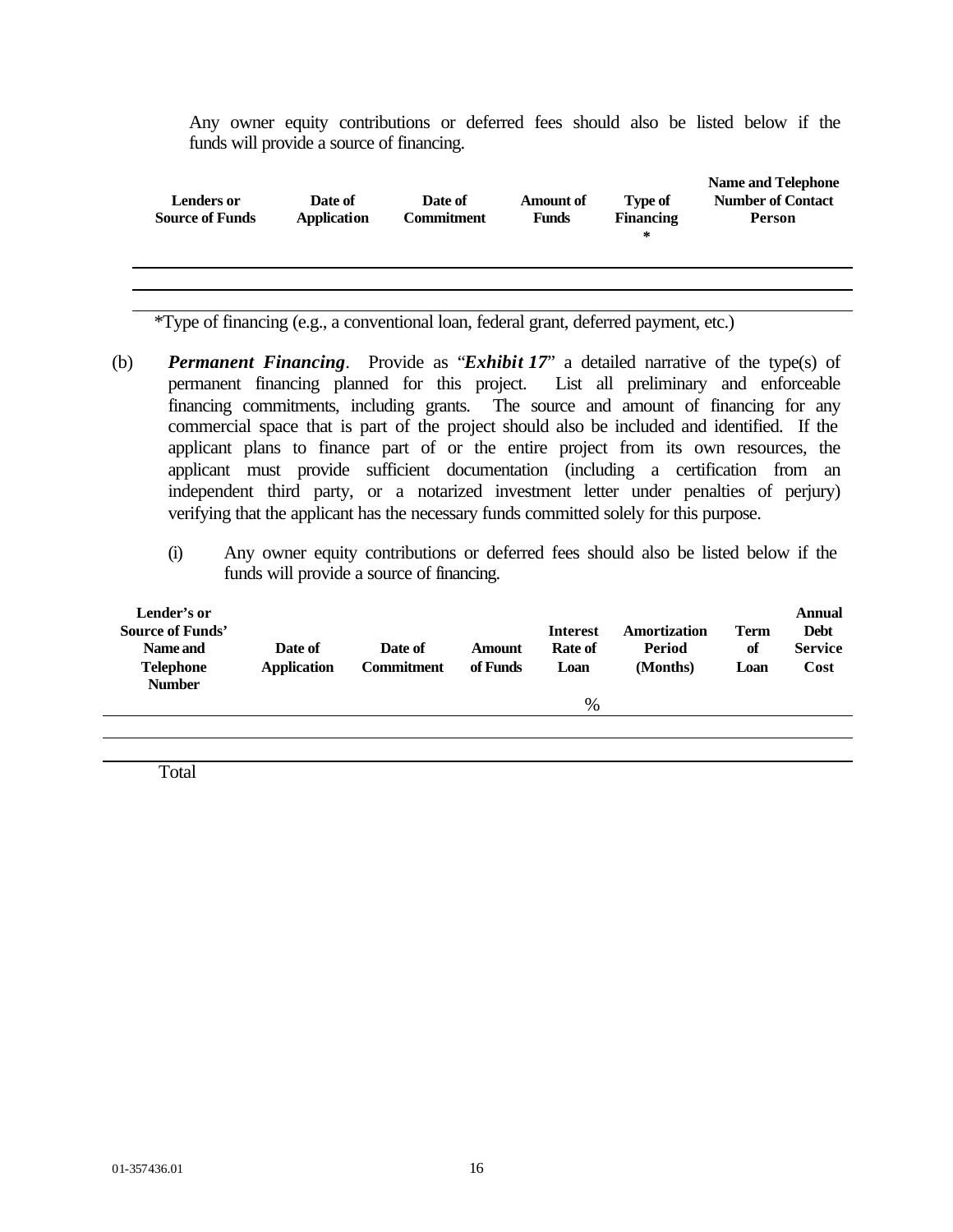## **12. PROJECT COST SCHEDULE**

|                                                                                                                                                                                                                               | <b>Actual or</b><br><b>Estimated</b><br><b>Project Costs</b> | $(4\% LIHTC)$<br><b>Eligible Basis</b> | (9% LIHTC)<br><b>Eligible Basis</b> | Amortized or<br><b>Expended</b><br>(Noneligible)                     | Allowable<br>20% Limit<br>Dev/Cont |
|-------------------------------------------------------------------------------------------------------------------------------------------------------------------------------------------------------------------------------|--------------------------------------------------------------|----------------------------------------|-------------------------------------|----------------------------------------------------------------------|------------------------------------|
| Land                                                                                                                                                                                                                          |                                                              |                                        |                                     |                                                                      |                                    |
| Existing structures                                                                                                                                                                                                           |                                                              |                                        |                                     |                                                                      |                                    |
| Demolition (new)                                                                                                                                                                                                              |                                                              |                                        |                                     |                                                                      |                                    |
| Demolition (rehab)                                                                                                                                                                                                            |                                                              |                                        |                                     |                                                                      |                                    |
| Site grading, clearing, etc.                                                                                                                                                                                                  |                                                              |                                        |                                     |                                                                      |                                    |
| Off-site improvements                                                                                                                                                                                                         |                                                              |                                        |                                     |                                                                      |                                    |
| New building hard costs                                                                                                                                                                                                       |                                                              |                                        |                                     |                                                                      |                                    |
| Rehabilitation hard costs                                                                                                                                                                                                     |                                                              |                                        |                                     |                                                                      |                                    |
| Accessory building                                                                                                                                                                                                            |                                                              |                                        |                                     |                                                                      |                                    |
| General requirements                                                                                                                                                                                                          |                                                              |                                        |                                     |                                                                      |                                    |
| Construction contingency                                                                                                                                                                                                      |                                                              |                                        |                                     |                                                                      |                                    |
| Architect design                                                                                                                                                                                                              |                                                              |                                        |                                     |                                                                      |                                    |
| Architect supervision                                                                                                                                                                                                         |                                                              |                                        |                                     |                                                                      |                                    |
| Survey/engineer fees                                                                                                                                                                                                          |                                                              |                                        |                                     |                                                                      |                                    |
| Construction insurance                                                                                                                                                                                                        |                                                              |                                        |                                     |                                                                      |                                    |
| Construction loan interest                                                                                                                                                                                                    |                                                              | \$                                     |                                     |                                                                      |                                    |
| Origination fee                                                                                                                                                                                                               |                                                              |                                        |                                     |                                                                      |                                    |
| LIHTC enhancement fee                                                                                                                                                                                                         |                                                              | \$                                     |                                     |                                                                      |                                    |
| Construction period taxes                                                                                                                                                                                                     |                                                              | \$                                     |                                     |                                                                      |                                    |
| #Bridge loan expense                                                                                                                                                                                                          |                                                              |                                        |                                     |                                                                      |                                    |
| #(Eligible basis for construction period only)                                                                                                                                                                                |                                                              |                                        |                                     |                                                                      |                                    |
| Property appraisal                                                                                                                                                                                                            |                                                              |                                        |                                     |                                                                      |                                    |
| (Appraisal-To evaluate feasibility, cost includable in basis.)                                                                                                                                                                |                                                              |                                        |                                     | (If appraisal for lender requirement only, do not include in basis.) |                                    |
| <b>LIHTC</b> fees                                                                                                                                                                                                             |                                                              | \$                                     |                                     |                                                                      |                                    |
| Environmental study                                                                                                                                                                                                           |                                                              |                                        |                                     |                                                                      |                                    |
| Market study                                                                                                                                                                                                                  |                                                              | \$                                     |                                     |                                                                      |                                    |
| <b>RE</b> Attorney                                                                                                                                                                                                            |                                                              |                                        |                                     |                                                                      |                                    |
| <i>*RE Consultant</i>                                                                                                                                                                                                         |                                                              | \$                                     |                                     |                                                                      |                                    |
| *LIHTC consultant fee                                                                                                                                                                                                         |                                                              | \$                                     |                                     |                                                                      |                                    |
| *Contractor overhead                                                                                                                                                                                                          |                                                              |                                        |                                     |                                                                      |                                    |
| *Contractor profit                                                                                                                                                                                                            |                                                              | \$                                     |                                     |                                                                      |                                    |
| *Developer overhead                                                                                                                                                                                                           |                                                              | \$                                     |                                     |                                                                      |                                    |
| *Developer fee                                                                                                                                                                                                                |                                                              |                                        |                                     |                                                                      |                                    |
| Title and recording                                                                                                                                                                                                           |                                                              | \$                                     | \$                                  |                                                                      |                                    |
| Bond premium                                                                                                                                                                                                                  |                                                              |                                        |                                     |                                                                      |                                    |
| Credit report                                                                                                                                                                                                                 |                                                              |                                        |                                     |                                                                      |                                    |
| Perm. Loan origination fee                                                                                                                                                                                                    |                                                              |                                        |                                     |                                                                      |                                    |
| Perm. Loan enhancement                                                                                                                                                                                                        |                                                              |                                        |                                     |                                                                      |                                    |
| Cost of underwriter                                                                                                                                                                                                           |                                                              |                                        |                                     |                                                                      |                                    |
| Counsel fee                                                                                                                                                                                                                   |                                                              |                                        |                                     |                                                                      |                                    |
| Organizational                                                                                                                                                                                                                |                                                              |                                        |                                     |                                                                      |                                    |
| Tax opinion                                                                                                                                                                                                                   |                                                              |                                        |                                     |                                                                      |                                    |
| Rent-up reserves                                                                                                                                                                                                              |                                                              |                                        |                                     |                                                                      |                                    |
| Operating reserves                                                                                                                                                                                                            |                                                              |                                        |                                     |                                                                      |                                    |
| Other                                                                                                                                                                                                                         |                                                              |                                        |                                     |                                                                      |                                    |
| Other and the contract of the contract of the contract of the contract of the contract of the contract of the contract of the contract of the contract of the contract of the contract of the contract of the contract of the |                                                              |                                        |                                     |                                                                      |                                    |
| Total residential costs:                                                                                                                                                                                                      |                                                              |                                        |                                     |                                                                      |                                    |
| Total commercial space costs:                                                                                                                                                                                                 | $(1+2+3)$<br>\$                                              | (1)                                    | (2)                                 | (3)                                                                  |                                    |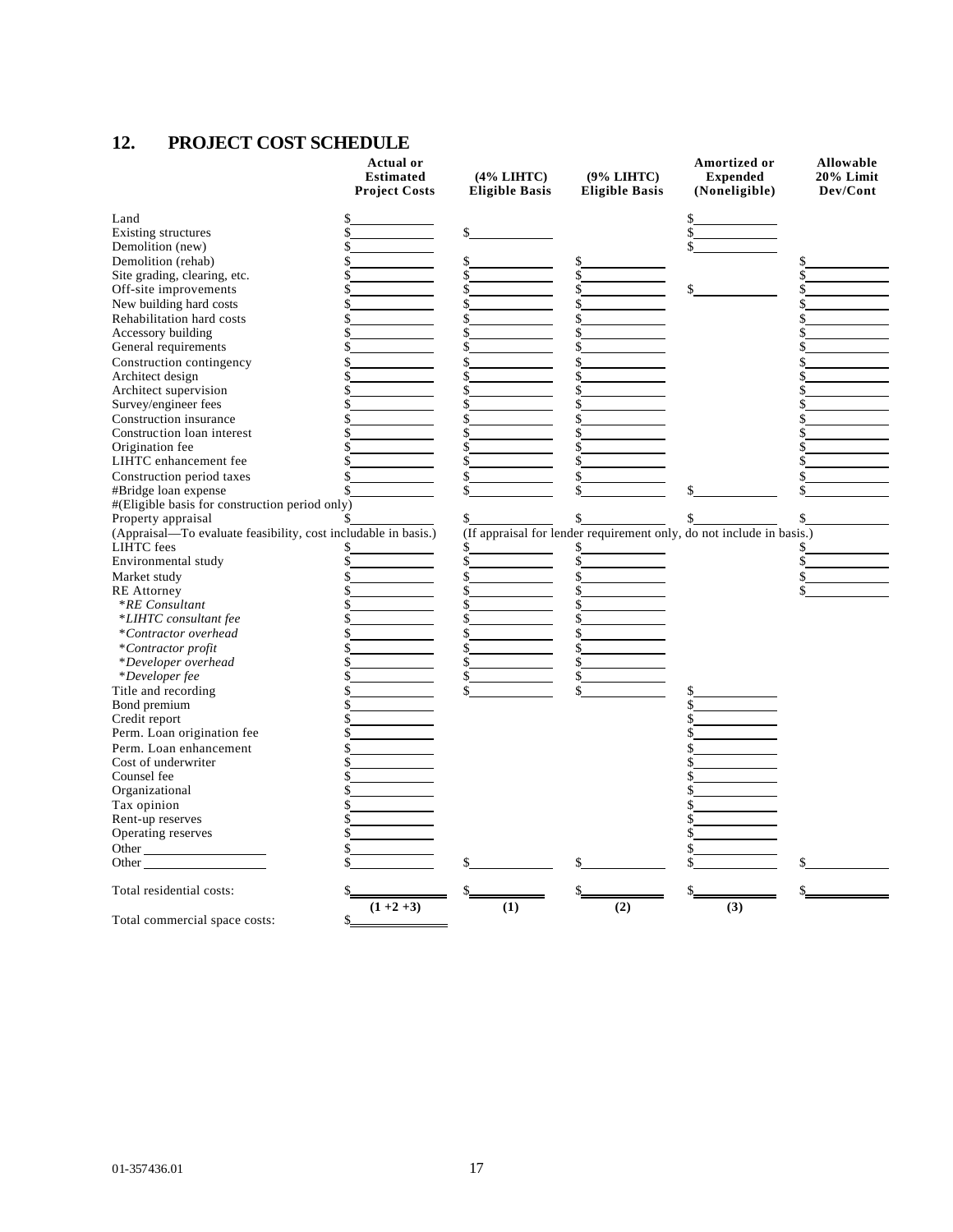|                                                                                                                                                                                                                                                                                   | $(1+2+3)$<br><b>Total</b>          | (1)                               | (2)                               |
|-----------------------------------------------------------------------------------------------------------------------------------------------------------------------------------------------------------------------------------------------------------------------------------|------------------------------------|-----------------------------------|-----------------------------------|
|                                                                                                                                                                                                                                                                                   | <b>Residential</b><br><b>Costs</b> | 4% LIHTC<br><b>Eligible Basis</b> | 9% LIHTC<br><b>Eligible Basis</b> |
| (Numbered columns at the bottom of preceding page<br>16)                                                                                                                                                                                                                          | \$                                 | \$                                |                                   |
| (Deduct from basis:)<br>All grant proceeds used to finance costs in eligible<br>basis                                                                                                                                                                                             |                                    | $-$ \$                            | $-$ \$                            |
| Nonqualified nonrecourse financing                                                                                                                                                                                                                                                |                                    |                                   |                                   |
| Nonqualified portion of higher quality units<br>(IRC Section $42(d)(3)$ )                                                                                                                                                                                                         |                                    |                                   |                                   |
| Historic credits (on residential portion only)                                                                                                                                                                                                                                    |                                    |                                   |                                   |
| <b>Total Eligible Basis</b><br>(Add to basis:)                                                                                                                                                                                                                                    |                                    |                                   | $\sim$                            |
| Projects located in a qualified census tract (see list)<br>on page 20) may add a portion of the adjusted<br>basis of a community service facility targeted to<br>serve tenants whose income is 60% or less of area<br>medium income (limited to 10% of project eligible<br>basis) |                                    | $+$ \$                            |                                   |
| High-cost area adjustment (if applicable—see list on<br>page 20)(No adjustment is allowed for acquisition<br>costs)                                                                                                                                                               |                                    |                                   | (multiplied by 130%)              |
| <b>Total Adjusted Eligible Basis</b>                                                                                                                                                                                                                                              |                                    |                                   |                                   |
| Multiplied by the applicable fraction                                                                                                                                                                                                                                             |                                    |                                   | %                                 |
| <b>Total Qualified Basis</b>                                                                                                                                                                                                                                                      |                                    | $\%$<br>\$                        |                                   |
| Multiplied by the Applicable Percentage                                                                                                                                                                                                                                           |                                    | ∗<br>4%                           | *<br>9%                           |
| <b>Total Amount of LIHTC Requested</b>                                                                                                                                                                                                                                            |                                    |                                   |                                   |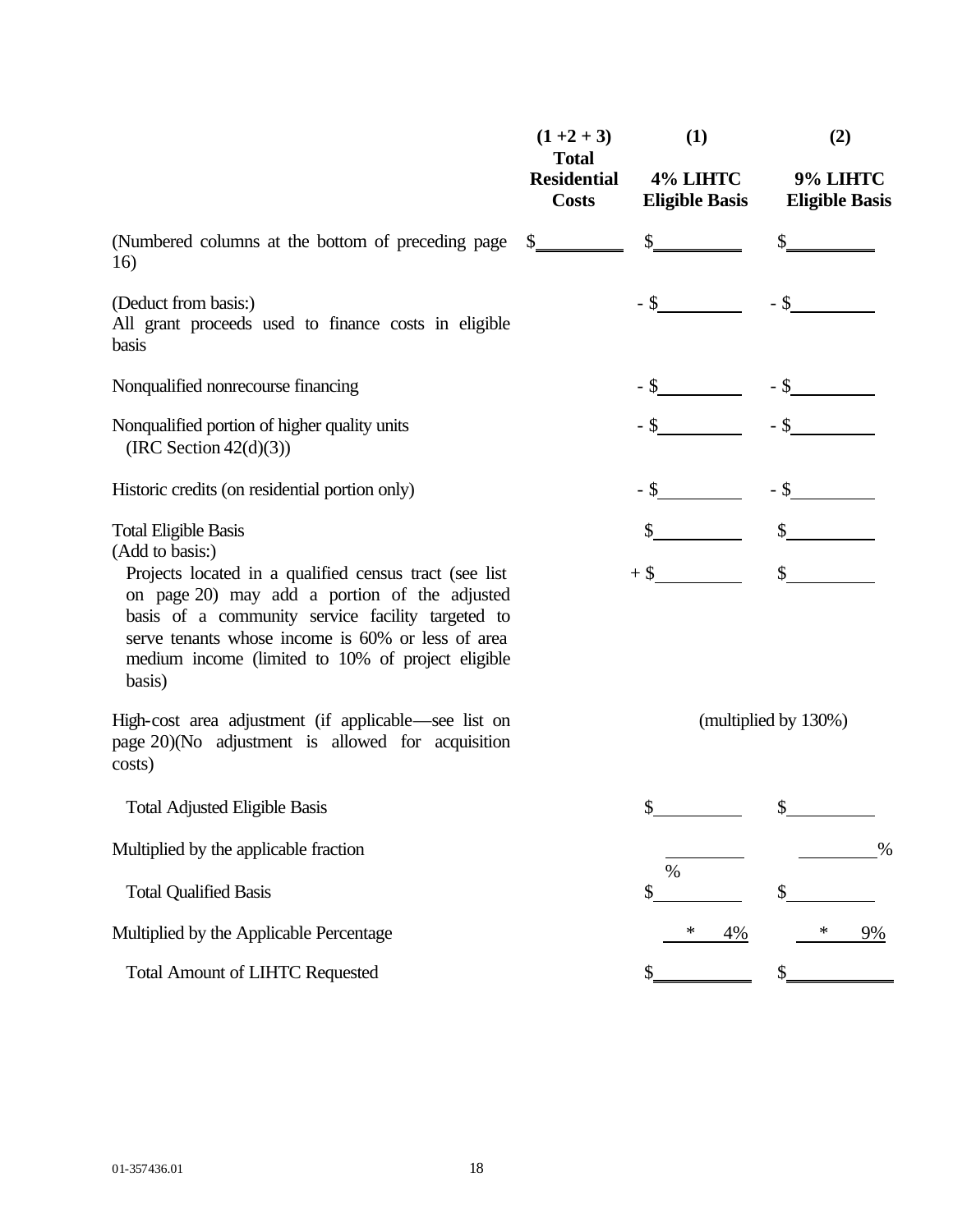Developer and contractor overhead and profit fees and consultant fees will be allowed on new construction and rehabilitation projects. For purposes of determining the amount of LIHTC that is allocable to a project, NIFA may limit these fees included in eligible basis to an amount not more than 20% of eligible basis costs, excluding the fees:

Example: Total Eligible Basis

- Contractor Overhead
- Contractor Profit
- Developer Overhead
- Developer Fee
- LIHTC Consultant Fee
- Real Estate Consultant Fee
- = Adjusted Eligible Basis

x 20%

 = Maximum allowable for developer, contractor overhead and profit and consultant fees

If developer and contractor overhead and profit fees and consultant fees exceed the maximum percentage of 20%, the applicant must provide documentation, labeled as "*Exhibit 18*," outlining the reasons for the variation. Acceptance of this documentation is at NIFA's discretion. NIFA may reduce the level of LIHTC to achieve the range of 20% for these fees. When an identity of interest exists between the developer and contractor, NIFA may reduce the total of these fees where it deems them excessive.

## **13. RESERVES**

For reserves/contingencies required outside the ownership entity, NIFA will require documentation of the amount and disposition of reserves/contingencies. If the reserves/contingencies revert back to the developer, general partner, managing member or any ownership interest, NIFA will consider the reserves/contingencies as deferred developer fees and the above limits will apply.

## **14. CONTRACTOR DEFINITION**

- (a) If the project developer does not have an in-house staff to construct the project, it is assumed that an intermediary will be hired to perform the service as general contractor. Among other things, a general contractor shields the project developer from the liabilities of construction. In most cases, the general contractor awards subcontracts to other contractors to facilitate the completion of the project and becomes the clearinghouse for much of the contractor's work.
	- **Note**: If the project developer does not have an in-house staff to construct the project, NIFA will evaluate and restrict the ability of the project developer to take any contractor overhead and profit fees.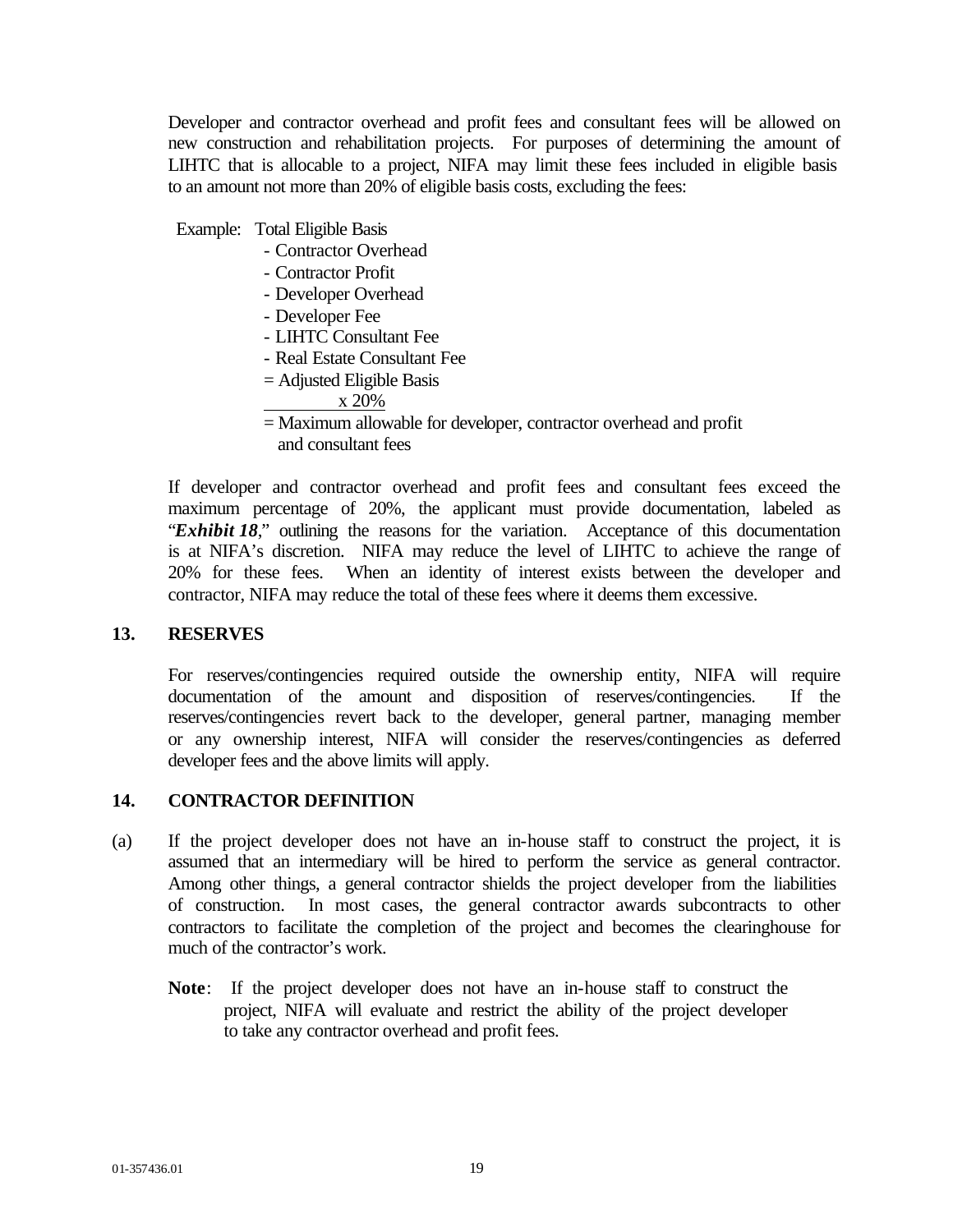- (b) NIFA will scrutinize total project costs to ensure that such costs are reasonable considering the low-income housing objectives as identified in the qualified allocation plan. In determining whether or to what extent a project qualifies for an allocation of LIHTC, NIFA may compare such factors as projected cost per bedroom, LIHTC per bedroom or other meaningful measures against standards or averages deemed reasonable (such as industry cost standards and/or average costs from competing projects).
- (c) Payments or charges over and above what are represented to NIFA in application(s) or other documents and misrepresentations of any sort will be subject to remedial action at NIFA's discretion. In instances where there are unsubstantiated costs or charges, NIFA may engage a third party to conduct an audit at the expense of the developer before taking action on the projects' placed-in-service application.

### **15. LOCATION OF COUNTIES LISTED BY HUD AS QCTS**

Following are the Department of Housing and Urban Development Statutorily Mandated Qualified Census Tracts for IRC Section 42:

| County                     | <b>Census Tract Number</b> |         |         |         |         |         |  |  |
|----------------------------|----------------------------|---------|---------|---------|---------|---------|--|--|
| Douglas                    | 0003.00                    | 0004.00 | 0005.00 | 0006.00 | 0007.00 | 0008.00 |  |  |
|                            | 0009.00                    | 0010.00 | 0011.00 | 0012.00 | 0016.00 | 0019.00 |  |  |
|                            | 0021.00                    | 0029.00 | 0032.00 | 0038.00 | 0039.00 | 0040.00 |  |  |
|                            | 0041.00                    | 0051.00 | 0052.00 | 0053.00 | 0054.00 | 0059.01 |  |  |
|                            | 0059.02                    | 0060.00 | 0063.01 |         |         |         |  |  |
| Sarpy                      | 0103.02                    |         |         |         |         |         |  |  |
| Lancaster                  | 0004.00                    | 0005.00 | 0007.00 | 0008.00 | 0017.00 | 0018.00 |  |  |
|                            | 0019.00                    | 0020.00 | 0032.01 | 0035.00 |         |         |  |  |
| <b>Adams</b>               | 9661.00                    |         |         |         |         |         |  |  |
| Lincoln                    | 9601.00                    |         |         |         |         |         |  |  |
| <b>Buffalo County</b>      | 9696.00                    |         |         |         |         |         |  |  |
| <b>Cherry County</b>       | 9559.00                    |         |         |         |         |         |  |  |
| Dawes County               | 9507.00                    |         |         |         |         |         |  |  |
| Keya Paha County           | 9754.00                    |         |         |         |         |         |  |  |
| <b>McPharson County</b>    | 9579.00                    |         |         |         |         |         |  |  |
| <b>Scotts Bluff County</b> | 9537.00                    |         |         |         |         |         |  |  |
| <b>Thurston County</b>     | 9761.00                    | 9782.00 |         |         |         |         |  |  |
| Pottawattamie County       | 0307.00                    | 0309.00 |         |         |         |         |  |  |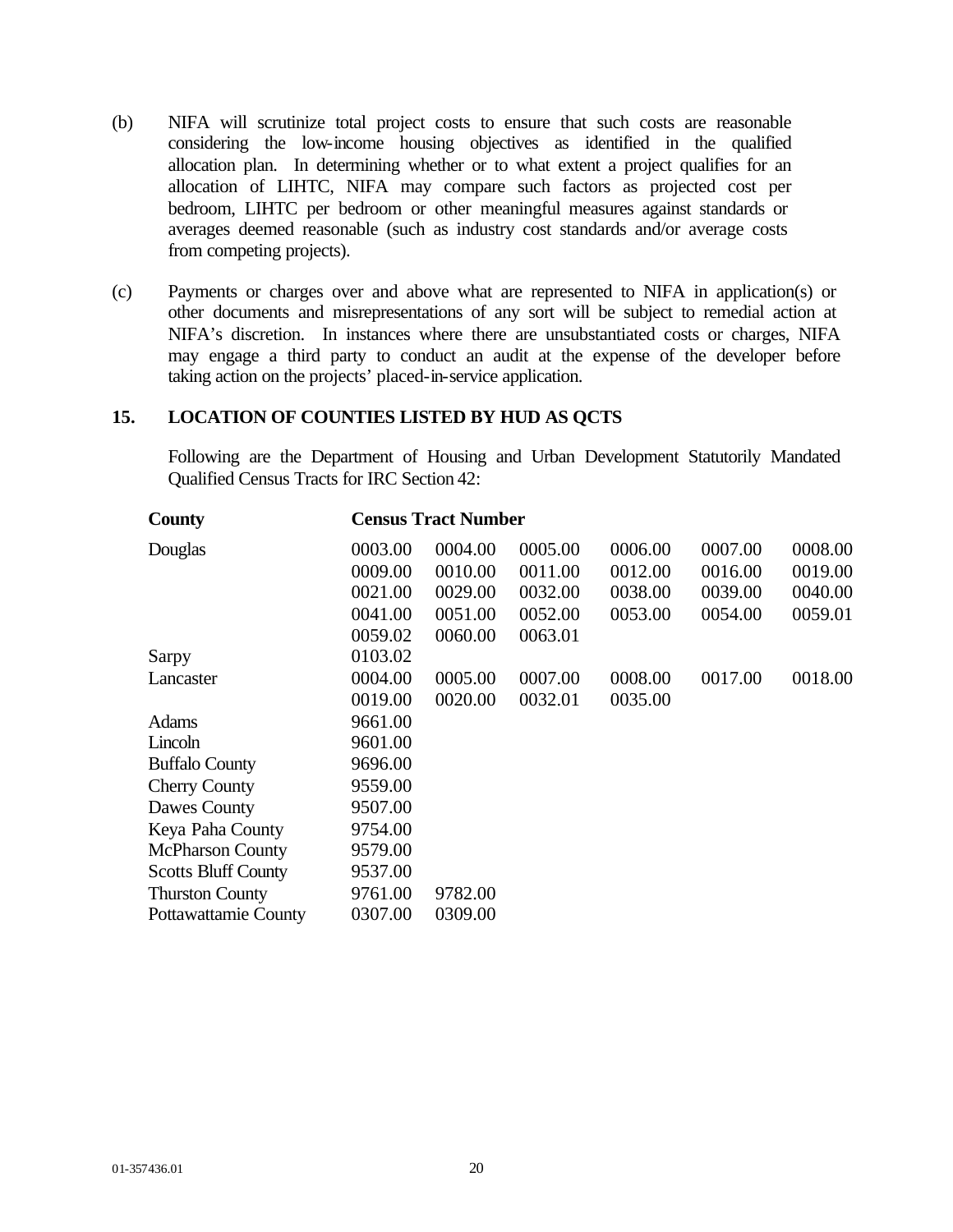### **16. NOTIFICATION OF PUBLIC OFFICIAL**

Pursuant to IRC Section 42(m)(1)(A)(ii), NIFA will notify the chief executive officer (or the equivalent) of the local jurisdiction within which the project is located that the project has applied for and/or received a reservation of LIHTC and provide such officer a reasonable opportunity to comment on the project. Please provide the following information:

| Name of political jurisdiction            |                              |
|-------------------------------------------|------------------------------|
| Name and title of Chief Executive Officer |                              |
| Address                                   |                              |
| <b>Phone</b>                              | Fax                          |
| <b>Congressional District</b>             | <b>State Senate District</b> |

## **17. NET ANNUAL CASH FLOW FROM OPERATIONS**

| Net Monthly Income<br>(Bottom page ___) | \$<br>x 12 months |
|-----------------------------------------|-------------------|
| Annual Income                           | $\mathbb{S}$      |
| Less:                                   |                   |
| <b>Total Annual Expense</b>             | $\mathbb{S}$      |
| (Bottom page ___ )                      |                   |
| Less:                                   |                   |
| <b>Replacement Reserves</b>             | \$                |
| (Bottom page ___ )                      |                   |
| Net Operating Income                    |                   |
|                                         |                   |
| Less:<br><b>Annual Debt Service</b>     | \$                |
| $(Page$ <sub>)</sub>                    |                   |
| Net Annual Cash Flow                    |                   |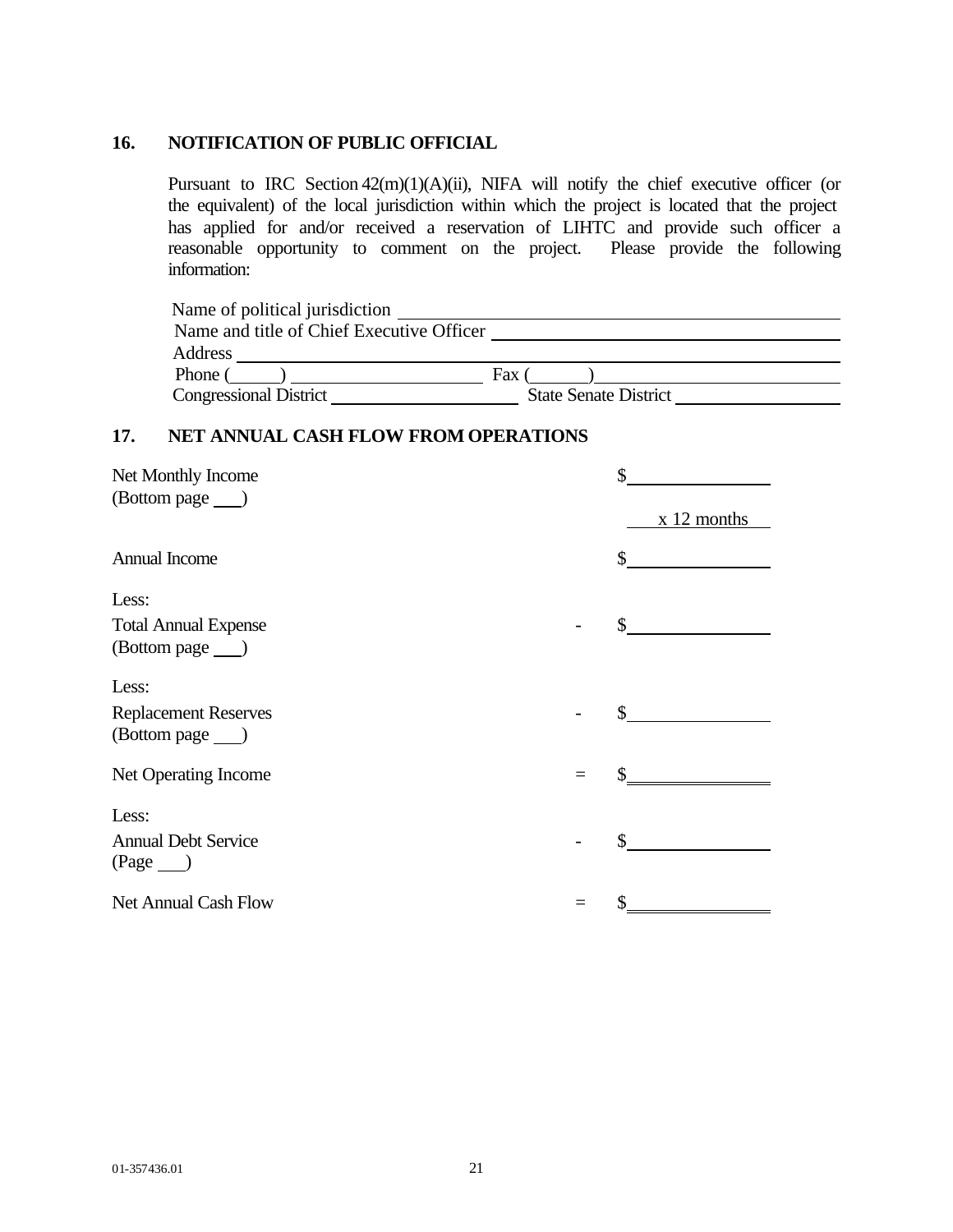| List all uses and corresponding amounts of funds:                                                                                                             |     |               |               |                      |
|---------------------------------------------------------------------------------------------------------------------------------------------------------------|-----|---------------|---------------|----------------------|
| <b>Total Development Costs</b>                                                                                                                                |     | \$            |               |                      |
| Other Uses                                                                                                                                                    |     | \$            |               |                      |
| <u> 1989 - Johann Barn, fransk politik (d. 19</u>                                                                                                             |     | \$            |               |                      |
|                                                                                                                                                               |     | \$            |               |                      |
|                                                                                                                                                               |     | \$            |               |                      |
| <b>Total Uses</b>                                                                                                                                             | (1) | \$            |               |                      |
| <b>Conventional Loan</b>                                                                                                                                      |     | \$            |               |                      |
| Conventional Loan                                                                                                                                             |     |               | $\frac{1}{2}$ |                      |
| <b>HOME</b>                                                                                                                                                   |     | \$            |               |                      |
| <b>CDBG</b>                                                                                                                                                   |     | \$            |               |                      |
| Other Federal Loans                                                                                                                                           |     | \$            |               |                      |
| <b>Local Municipality Loan</b>                                                                                                                                |     | \$            |               |                      |
| Private Loan                                                                                                                                                  |     |               |               | $\frac{1}{2}$        |
| <b>Owner Equity</b>                                                                                                                                           |     |               |               |                      |
| Other                                                                                                                                                         |     |               |               |                      |
| <b>Total Sources</b>                                                                                                                                          | (2) | \$            |               |                      |
| <b>Equity Gap</b>                                                                                                                                             |     |               |               |                      |
| <b>Total Uses (Project Cost)</b>                                                                                                                              | (1) |               |               | $\frac{1}{2}$        |
| (Less) Total Sources of Funds                                                                                                                                 | (2) |               |               | $\frac{\sqrt{2}}{2}$ |
| Funding Shortfall (Equity Gap)                                                                                                                                | (3) |               |               | $\frac{\sqrt{2}}{2}$ |
| <b>Annual LIHTC Required</b>                                                                                                                                  |     |               |               |                      |
| Funding Shortfall (Equity Gap)                                                                                                                                | (3) | $\frac{1}{2}$ |               |                      |
| Divided by 10-year LIHTC Period                                                                                                                               |     | \$            | $\div$        | 10                   |
| LIHTC "EQUITY" Required                                                                                                                                       |     |               | $=$ \$        |                      |
| Divided by Net Equity Factor*<br>*The current average dollar yield of net syndication<br>proceeds (or equity contributions) per dollar of LIHTC<br>allocated. |     |               |               | $\div 75\%$          |
| A. Annual LIHTC Required                                                                                                                                      |     |               |               | $\frac{1}{2}$        |
| B. Amount of LIHTC Requested<br>$(See page \_)$                                                                                                               |     |               |               | $\frac{1}{2}$        |

### **18. SOURCES AND USES: EQUITY GAP INFORMATION**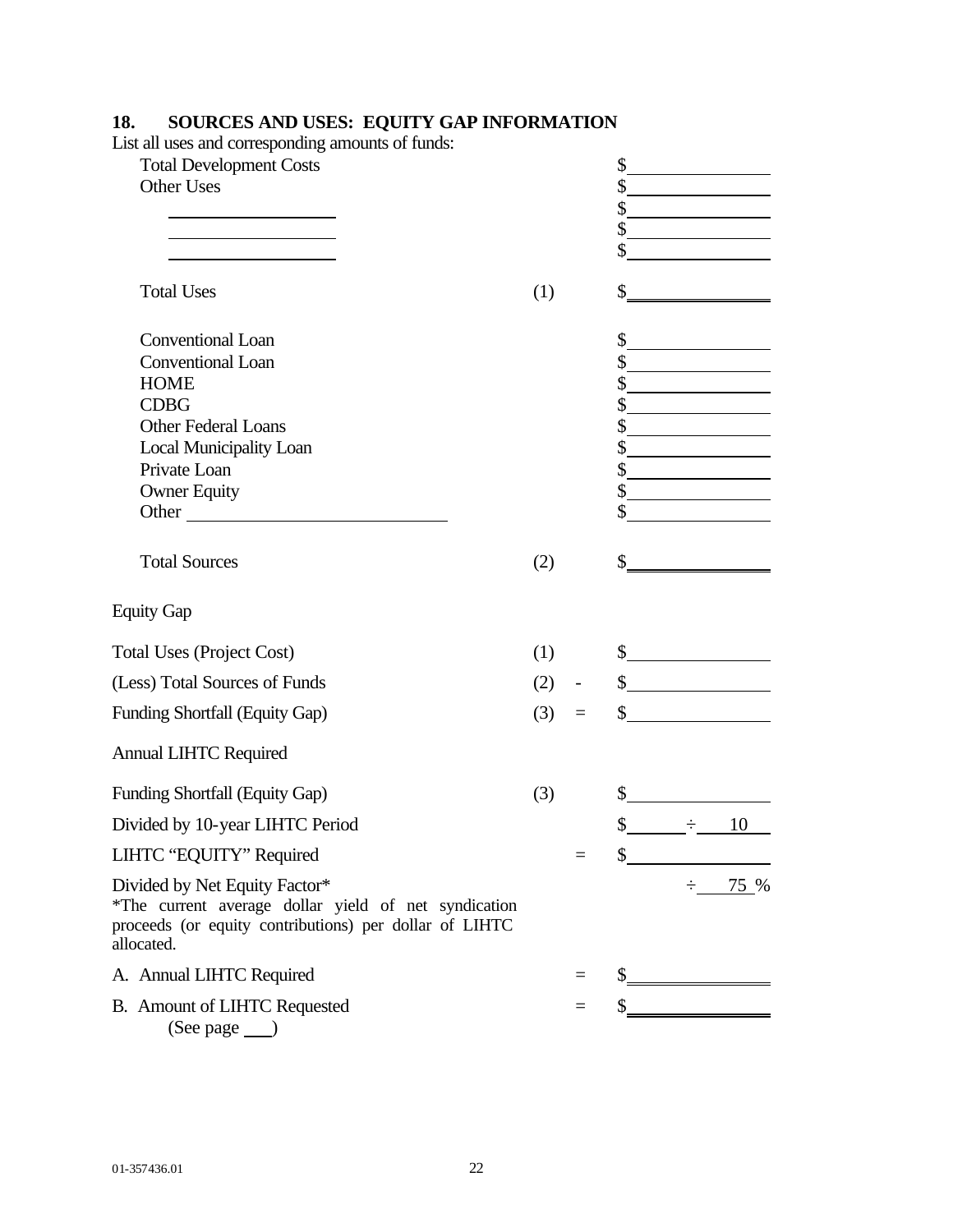|            | <b>Activity</b>                       | <b>Actual or Scheduled Month/Year</b> |
|------------|---------------------------------------|---------------------------------------|
| Site:      | Option/Contract executed              |                                       |
|            | Zoning approval                       |                                       |
|            | Site acquisition                      |                                       |
|            | Site survey ordered                   |                                       |
|            |                                       |                                       |
| Financing: | Interim/construction financing        |                                       |
|            | Loan Application                      |                                       |
|            | Firm Commitment                       |                                       |
|            | Permanent financing                   |                                       |
|            | Loan Application                      |                                       |
|            | Firm Commitment                       |                                       |
|            |                                       |                                       |
|            | Other loans/grants                    |                                       |
|            | Type and Source                       |                                       |
|            | Application                           |                                       |
|            | Award                                 |                                       |
|            | Other loans/grants                    |                                       |
|            | Type and Source                       |                                       |
|            | Application                           |                                       |
|            | Award                                 |                                       |
|            |                                       |                                       |
|            | Syndication commitment                |                                       |
| Other:     | Title report ordered                  |                                       |
|            | Title report received                 |                                       |
|            |                                       |                                       |
|            | Plans/Specs/Drawings completed        |                                       |
|            |                                       |                                       |
|            | Building permits requested            |                                       |
|            | Building permits received             |                                       |
|            | Market study ordered                  |                                       |
|            | Market study to be received           |                                       |
|            | Environmental study ordered           |                                       |
|            | Environmental study received          |                                       |
|            | Construction start-ups                |                                       |
|            | Construction completion               |                                       |
|            |                                       |                                       |
|            | More than 10% of costs to be incurred |                                       |
|            | IRC Section $42(h)(1)(E)(i)$ and (ii) |                                       |
|            | Placement-in-service date             |                                       |
|            | Occupancy of all LIHTC units          |                                       |
|            |                                       |                                       |

# **19. PROJECT COMPLETION SCHEDULE:**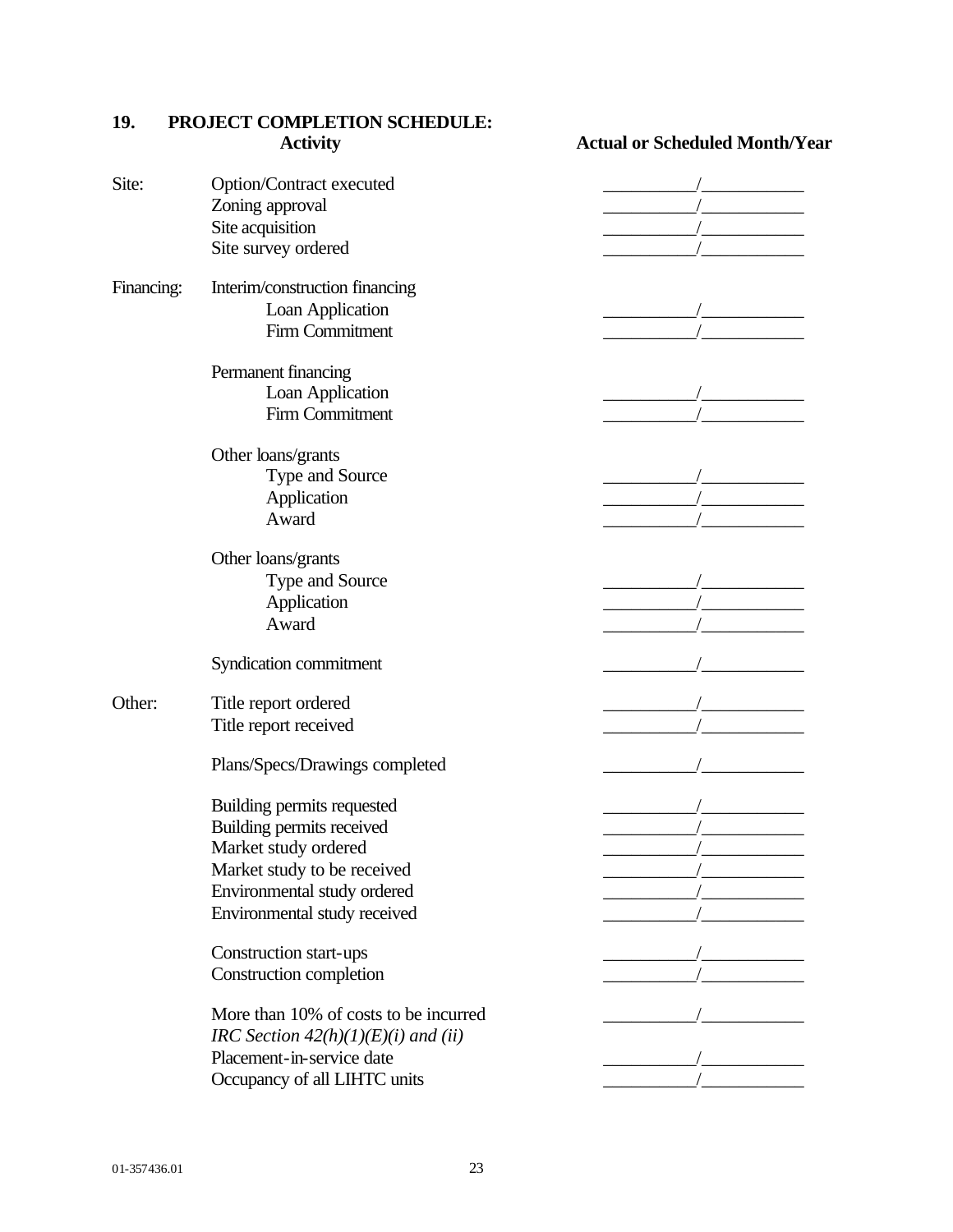## *E. SELF SCORING-THRESHOLD CRITERIA*

### **1. THRESHOLD CRITERIA**

(a) Applicants must submit all exhibits with the exhibit number identified by tabs. Applicants are to self-score all pertinent items on the application and enter the appropriate number of points earned for each requirement. NIFA will review.

## **NOTE: Applications must obtain a score in each of the Threshold Criteria Items b-k.**

**NOTE: Applications not scoring under any Threshold Criteria Item will not be considered for LIHTC.**

**Points**

**Points**

|     | <b>Requirement</b>                                                                                                                                                                            | Points<br><b>Available</b> | Points<br><b>Scored</b> |
|-----|-----------------------------------------------------------------------------------------------------------------------------------------------------------------------------------------------|----------------------------|-------------------------|
| (b) | Costs: "Exhibit 100"                                                                                                                                                                          |                            |                         |
|     | Provide an outline specification of the proposed construction<br>costs, material and equipment/appliances to be used in the<br>project. (Use the Project Cost Schedule as a guide for costs.) | 1                          |                         |
| (c) | <b>Architectural Plans: "Exhibit 101"</b>                                                                                                                                                     |                            |                         |
|     | Provide preliminary architectural drawings, including plot<br>plan, elevation drawings and schematic floor plans of the<br>various unit sizes.                                                |                            |                         |
|     | Provide Fair Housing Act Accessibility Checklist completed<br>by the project's Architect attached as "Exhibit 101A."                                                                          | 1                          |                         |

### **NOTE**:

- (i) Material changes to the floor plan(s) without prior approval of NIFA could result in cancellation of the reservation or allocation of LIHTC.
- (ii) The project must be constructed in compliance with the Fair Housing Act Amendments of 1988, consideration being given to the accessibility/adaptability of units to handicapped occupancy.
- (iii) The project must be constructed in accordance with the applicable local energy conservation code, however, if the project receives funding from the state it must meet the 1998 International Energy Conservation Code.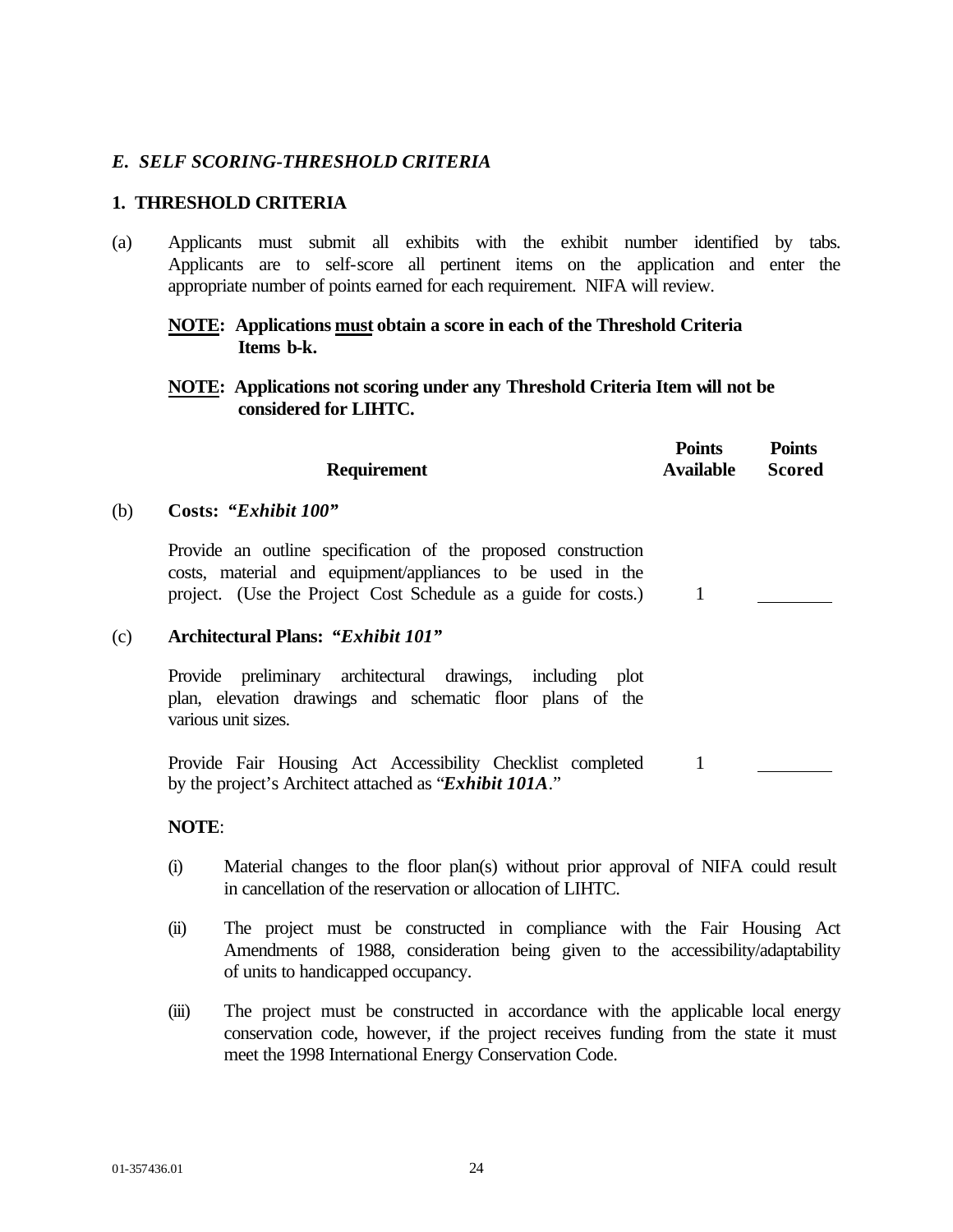### (d) **Site Control:** *"Exhibit 102"*

Provide evidence of site control in the form of one of the following (if multiple sites, the applicant must have control of each site making up the single project).

- (i) Recorded Warranty Deed in the name of the ownership entity, general partner or entities which comprise the general partner as filed with the appropriate governmental authority. 2
- (ii) Executed disposition and development agreement with a public agency. (Example: City owns the land and has an agreement to transfer property.)
- (iii) Signed and recorded long-term land lease on NIFA-approved form with evidence that the lessee owns the land. (A valid and enforceable lease must remain in effect for the full project compliance/extended use period.) 2
- (iv) A valid contract or option to purchase the Land in the name of the ownership entity, general partner, managing member or entities which comprise the general partner or managing member.
- **Note: Site control contract(s)/option(s) listed above must be valid for at least 90 days from the appropriate cycle application deadline.**

**(Score only one)**

1

1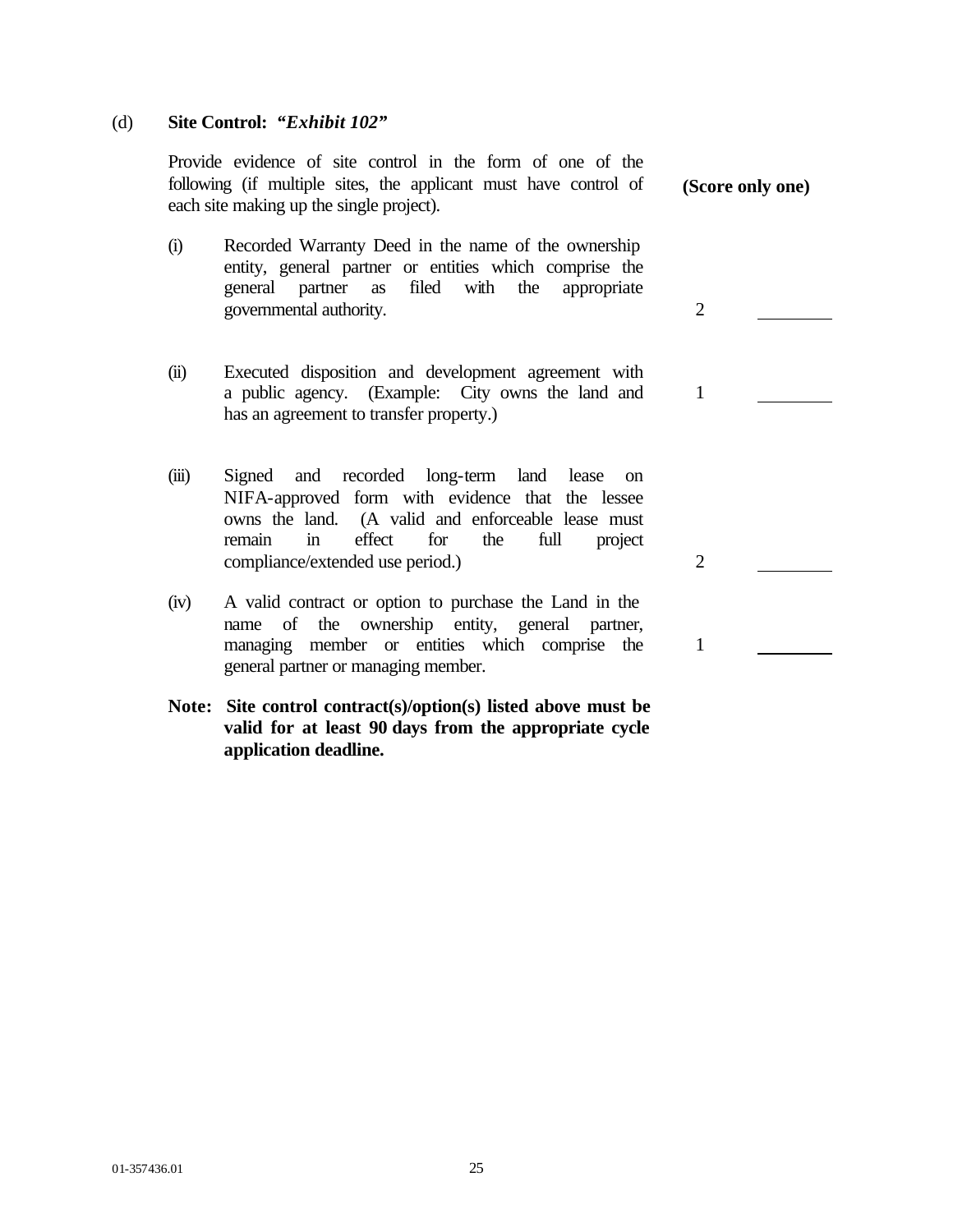### (e) **Zoning:** *"Exhibit 103"*

Provide a letter from the appropriate local governmental body indicating the project's status in relation to local zoning requirements for the proposed number and type of units, or provide building permit(s). (Model of Exhibit 103 attached at the end of the Application)

- (i) Confirmation letter stating that the project meets all local zoning requirements for the proposed number and type of units, or provide building permits. 2
- (ii) If the project is not subjected to municipal zoning ordinances, then the project owner must supply NIFA with written documentation from the appropriate local governmental official, stating the proposed project can be built per the current governing land use regulations, subject to review of final plans and specifications.
- (iii) If the property is currently a nonconforming use, as per zoning regulations, then the project owner must have the zoning administrator's explicit evaluation that a conditional use permit or final approval that enables you to get a building permit can be obtained within 120 days of the LIHTC reservation. The applicant must demonstrate that nothing at the local level will interfere with the project obtaining all necessary permits.

### (f) **Utilities:** *"Exhibit 104"*

Provide a letter from the appropriate local utility provider(s) indicating that applicable utilities are available and adequate to the site(s) (water, sewer, electric, gas, as applicable) or provide building permit(s).

**(Score only one)**

2

1

1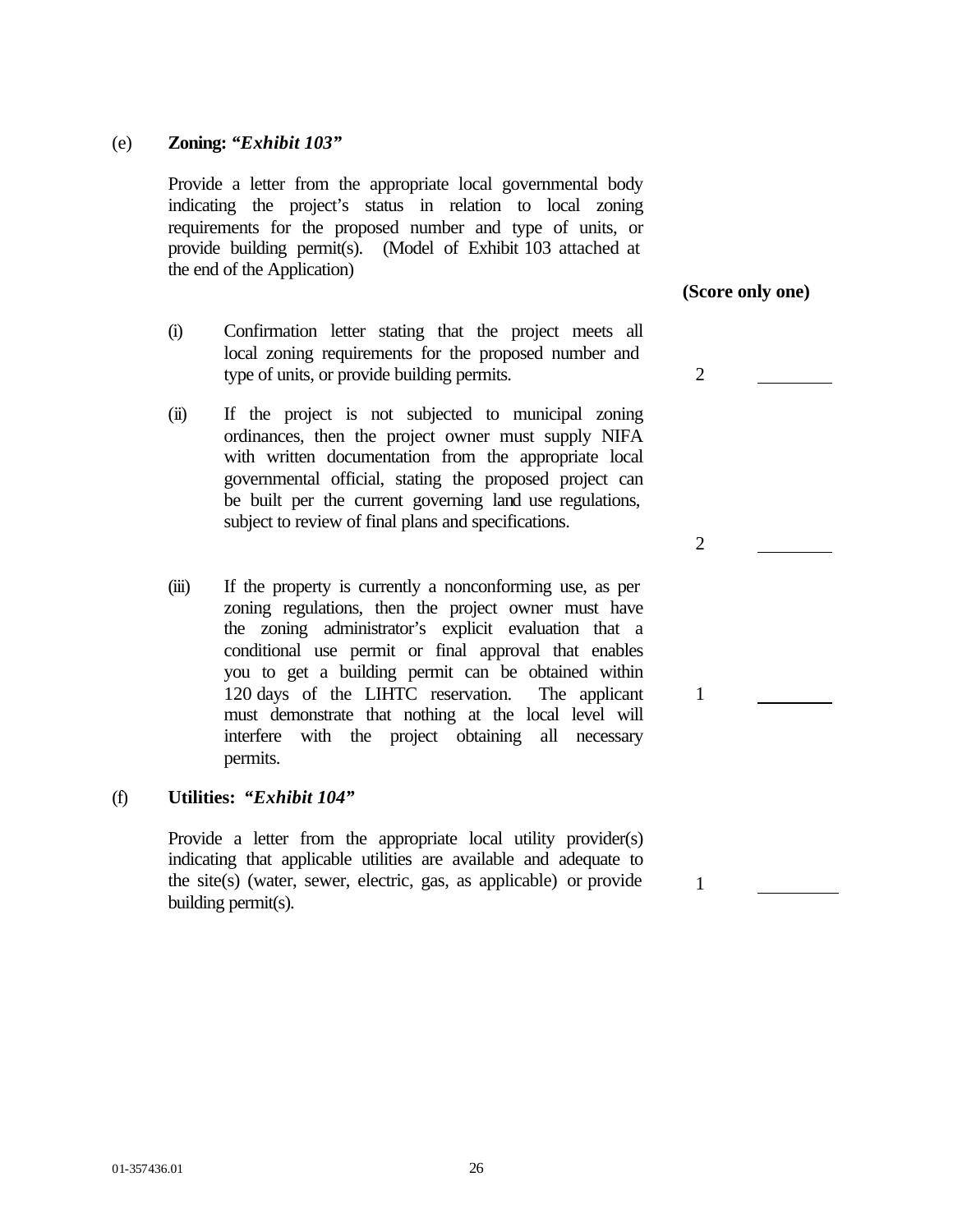## (g) **Permanent Financing:** *"Exhibit 105"*

Provide fully executed copies of all financing commitments  $(permanent = 15-year minimum).$ 

Financing should cover all financing needs not covered by equity contributions, grants or other funding sources.

- **Note**: Commitments must contain amount, term, rate, amortization period of the loan and proper signatures of all parties. (Model of Exhibit 105 attached at the end of the Application.)
- **Note**: **Permanent Financing Commitments must be valid for at least six months from the appropriate cycle application deadline.**

**(Score only one)**

2

1

(i) *Permanent Financing Commitment* for the project from a bona fide lending institution, or

> If the applicant intends to finance all or part of the projects costs out of its own resources, the applicant must provide a third-party verification or a notarized letter under penalties of perjury that such resources are available and committed solely for this purpose. firm commitment must also be included for any federal, state or local funding sources (i.e., TIF, Federal Home Loan Bank, CDBG, any local grants, etc.)

(ii) *Letter of Preliminary or Conditional Commitment* to provide financing for the project from a bona fide lending institution. A letter of preliminary consideration or conditional commitment must also be included for any federal, state or local funding sources (i.e., TIF, Federal Home Loan Bank, CDBG, any local grants, etc.)

01-357436.01 27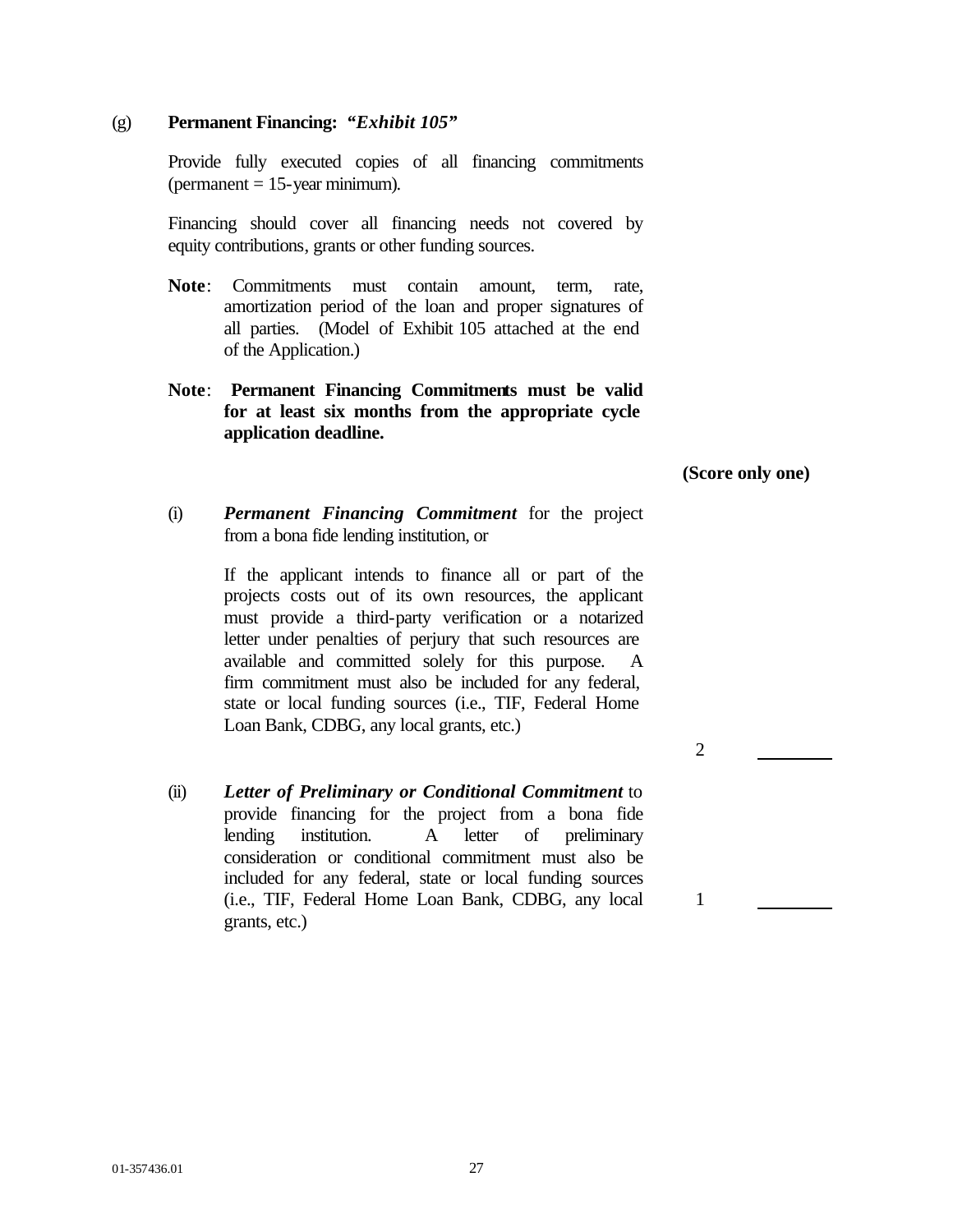### (h) **Land Use Regulatory Agreement:** *"Exhibit 106"*

 Provide a statement signed and notarized by the project owner stating its intention to enter into the extended LIHTC commitment with NIFA as provided in IRC Section 42(h)(6), prior to the issuance of IRS Form(s) 8609 to the project owner.

> (A generic copy of the Land Use Regulatory Agreement ("LURA") is available for review, but the specific document for each project will be prepared after receipt of the project's final cost certification. The LURA must be recorded before IRS Form(s) 8609 will be issued by NIFA.)

### (i) **Applicant Information:** *"Exhibit 107"*

 Provide a current listing of all directors and officers of the applicant and the proposed project owner (profit and/or non-profit), along with information pertaining to their primary occupations.

### (j) **Pro Forma:**

Provide a pro forma financial statement showing that the project will be financially viable for the first 15 years of its operation.

Example:

| <b>Total Potential Gross Income</b><br>Less: Vacancy Loss<br><b>Effective Income</b> |  |
|--------------------------------------------------------------------------------------|--|
| <b>Less:</b> Operating Expenses<br>(includes reserves)                               |  |
| Net Operating Income                                                                 |  |
| Less: Debt Service                                                                   |  |
| <b>Cash Flow</b>                                                                     |  |

1

1

1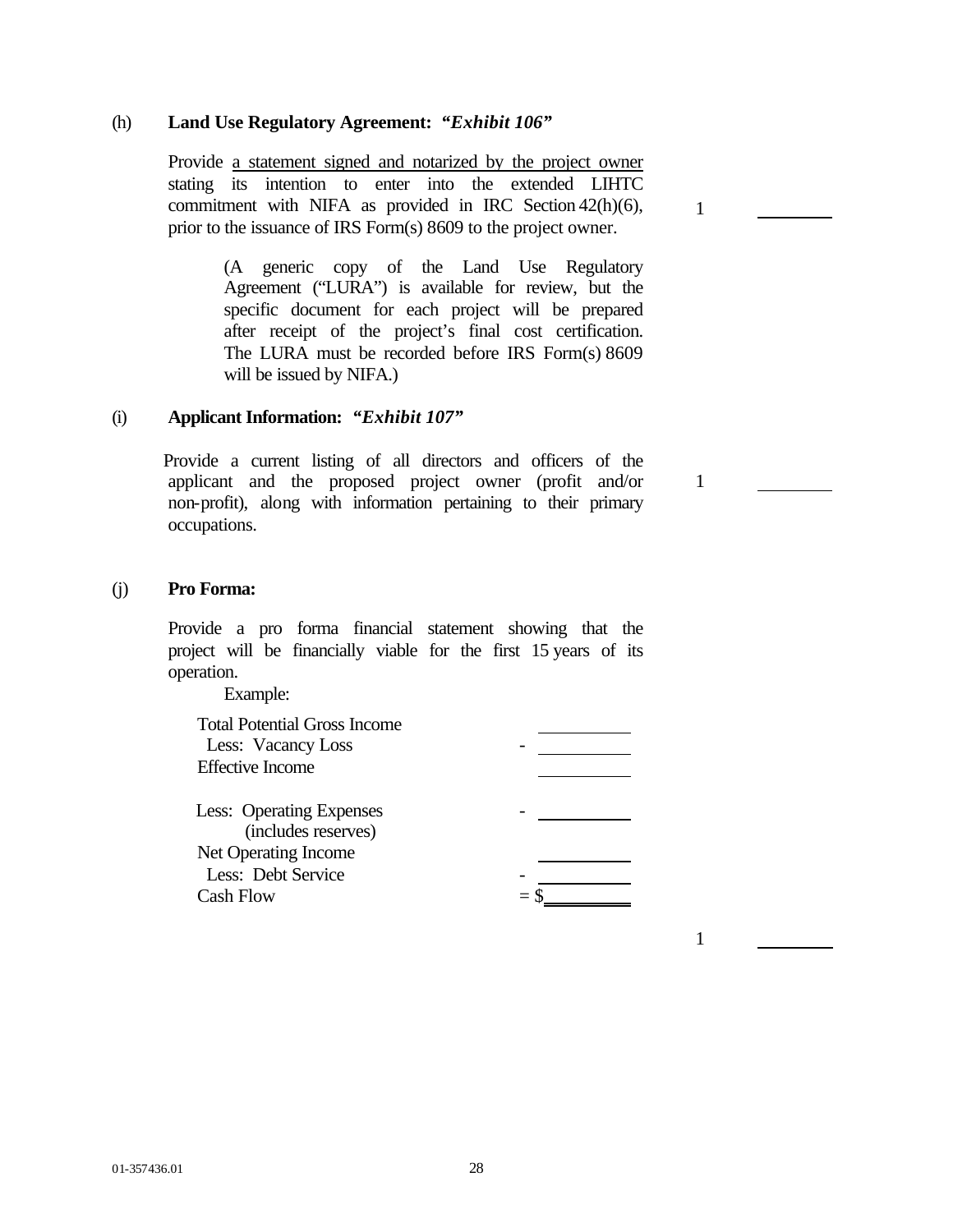### (k) **Evidence of Need:**

IRC Section 42 requires a comprehensive market study of the housing needs within the community in which the project will be located. The market study must be conducted by an independent, third-party market evaluation professional whose credentials are acceptable to NIFA. The market study must be conducted at the developer's expense.

The market study must be current (within six months prior to submission of the Application) and include at least each of the following to score points in this area:

- Description of the proposed site
- Demographic analysis of the number of eligible households in the market area that can afford the proposed rent
- Review of the existing housing market (including types of units, rents, vacancies)
- Review of new housing projects to be developed in the community
- Review of occupancy levels in existing multifamily projects
- Review of population characteristics and projected trends
- Review of employment and economic development characteristics
- Geographic definition and analysis of market area
- Analysis of operating expenses of comparable properties in the market area
- Expected market absorption of proposed deal—effect on market area
- A written narrative on the assumptions and methods used in the study, including data sources 3
- *NOTE: For Tax-exempt Bond Financed Projects Only*—Exhibit 109 must be submitted in the LIHTC application and Exhibit 109b must be submitted before a final bond allocation.

All applications must score in each of the above Threshold Criteria (Items (b) through (k)) in order to receive further consideration by NIFA.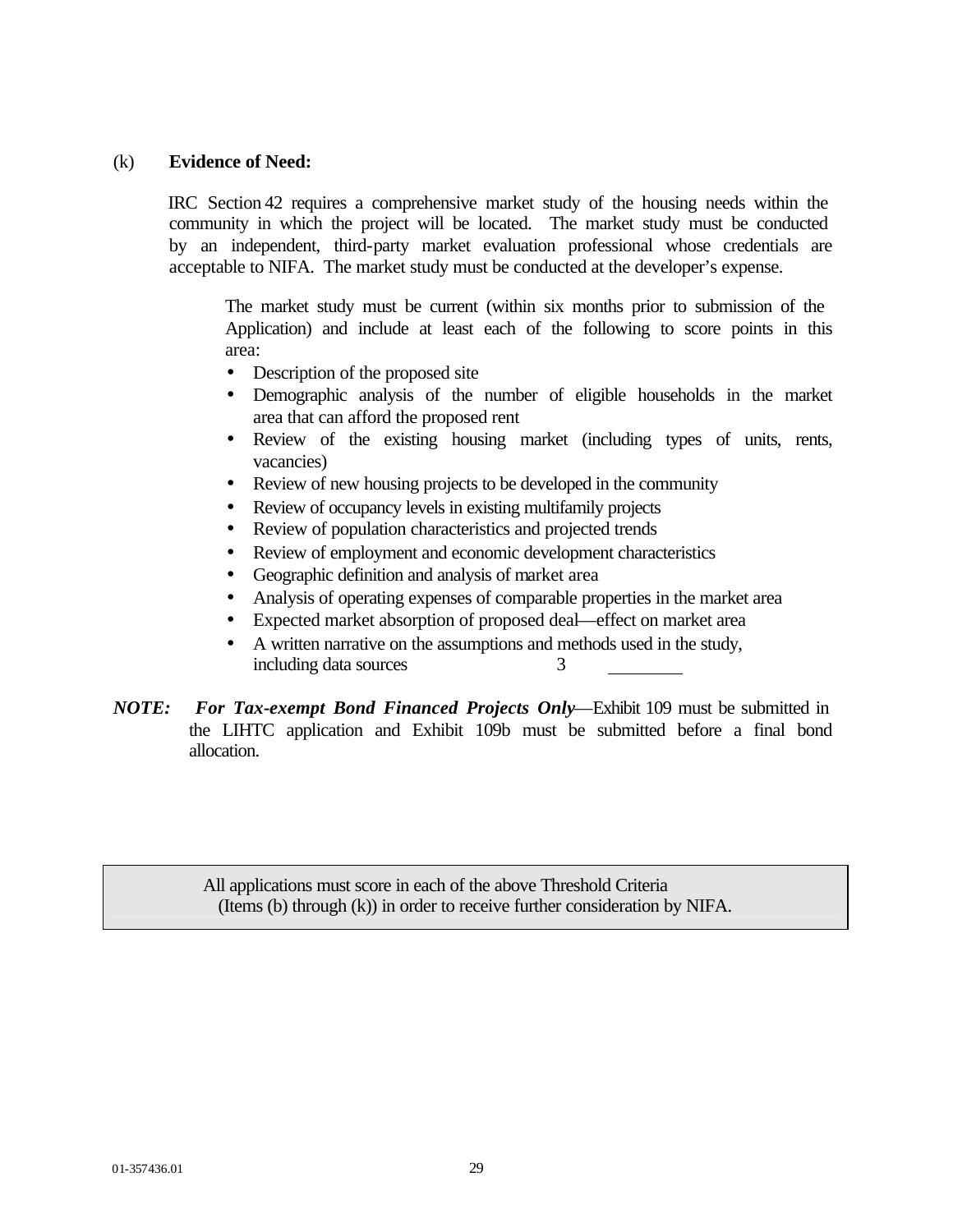### **2. SELF SCORING: OTHER SELECTION CRITERIA**

### (a) **Extended Use Period: "Exhibit 200"**

Points will be awarded to projects serving low-income tenants for an extended period of time. The minimum term of the low-income occupancy commitment is 30 years (15-year) compliance period plus a 15-year extended use period).

Points will be awarded when the project owner elects to extend the compliance period for an additional number of years. (Example: An owner electing to extend the compliance period for 15 years will be restricting the property for 45 years—a 30-year compliance period and a 15-year extended use period.)

**Note**: Extension of the compliance period bars the utilization of IRC Section  $42(h)(6)(I)$  until the beginning of the last year of the extended compliance period.

### **(Score only one)**

| $(i)$ 30 year minimum                                            |  |
|------------------------------------------------------------------|--|
| (ii) 30 year minimum plus 5 additional years $=$ 35 year total   |  |
| (iii) 30 year minimum plus 10 additional years $=$ 40 year total |  |
| (iv) 30 year minimum plus 15 additional years $=$ 45 year total  |  |

**Note**: Projects will be bound to the extended use period elected upon the execution of the LURA.

### (b) **Right of First Refusal or Purchase Option: "Exhibit 201"**

Points will be awarded if the project owner submits a notarized statement (attach as Exhibit 201) stating the project owner's commitment to offer a right of first refusal or purchase option to the tenants, tenant groups, tenant cooperatives, as well as a non-profit under IRC Section  $501(c)(3)$  or  $501(c)(4)$  entity, governmental entities and resident management corporations to purchase the project at the end of the fifteenth year of the compliance period. IRC Section  $42(h)(6)$  or Section  $42(i)(7)$  references the provisions that allow the price to be predetermined or fixed in advance. The predetermined price is the outstanding debt remaining on the property (excluding any debt added in the five years prior to sale) plus federal, state and local taxes due as a result of the sale.

2

**Note**: Exhibit 201 will be incorporated into the LURA.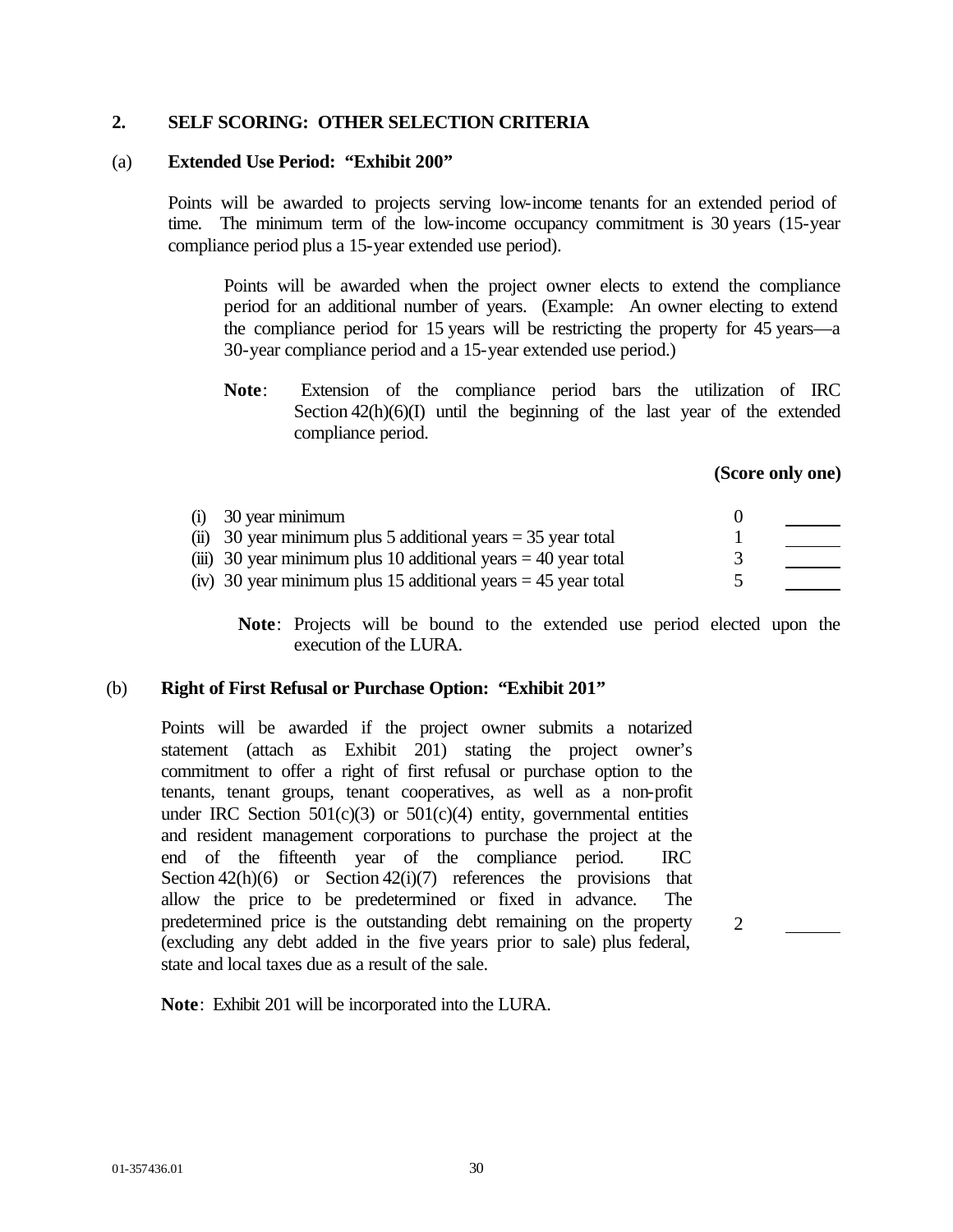### (c) **Eventual Tenant Homeownership: "Exhibit 202"**

Points will be awarded if the project owner provides a feasible plan (attach as Exhibit 202) to provide affordable home ownership opportunities to the low-income tenants of the project.

3

2

**Note**: Exhibit 202 will be incorporated into the LURA.

### (d) **Project Characteristics: "Exhibit 203"**

If the project is a federally assisted building (within the meaning of IRC Section 42(d)(6)(B)) in danger of having the mortgage assigned to HUD, RD, or creating a claim on a federal mortgage insurance fund, provide Exhibit 203. Exhibit 203 must be a letter from the institution to which the project is in danger of being assigned.

### (e) **Unit Mix: "Exhibit 204"**

If the composition of the project offers a unit mix which is targeted to low-income families with children, including individuals with children, as evidenced by the fact that 10% or more of the LIHTC units in the project are three bedrooms or larger, evidence as provided in Exhibit 204. To qualify for these points, each of the targeted units must have at least a net 1,000 square feet of living space for three bedrooms and at a minimum 1¾ bathrooms or a net 1,200 square feet for four bedrooms and at a minimum 1¾ bathrooms.

**Note**: The project's LURA will reflect this targeting as an additional use restriction.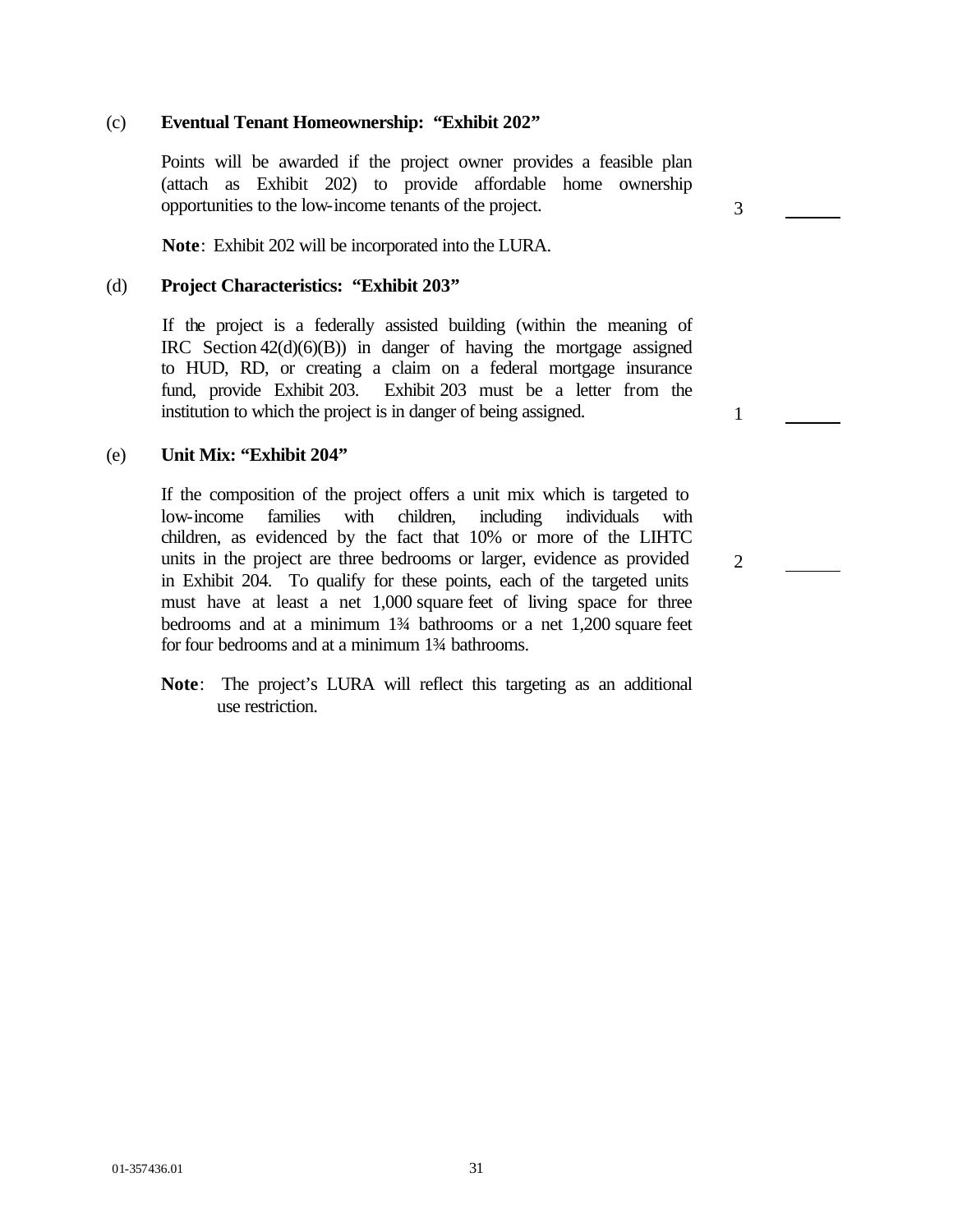## (f) **Senior Project (55 or 62 and Older) With Significant Social Services: "Exhibit 205***"*

Mark the appropriate seniors the project will serve:

- 
- $\Box$  62 and Older  $\Box$  3

® 55 2 **\_\_\_\_\_\_\_\_\_**

Senior projects must compile with the following total square footage:

One bedroom consisting of minimum 625 square feet. Two bedroom consisting of minimum 800 square feet.

- (i) Senior Projects must include handrails along steps and interior hallways, grab bars in bathrooms, routes that allow for barrier-free access, lever-type doorknobs, single-lever faucets and elevators for projects of over two stories.
- (ii) Provide evidence showing that the Senior Project is on a suitable site within reasonable walking distance of basic services or has adequate access to public transportation.
- (iii) Senior units are restricted to seniors who qualify for an exception or exemption under the Fair Housing Act.

## (g) **Assisted Living Senior Project: "Exhibit 206"**

## **Requirements for Assisted Living Senior Project:**

- (i) Project must provide a complete living facility, including a kitchen that consists of at least a small refrigerator, sink, pull-down table and two-burner stove with an oven (or a full-sized microwave oven instead of the stove and oven).
- (ii) Additional services such as laundry, housekeeping, regular daily meals in a common dining facility, 24-hour monitoring of emergency call service, planned social activities, transportation services to shopping, hospital and doctor, medication management and routine checking of well-being (i.e., assistance in getting in and out of bed and chairs, assistance in using sanitary facilities, and assistance in walking).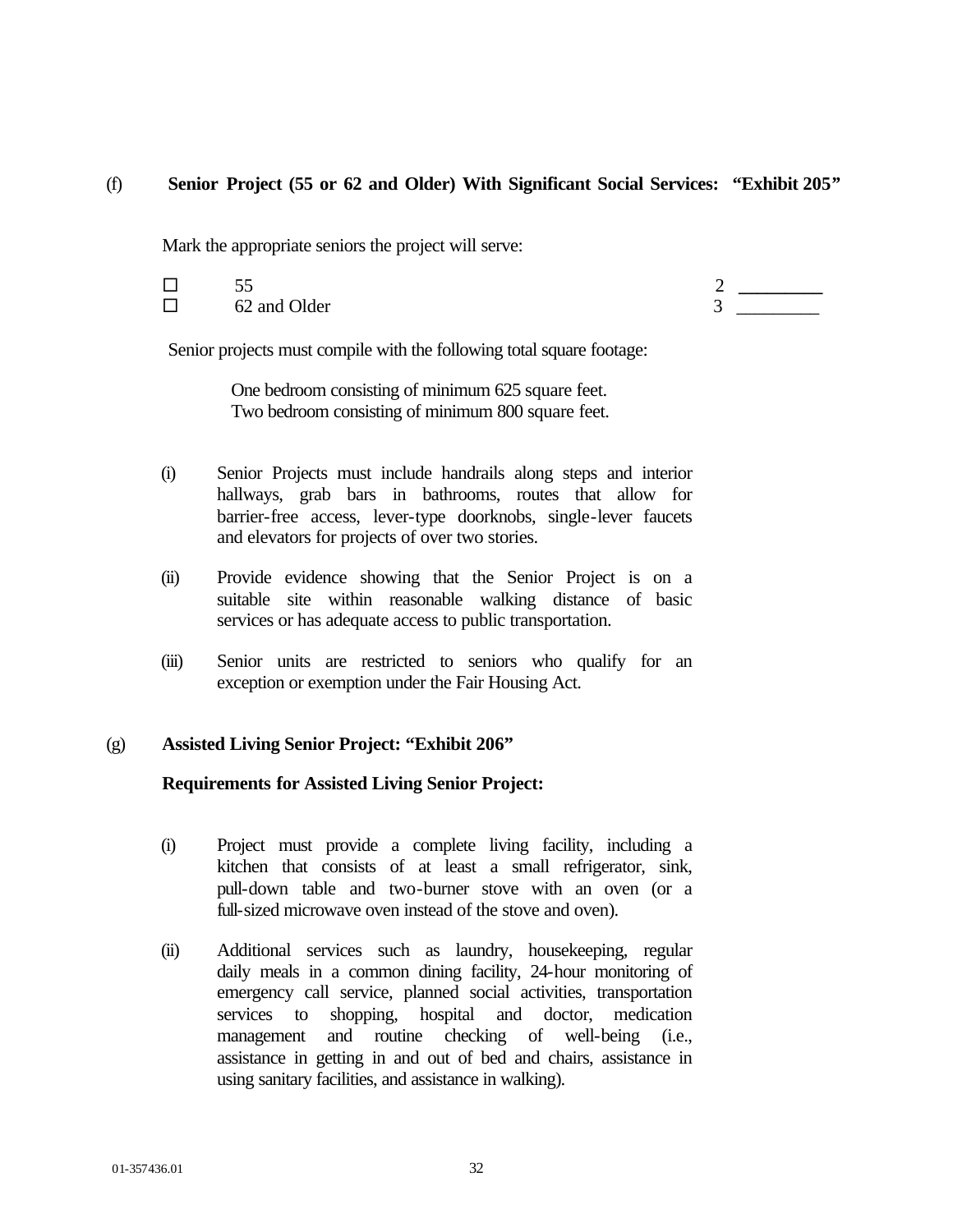### **Development Size:**

- (i) While the program does not establish formal minimum or maximum size limits, applicants are advised that projects with 10 or fewer units may have difficulty delivering needed services that are cost-effective.
- (ii) The program is intended to provide assisted living alternative to low- and moderate-income chronically impaired or disabled elderly persons in a homelike environment.
- (iii) All proposals must include a long-term affordability provision and a Site-Specific Market Study.
- (iv) Under the regulations promulgated under IRC Section 42, services and rents must be billed separately.
- (v) Given the high cost of building and operating an assisted living development, sponsors are encouraged to secure other sources of funding to offset the cost of providing shelter and services for low- and moderate-income frail elderly persons. Other possible funding sources are the Nebraska Excellence Health Care Trust Fund (HHS), HOME, Affordable Housing Trust Funds, Federal Home Bank, CDBG Fund, TIF, and sponsors of contributions from equity, fund raising and other private and public sources.

## **Design Guidelines:**

(i) The architectural design should create a "homelike" residential setting that emphasizes a "homelike" environment which promotes the residents' quality of life and independence while providing efficient delivery of planned services to the residents.

## **Underwriting Terms:**

- (i) Debt Service Coverage**—**should be at least 1.25.
- (ii) Operating Expenses—must be separated into building and supportive service cost.
- (iii) Vacancy Rates—should be based on 10% for the cash flow analysis.
- (iv) Other Income—will be included up to 2% of the gross rental income if adequately supported by market and other data.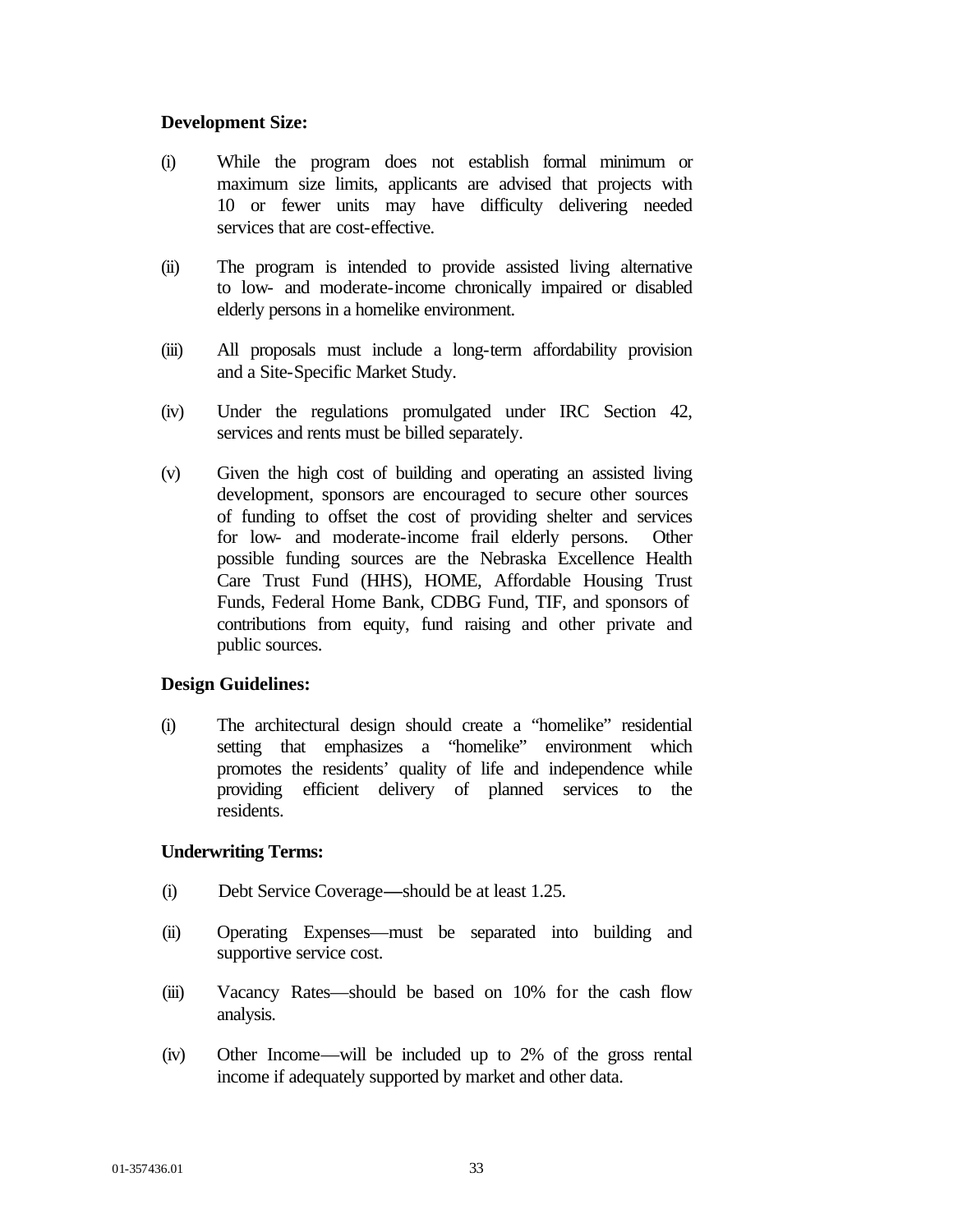- (v) Replacement Reserves—will be funded from revenues in an amount equal to the greater of 2% of the effective gross income or \$700 per unit per year for real property. (Based on \$200 per unit per year for real property and \$500 per unit per year for personal property.)
- (vi) Operating Deficit Reserve—an operating deficit reserve must be capitalized in an amount equal to the project losses prior to stabilized occupancy. A 24-month cash flow analysis will be completed to estimate operating losses during the rent-up period.
- (vii) Operating Reserve—minimum operating reserve equal to six months of debt service and three months of operating expenses (including residential cost, service cost and board cost) must be funded in the development budget.
- **Note**: For purposes of LIHTC application, the term "Assisted Living" shall have the meaning set forth in IRC Section 42, regulations and/or rulings thereunder. The types of services that jeopardize the status of an assisted living project are continual or frequent nursing, medical or psychiatric services.

## (h) **Mixed Income Projects: "Exhibit 207"**

A point will be awarded to projects which have a minimum of 20% and a maximum of 60% of the units set aside for market rate tenants to encourage mixed-income tenancy.

Number of Market Rate Units  $=$   $\frac{96}{20}$ Total Units in the Project

2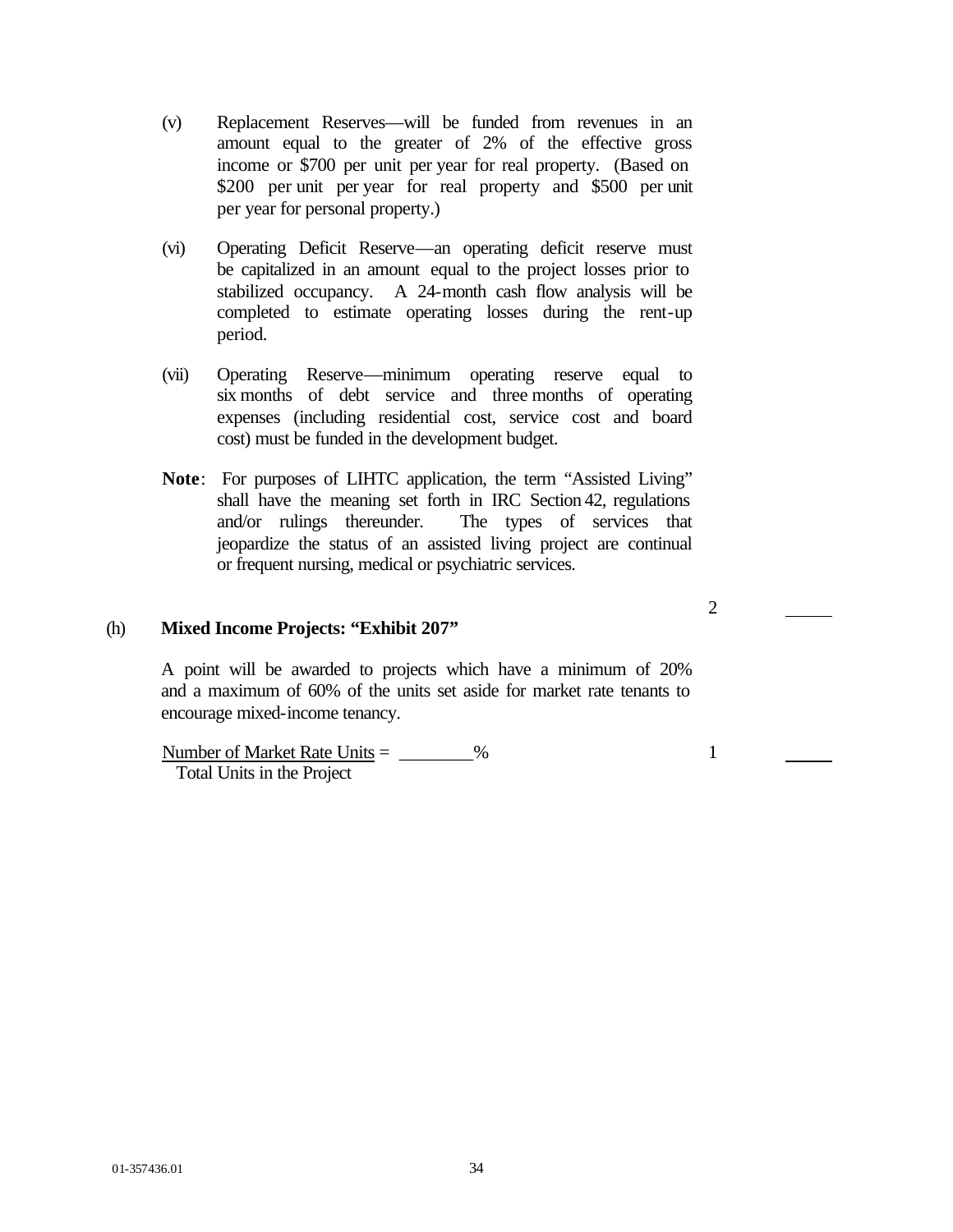### (i) **Design Standards: "Exhibit 208"**

NIFA encourages the construction of multifamily projects that reflect the character of the community in which they are located. The marketability of the property and appearance of the site are important components in the final product. Longevity and low maintenance are to be considered in the design of the property. Low maintenance and durability of exterior materials will extend the life of the property. Attractive exterior features will assist in the marketability of the project.

Points will be awarded if evidence is provided in the following categories: (Points can be obtained for each (i), (ii) and (iii))

- (i) Buildings will have brick or stone exterior finish material in excess of 25% of the total exterior wall surfaces on all faces of the building. 1
- (ii) Upgrade of exterior finish materials from minimum standards such as longer-life roofing, heavier-gauge or more durable exterior siding (excluding vinyl siding), prefinished wood windows, etc. In order to receive consideration for these points, appropriate documentation from the manufacturer must be provided indicating these upgrades and the durability or low maintenance benefits assigned to the proposed materials. 1
- (iii) Exterior additions such as shutters, decorative exterior patio/porch fencing or additional trim or heavy landscaping on street-visible exterior elevations. 1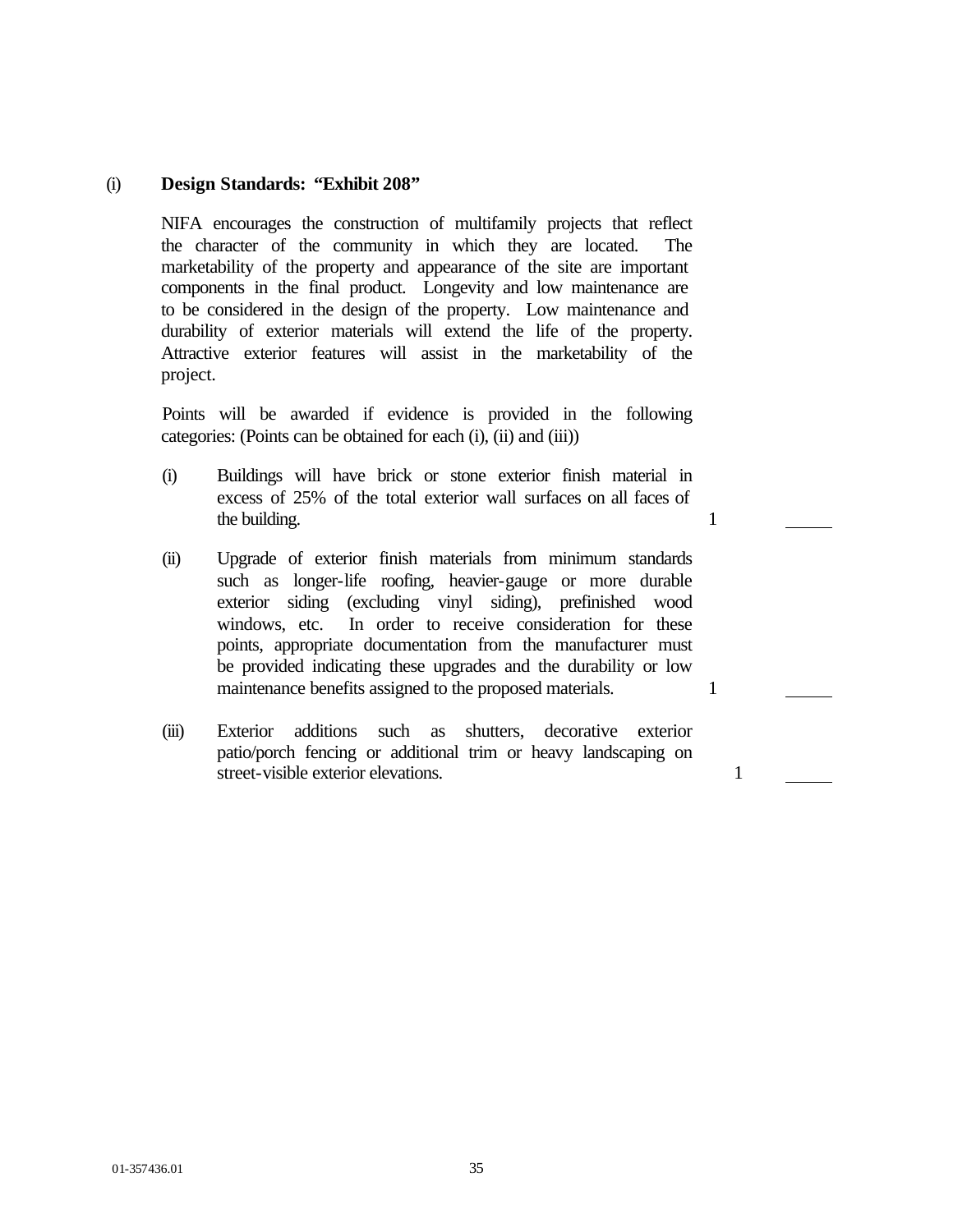### (j) **Density Configurations: "Exhibit 209"**

Points will be awarded for either (i) or (ii) when evidence is provided showing that the LIHTC units in the project will be constructed with:

- (i) A density configuration of 12 units or less per acre; or
- (ii) With a density configuration of 12 units or less per acre and a building design(s) that does not exceed two stories and includes a separate outside ground-level main entrance for each unit.
- **Note:** Per-acre measurement does not include access roads, but can include bordering dedicated improved permanent open space (park) available for use any time.

### (k) **Rural Community Size: "Exhibit 210"**

Points will be awarded based on the number of Total Units in each Rural Community as follows:

- (i) One to eight Total Units 2
- (ii) Nine to 16 Total Units 1
- (iii) 17 or more Total Units 0

## (l) **Track Record: "Exhibit 211"**

Provide evidence, the below information as Exhibit 209, if the project owner has a track record in successfully developing and operating affordable rental housing under a program designated by HUD, RD, agency which allocated LIHTC, or any other verifiable source to the satisfaction of the executive director:

- (i) Name and location of all properties
- (ii) Number of units
- (iii) Number of years owned 1
- **Note**: Developers/owners with unfavorable prior performance as determined solely in NIFA's opinion may not qualify for points in this category.



1

2

01-357436.01 36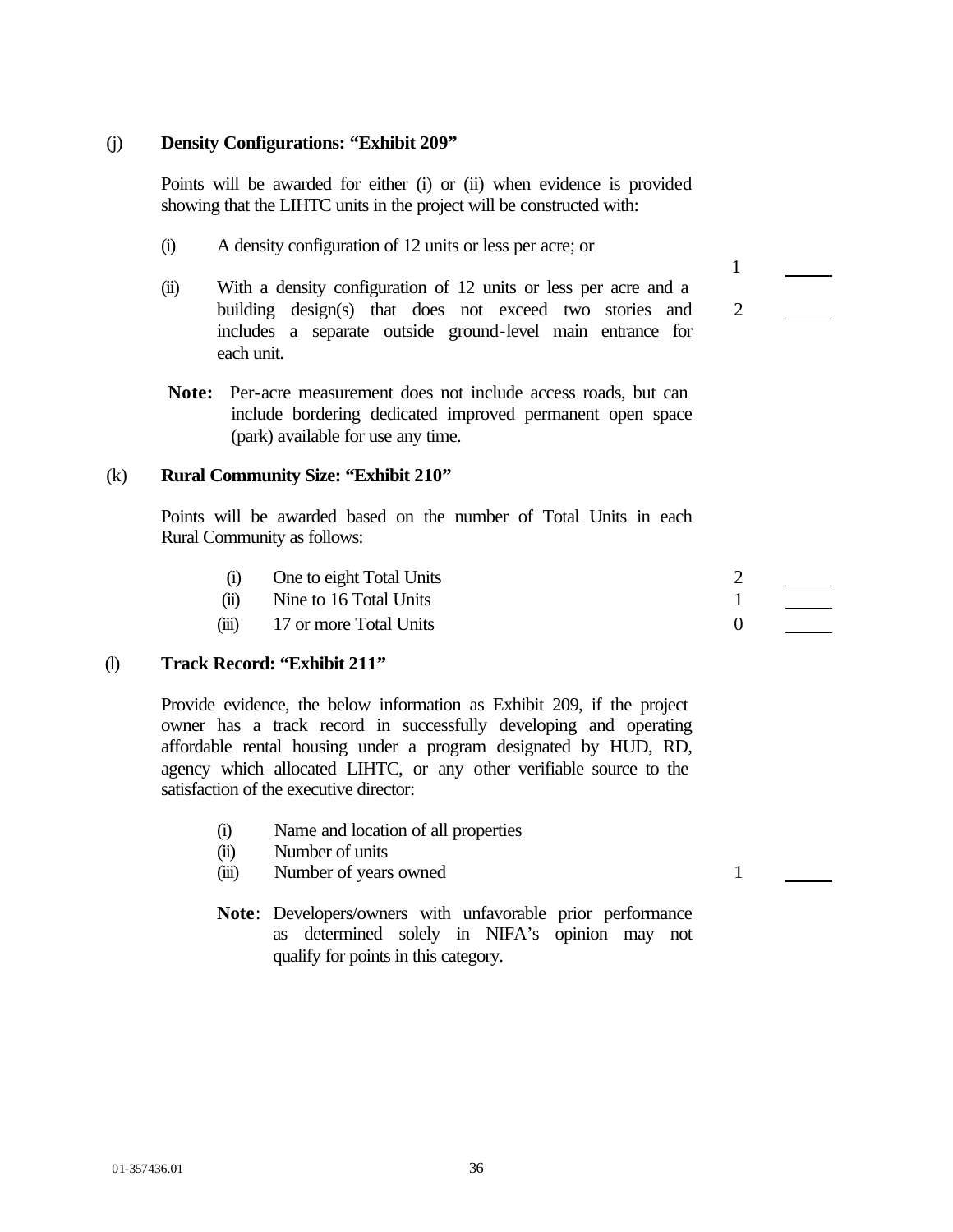#### (m) **Public Housing Authority Waiting Lists: "Exhibit 212"**

(i) If an agreement is signed between the project owner and the housing authority to consider, as potential tenants, those households on the public housing authority waiting list, then one point will be awarded. If there is no public housing authority in the locality, the project owner must utilize the nearest housing authority or the office responsible for the Section 8 program.

(Referral agreement form attached as Exhibit 212A.) 1

(ii) If an agreement is signed between the project owner and the U.S. Military installation housing office located within a 30 mile radius of the project to consider, as tenants, households who have a family member considered an extended duty personnel and is on the U.S. Military installation housing office waiting list for housing, then one point will be awarded

(Referral agreement form attached as Exhibit 212B).

## (n) **Owner Financial Support: "Exhibit 213"**

- (i) Owner will provide at least 5% of the total financing of the project.
- (ii) Owner's financing must be evidenced by a promissory note or other written agreement, acceptable to NIFA or a commitment, in writing, from the owner to provide cash equity.
- (iii) Owner must remain in the project for a period of at least ten years.
- (iv) This financial support is in addition to any personal loans, any proceeds of the syndication of LIHTC, any equity contributions by parties other than the owner, and/or any third-party loans.
	- **Note**: This commitment of funding must be part of the sources and uses of funds at all review levels to receive this scoring. The commitment of this funding must be through the tenth year of the project.

1

 $1 \quad \_$ 

01-357436.01 37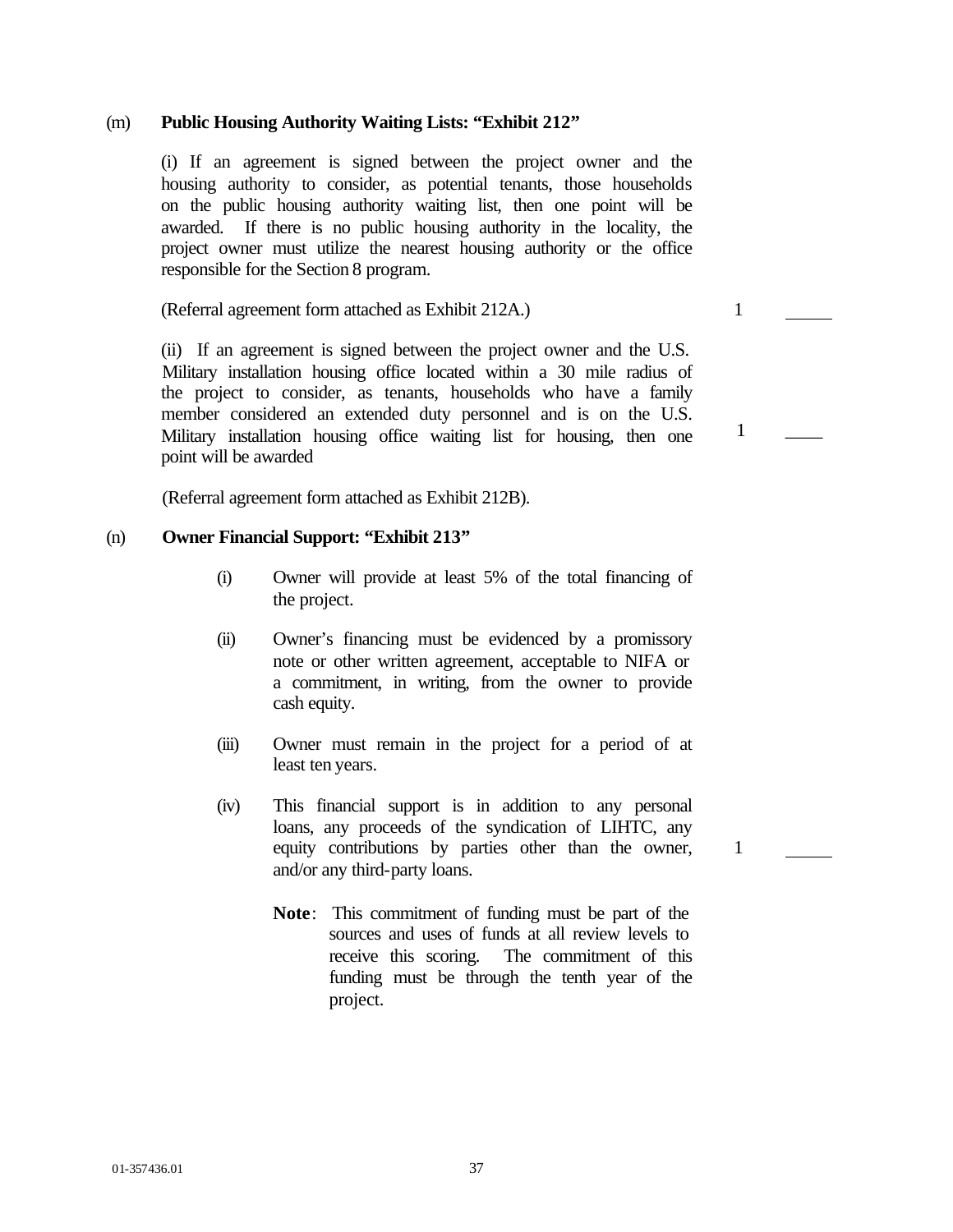## (o) **Amenities: "Exhibit 214"**

Up to a maximum of eight points will be awarded if Exhibit 214 is provided. Exhibit 214 must be a certification from the project's Architect that the project design includes the amenities selected and will be provided in each LIHTC unit upon completion of construction. (**Maximum eight points)**

**Note**: Rehabilitation projects must either replace or provide new amenities to score points.

| (i)    | All three-bedroom units will have at a minimum                  |                |  |
|--------|-----------------------------------------------------------------|----------------|--|
|        | $1 \& 3/4$ bathrooms                                            | $\overline{2}$ |  |
| (ii)   | Furnished community room with a minimum of                      | $\overline{2}$ |  |
|        | 600 square feet                                                 |                |  |
| (iii)  | Washer and dryer installed and maintained in each unit          |                |  |
|        | at no cost to the tenants for usage or rental                   | 2              |  |
| (iv)   | Elevator                                                        | $\mathbf{1}$   |  |
| (v)    | All units will have a washer and dryer hookup (N/A if           |                |  |
|        | points awarded in (iii))                                        | $\mathbf{1}$   |  |
| (vi)   | Community laundry room (N/A if points awarded in                | 1              |  |
|        | (iii)                                                           |                |  |
| (vii)  | All units must have a dishwasher                                | 1              |  |
| (viii) | All units must have range and *refrigerator (*frost-free,       |                |  |
|        | minimum size 14 cubic feet)                                     | 1              |  |
| (ix)   | All units must have microwave and garbage disposal              | 1              |  |
| (x)    | Designated playground and equipment (exterior)                  | 1              |  |
| (xi)   | Public telephone                                                | 1              |  |
| (xii)  | Covered parking (all units)                                     | 1              |  |
| (xiii) | Electronic security system for exterior doors<br>and            |                |  |
|        | accessible windows                                              | 1              |  |
| (xiv)  | Storage area for each unit (minimum size $= 288$ cubic          |                |  |
|        | feet and must be an enclosed and secure space) (Closets         | 1              |  |
|        | off bedrooms do not qualify)                                    |                |  |
|        |                                                                 |                |  |
|        | <b>Note:</b> Amenities must be provided for every LIHTC unit in |                |  |
|        | order to be included in eligible basis. (The cost of            |                |  |
|        | facilities and amenities can be included in eligible basis      |                |  |

facilities and amenities can be included in eligible basis and earn LIHTC as long as they are functionally related to the housing unit, there is no separate fee for their use, and they are available to all tenants on a comparable basis.)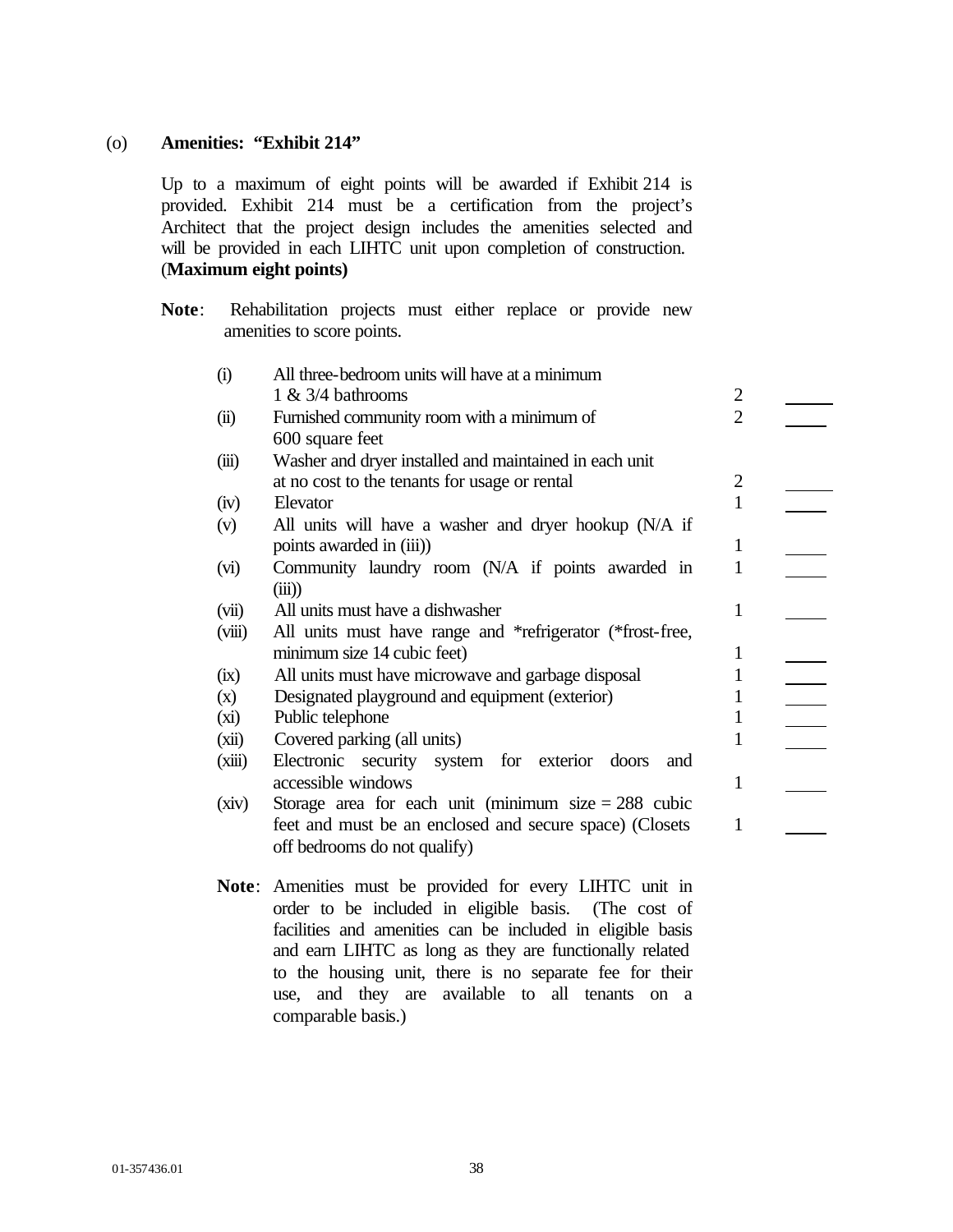## (p) **Pre-notification: "Exhibit 215"**

Provide evidence of pre-application notification submitted to the chief executive officer (or its designee) of the local jurisdiction describing the proposed project's configuration, density, planned use and intention to apply to NIFA for LIHTC. Such evidence must be in the form of a copy of the letter of transmittal to the local chief executive officer accompanied by either a certified mail receipt, overnight mail receipt or confirmation letter from the appropriate official's office.

## (q) **Local Support: "Exhibit 216"**

Documentation of support from the chief executive officer (or the equivalent) of the local jurisdiction, dated within 90 days' of the application date, expressing the project's value in the community and economic development effort and must address the specific project.

## (r) **Difficult to House Population: "Exhibit 217"**

Points will be awarded to projects providing evidence verifying that units are specifically equipped for persons with physical and/or mental disabilities. Such evidence must be in the form of a certification from an accredited/licensed architect stating the number of units which will be designed to meet American National Standards for buildings and facilities providing accessibility and usability for persons with disabilities and will conform to the Fair Housing Act Amendments of 1988.

- (i) "Equipped" means features that make the units fully usable to such persons are installed in the units at the time of construction or provisions have been included in construction for easy modification to meet the standards.
- (ii) Evidence must also include a referral agreement with a local service provider or a sponsor with a demonstrated capacity to provide on-site supportive services specifically designed for such tenants in one or more of the following population groups:
	- (a) Homeless or displaced individuals/families eligible under IRC Section 42 who lack a fixed, regular and adequate nighttime residence;
	- (b) Persons with physical, mental or developmental disabilities, including impaired sensory, manual or speaking abilities which result in a functional limitation in access to and use of a building or facility (housing for the physically disabled must be accessible, not merely adaptable); or
	- (c) Other special needs populations (specify).
- (iii) Evidence that the services provided must be affordable and accessible to the project's tenants and the social service provider must have the capacity to perform such services. The services may include, but are not limited to:

1

1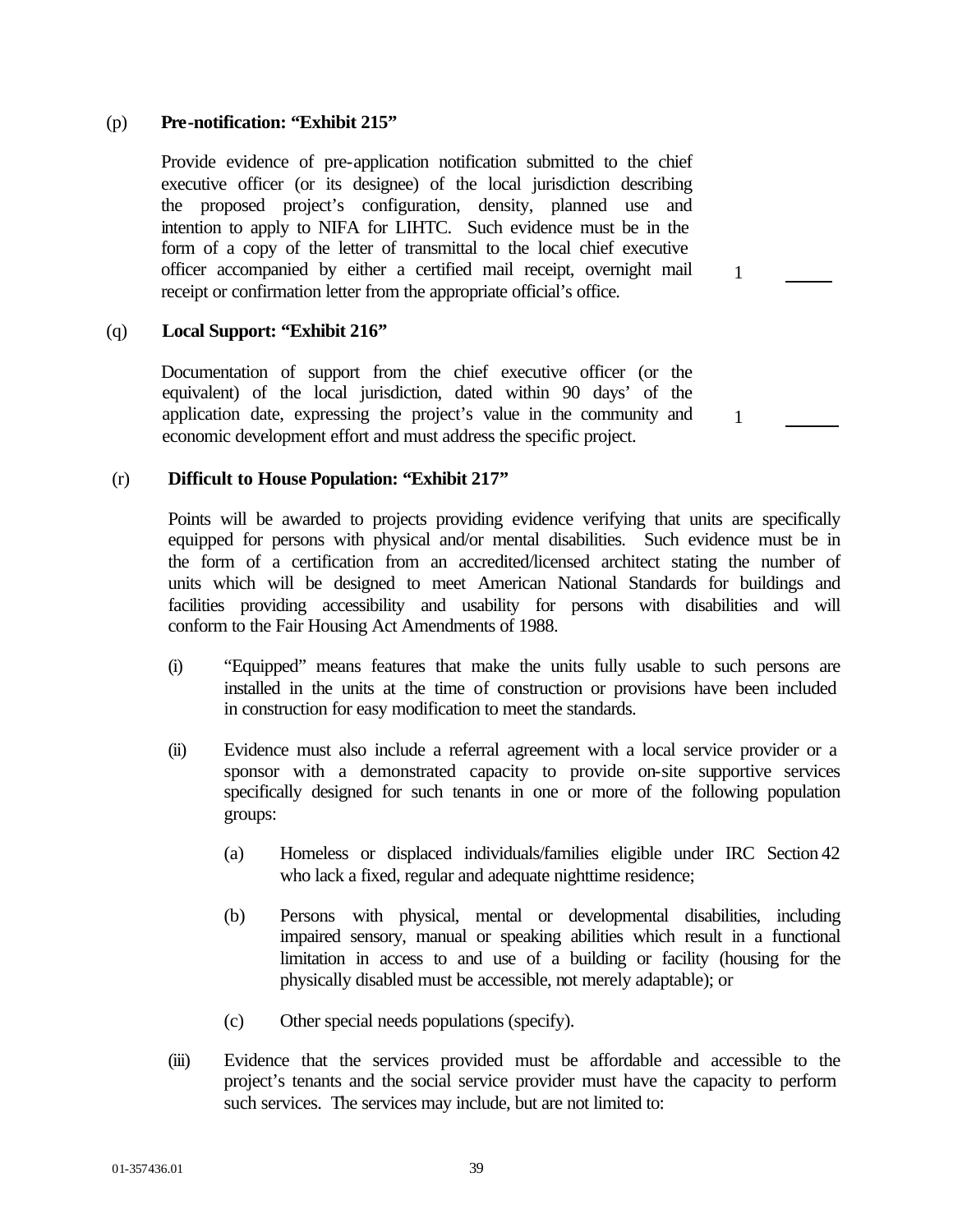- (a) Hiring a full-time social service coordinator. If a social service coordinator is provided through a third party, then a signed agreement between the two parties is required, and the coordinator must be dedicated to the LIHTC project for at least 20 hours a week;
- (b) Providing child care services either on-site or linked to outside child care centers;
- (c) Providing health care services either on-site or linked with a local health care provider;
- (d) Providing job training programs on-site or linked with a local training center;
- (e) Providing personal care and/or housekeeping services on-site;
- (f) Providing at least one congregate meal on-site;
- (g) Providing adult day-care services; and/or
- (h) Providing transportation services for the residents.
- (iv) Supportive services range across a wide continuum of care (such as meals preparation, assistance with housecleaning, etc.) to high level (such as substance abuse and mental health supports) to medically intense (such as skilled nursing) and will vary from person to person depending on their particular physical, psychosocial and/or mental limitations, and may vary for each person over time. Each special needs tenant need not utilize all of the services provided by the project; however, the services must be available. If tenants are not utilizing the services that are available, NIFA may call into question whether or not the project is serving a special needs population.

|                                | Total Special Needs Units $=$ | - <del>- -</del> - | % Serving Special Needs Tenants |
|--------------------------------|-------------------------------|--------------------|---------------------------------|
| <b>Total Development Units</b> |                               |                    |                                 |
|                                |                               |                    | (Score only one)                |
| (a)                            | 75 - 100%                     | 6                  |                                 |
| (b)                            | $50 - 74\%$                   |                    |                                 |
| (c)                            | $20 - 49%$                    |                    |                                 |

## (s) **CROWN Project: "Exhibit 218"**

A point will be awarded to a project owner who develops a bona fide long-term CROWN project. Long-term CROWN is a lease-to-own home pursuant to a plan (attach as Exhibit 218) and with documents approved in advance by NIFA that will be sold to a qualified tenant at the end of the 15-year compliance period.

1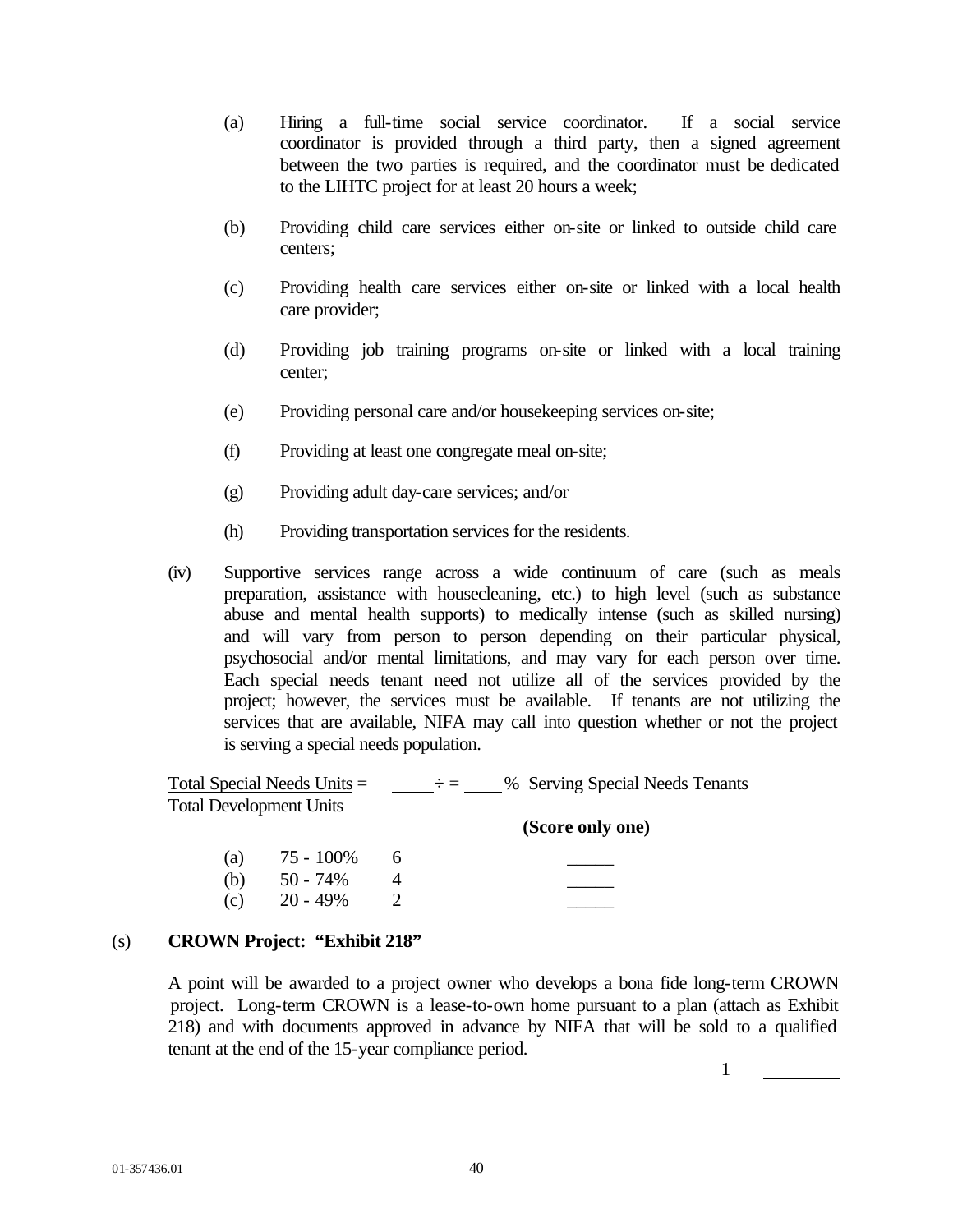## (t) **Developments Located in Qualified Census Tract ("QCT"): "Exhibit 219"**

Points will be given to projects located in a QCT (see list on page 20) if the project contributes to a concentrated community revitalization plan. A letter from the highest governmental body must be submitted stating that the project contributes to such a plan (attach letter on plan as Exhibit 219).

5

1

## (u) **Internet Connection Provided to Tenants: "Exhibit 220"**

A point will be given to projects that agree to construct all LIHTC units with an Internet connection in each bedroom and one in the family room to provide to each unit basic Internet services at no subscription or usage cost to the tenant. Provide a statement signed and notarized by the project owner stating its intention to provide such connections (attach statement as Exhibit 220).

# *F. NIFA-SCORED CRITERIA*

## **RENT LEVEL OF EFFORT**.

## **1. Targeting gross rents to lower levels**.

Points will be awarded based upon the depth of the targeted gross rent levels in comparison to other applicants in the current round. In order to receive points an applicant must either have the gross rent amounts for all LIHTC units in the project combine to an average amount affordable for an income level at or below 55% of the county's area median income.

> Up to 10 points (NIFA will calculate this score.)

**Note:** Applicants agree to have project rents bound by the stated targeted percentage on the application form for the duration of the compliance period through the execution of a LURA.

## **2. Efficient Housing Production**.

The project represents an efficient production of housing. Points will be awarded when comparing current applicants, in a measure of the quality of effort made to minimize project costs, and leverage funding sources in the production of affordable housing. Project cost per bedroom and LIHTC per occupant are within reasonable limits as compared to local and national standards.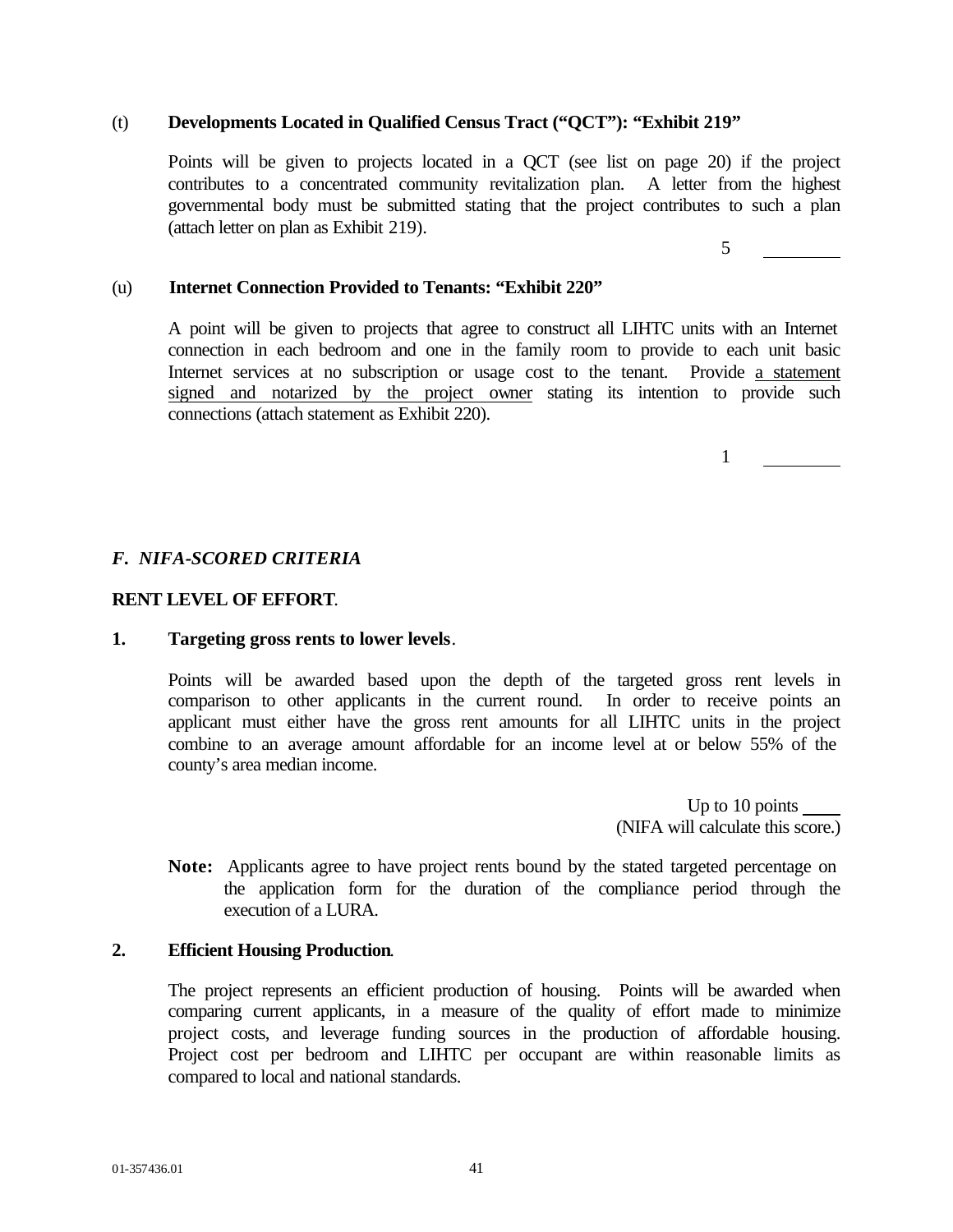## **3. LIHTC Management Plan, Qualifications, Experience and Agreement: "Exhibit 300**.**"**

Points may be awarded if evidence is provided that the project has entered into an executed management agreement with a management agent who has successfully managed affordable rental housing projects during the past five years.

- **Note:** A sample draft of a management plan is attached at the end of this application.
- **Note:** A point will be awarded if the management company can provide evidence of attendance at a NIFA-sponsored LIHTC Training Seminar.
- **Note**: Management entities with unfavorable prior performance, as determined solely in NIFA's opinion, may not qualify for points in this category.

Up to 3 points (NIFA will calculate this score.)

## **4. Supportive Services: "Exhibit 301**.**"**

Due to the fact that the availability of social services greatly improves the quality of life for residents, up to five points can be awarded when evidence is provided that the property owner has a fully executed agreement with a qualified provider of supportive services that would not otherwise be available to the tenants.

- (a) The services may include, but are not limited to:
	- (i) Hiring a full-time social service coordinator. If a social service coordinator is being provided through a third party, then a signed agreement between the two parties is required, and the coordinator must be dedicated to the LIHTC project for at least 20 hours a week;
	- (ii) Providing childcare services either on-site or linked to outside child care centers;
	- (iii) Providing health care services either on-site or linked with a local health care provider;
	- (iv) Providing job training programs on-site or linked with a local training center;
	- (v) Providing personal care and/or housekeeping services on-site;
	- (vi) Providing at least one congregate meal on-site;
	- (vii) Providing adult day-care services; and/or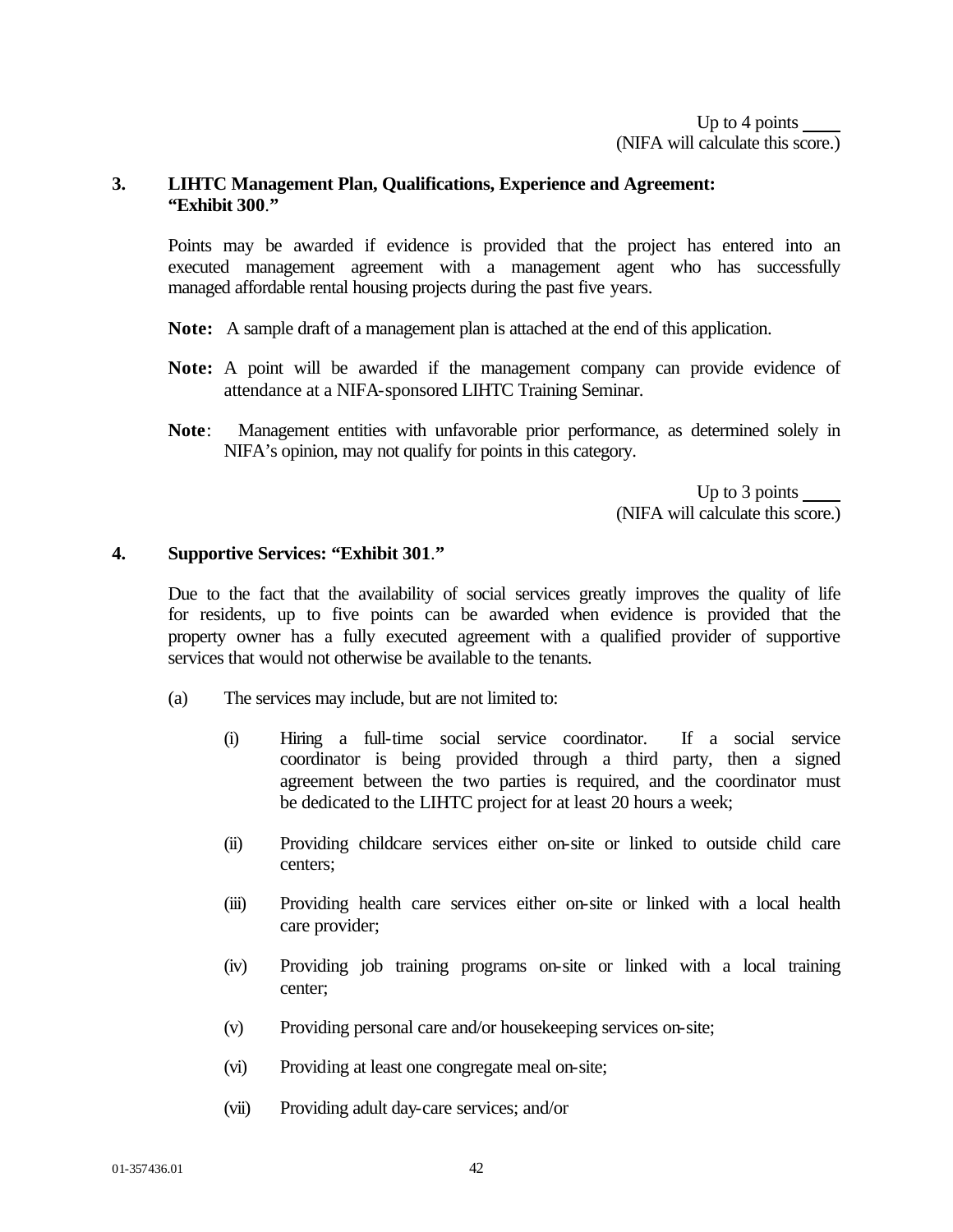- (viii) Providing transportation services for the residents.
- **Note:** Supportive services range across a wide continuum of care (such as meal preparation, assistance with housecleaning, etc.) to high level (such as substance abuse and mental health supports) to medically intense (such as skilled nursing) and will vary from person to person depending on their particular physical, psychosocial and/or mental limitations and may vary for each person over time.
- (b) The supportive services will be evaluated based upon the following:
	- (i) The terms of the service agreement;
	- (ii) Independent financing of fees;
	- (iii) The experience of the service provider; and
	- (iv) The importance of the service in enhancing the tenants' standard of living.

Up to 5 points (NIFA will calculate this score.)

**Note:** The supportive service will be incorporated in to the LURA.

## **5. Point Deductions**

Points may be deducted if the proposed project includes:

- (a) persons who have an identity of interest;
- (b) The applicant's existing projects have reoccurring events of uncorrected noncompliance;

**Note**: Significant events of noncompliance in NIFA's discretion could result in removal of an application from consideration.

- (c) Failure to pay fees;
- (d) Involvement in a foreclosure or deed in lieu of a foreclosure within past seven years;
- (e) A previous project of the applicant's received a reservation of LIHTC but did not meet the minimum 10% carryover requirement resulting in returned LIHTC; or
- (f) A previous project of the applicant's was not placed-in-service within 24 months of receiving the LIHTC carryover allocation.

Up to 10 negative points (NIFA will calculate this score.)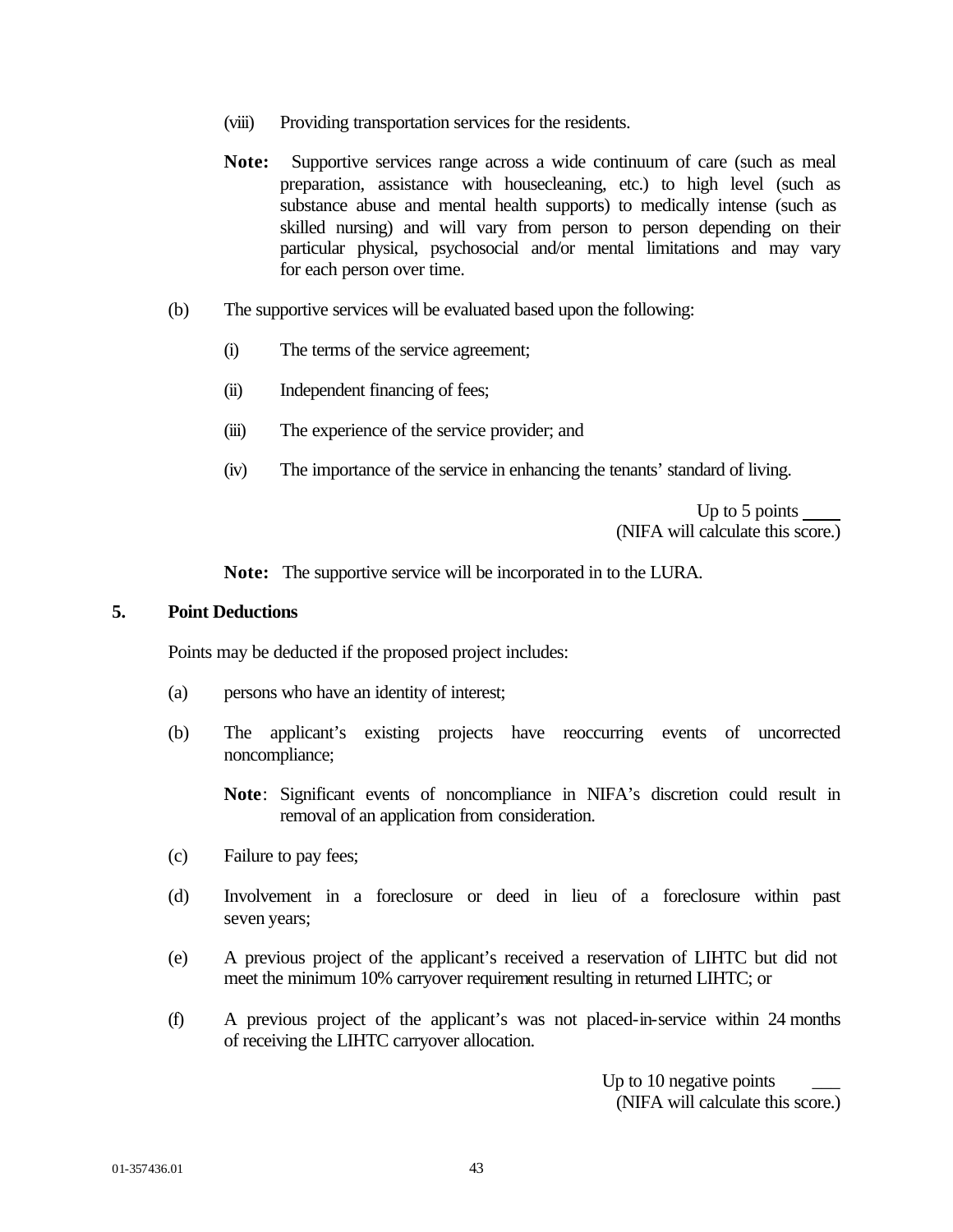# *G. FINAL RANKING*

| <b>Required Threshold Criteria points</b> | <b>Items</b> $(b-k)$            |  |
|-------------------------------------------|---------------------------------|--|
| <b>Other Selection Criteria points</b>    | Items $(a-u)$<br>$\blacksquare$ |  |
| <b>NIFA-scored Criteria points</b>        | Items $(1-5)$<br>$\blacksquare$ |  |
|                                           | <b>Total</b>                    |  |

- (1) NIFA will rank each application according to the total number of points received in all Threshold, Other and NIFA-scored criteria. The results of the evaluation will be determined by NIFA in its discretion.
- (2) After evaluating and scoring all applications received for each application acceptance cycle, NIFA will utilize the following factors in determining which project will receive a LIHTC commitment in case of a tie between any applications:
	- (a) which serves the lowest-income tenants;
	- (b) which obligates the project owner to serve qualified tenants for the longest period of time;
	- (c) whose application demonstrates the highest readiness to proceed with the development;
	- (d) which provides the most efficient usage of the LIHTC on a per-unit basis; and
	- (e) which is located in a QCT and contributes to a concerted community revitalized plan.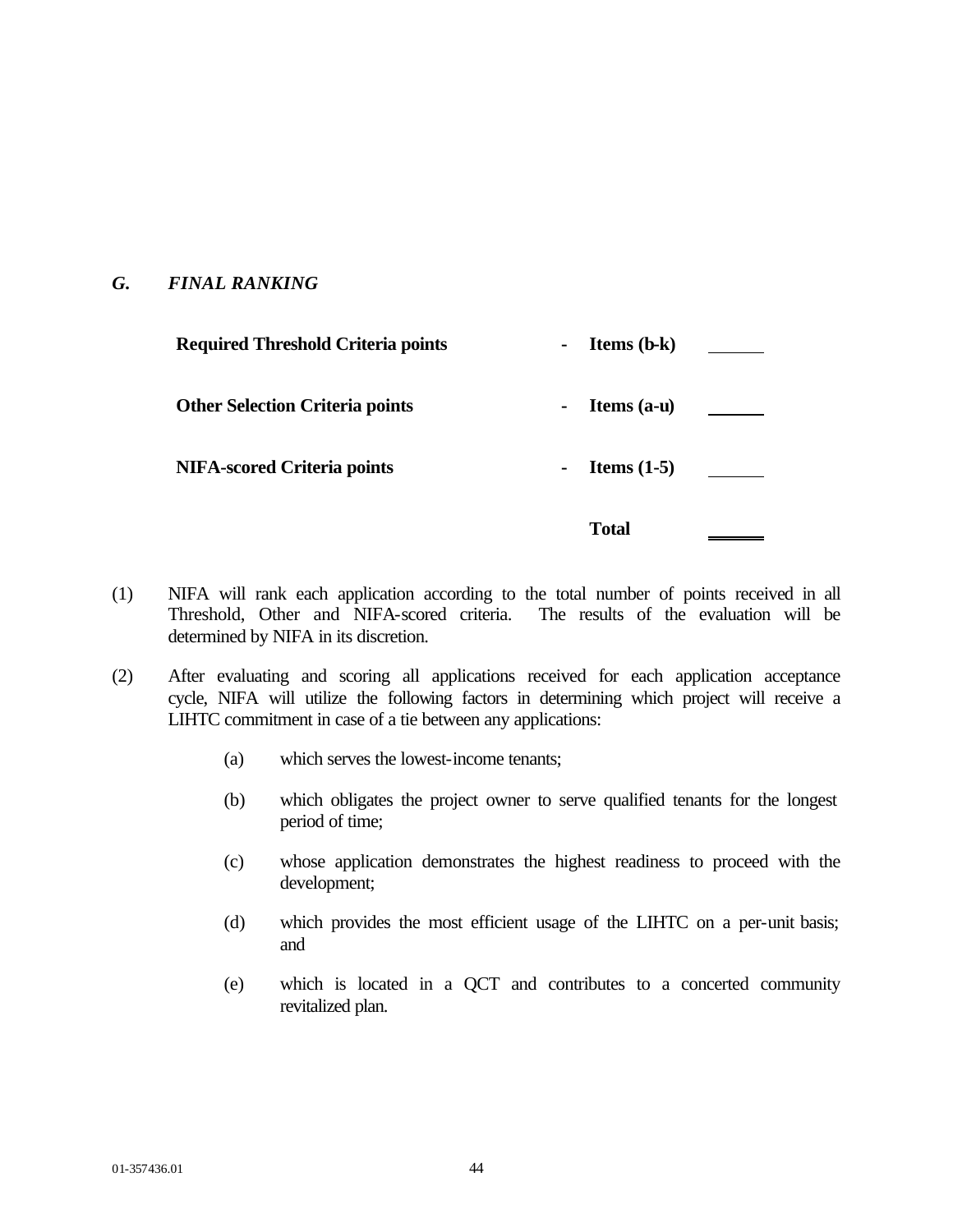## *H. OVERVIEW OF RANKING PROCESS*

## **CONSIDERATIONS.**

- (1) In reaching the final ranking of an application, NIFA will take into consideration the project owner's history of placing into service projects which have been awarded LIHTC in any state. NIFA may disqualify applications from applicants who are delinquent in fee payments (with respect to current or prior projects), who have previously failed to place into service projects which have received a LIHTC carryover allocation or who have not fulfilled the obligation of any previously issued commitment notice.
- (2) NIFA shall issue LIHTC only in the amount needed based on the review of the project. The issuance of LIHTC or the determination of any allocation amount in no way represents or purports to warrant the feasibility or viability of the project by NIFA. NIFA will, from time to time, set a maximum amount of LIHTC that can be allocated to a project in an amount which it deems appropriate, given the demand for Nebraska's LIHTC and the relative proposed costs of currently competing project applications. No member, officer, agent or employee of NIFA shall be personally liable concerning any matters arising out of, or in relation to, the allocation of the LIHTC.
- (3) NIFA has discretion to award additional points when scoring an application previously receiving an allocation of LIHTC when, upon re-application and re-award of LIHTC, the original allocation of LIHTC is returned to the authority and the following conditions are met:
	- (a) The original LIHTC allocation is determined to be inaccurate, as originally prepared, but was submitted in good faith; or
	- (b) The original LIHTC allocation requires projects modification due to community need; and
		- (i) The project is under construction, greater than 40% of the hard construction costs will be incurred by December 1st of the current year, and the costs are certified by an independent third-party certified public accountant or independent third-party attorney;
		- (ii) The rent AMI targeting will not exceed the originally proposed; and
		- (iii) The resubmitted project is requesting no more than a 115% of the original allocation.
	- (c) All applications that do not receive a reservation of LIHTC in any given cycle will be considered in the next available cycle in **2002** if:
		- (i) The applicant notifies NIFA, in writing, that it still wishes the project to be considered for LIHTC;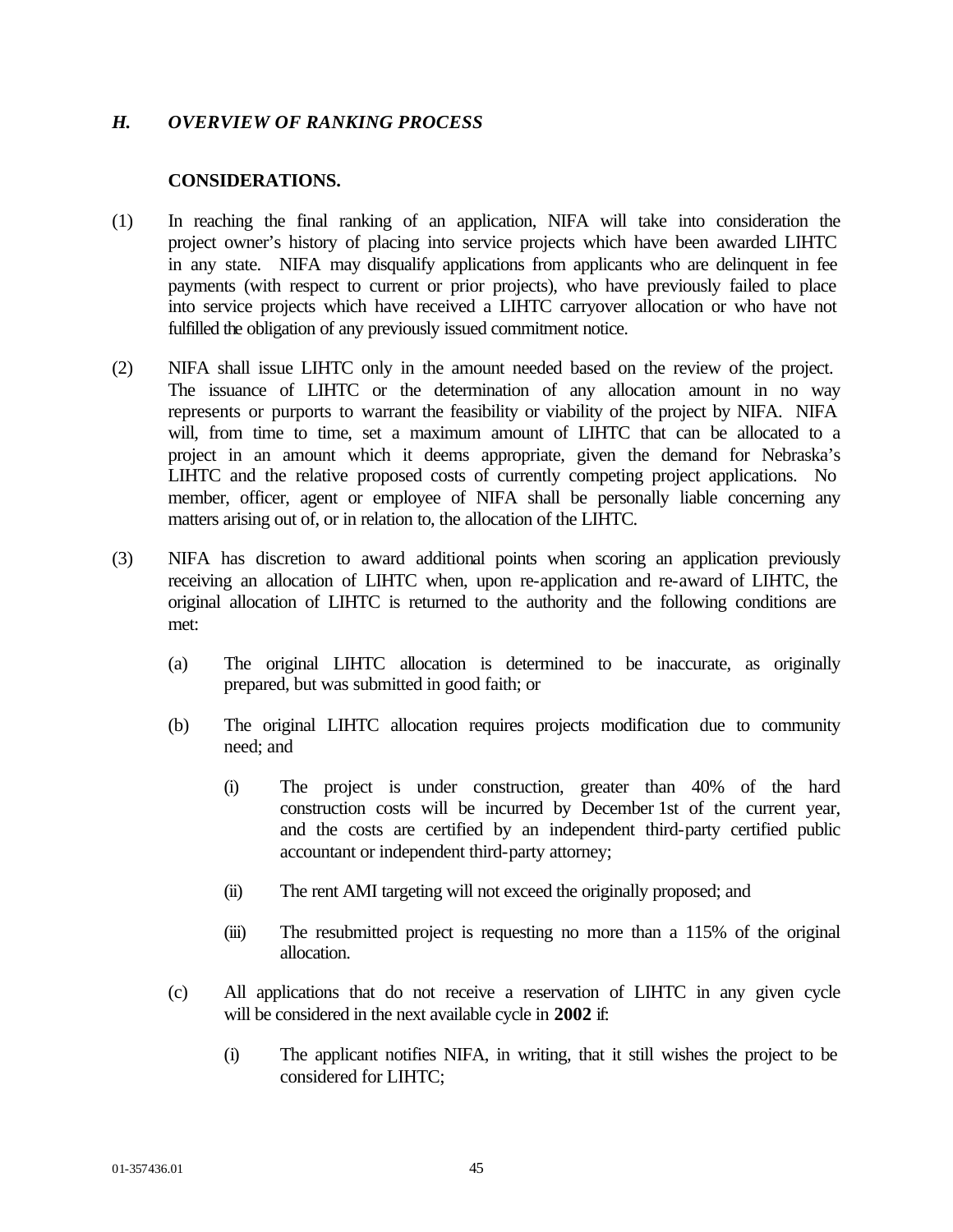- (ii) The applicant submits the Reapplication Fee;
- (iii) The project meets or exceeds the minimum threshold criteria established by NIFA;
- (iv) Evidence is provided to NIFA showing that site control, financing commitments and any other required time-sensitive documents remain valid; and
- (v) There are no substantial or material changes to the application.
- **Note:** Should the Internal Revenue Service ("IRS") or the Department of the Treasury release rulings, notices or regulations that modify or change any of the information of this application, these rulings, notices or regulations will take precedence over the written material in Nebraska's LIHTC Allocation Plan and application. All information submitted to NIFA shall be kept confidential and shall not be available to any other applicant. Applicants will be given their scoring results upon request and may receive the scoring results of other projects on an anonymous basis.

# *I. APPLICANT CONSULTANT INFORMATION*

## **1. IDENTIFICATION OF CONSULTANT**

Applicant is employing the services of the following consultant(s), as defined below, who will assist applicant and/or its joint venture or partner with all or a part of this application. For the purpose of this application, "consultant" shall include accountants, investment bankers, financial advisors, investors, syndicators, attorneys and any other advisor or consultant who is assisting the applicant in the completion and/or filing of this application:

|                         |  | State $\frac{1}{\sqrt{2}}$ $\frac{1}{\sqrt{2}}$ $\frac{1}{\sqrt{2}}$ $\frac{1}{\sqrt{2}}$ $\frac{1}{\sqrt{2}}$ $\frac{1}{\sqrt{2}}$ $\frac{1}{\sqrt{2}}$ $\frac{1}{\sqrt{2}}$ $\frac{1}{\sqrt{2}}$ $\frac{1}{\sqrt{2}}$ $\frac{1}{\sqrt{2}}$ $\frac{1}{\sqrt{2}}$ $\frac{1}{\sqrt{2}}$ $\frac{1}{\sqrt{2}}$ $\frac{1}{\sqrt{2}}$ $\frac{1}{\sqrt{2}}$ $\frac{1}{\$ |  |  |
|-------------------------|--|--------------------------------------------------------------------------------------------------------------------------------------------------------------------------------------------------------------------------------------------------------------------------------------------------------------------------------------------------------------------|--|--|
|                         |  | Telephone Number ( ) Facsimile Number ( )                                                                                                                                                                                                                                                                                                                          |  |  |
|                         |  | Name of Consultant                                                                                                                                                                                                                                                                                                                                                 |  |  |
|                         |  |                                                                                                                                                                                                                                                                                                                                                                    |  |  |
|                         |  | $City$ $City$ $State$ $Zip$                                                                                                                                                                                                                                                                                                                                        |  |  |
| Telephone Number (2020) |  | Facsimile Number ( )                                                                                                                                                                                                                                                                                                                                               |  |  |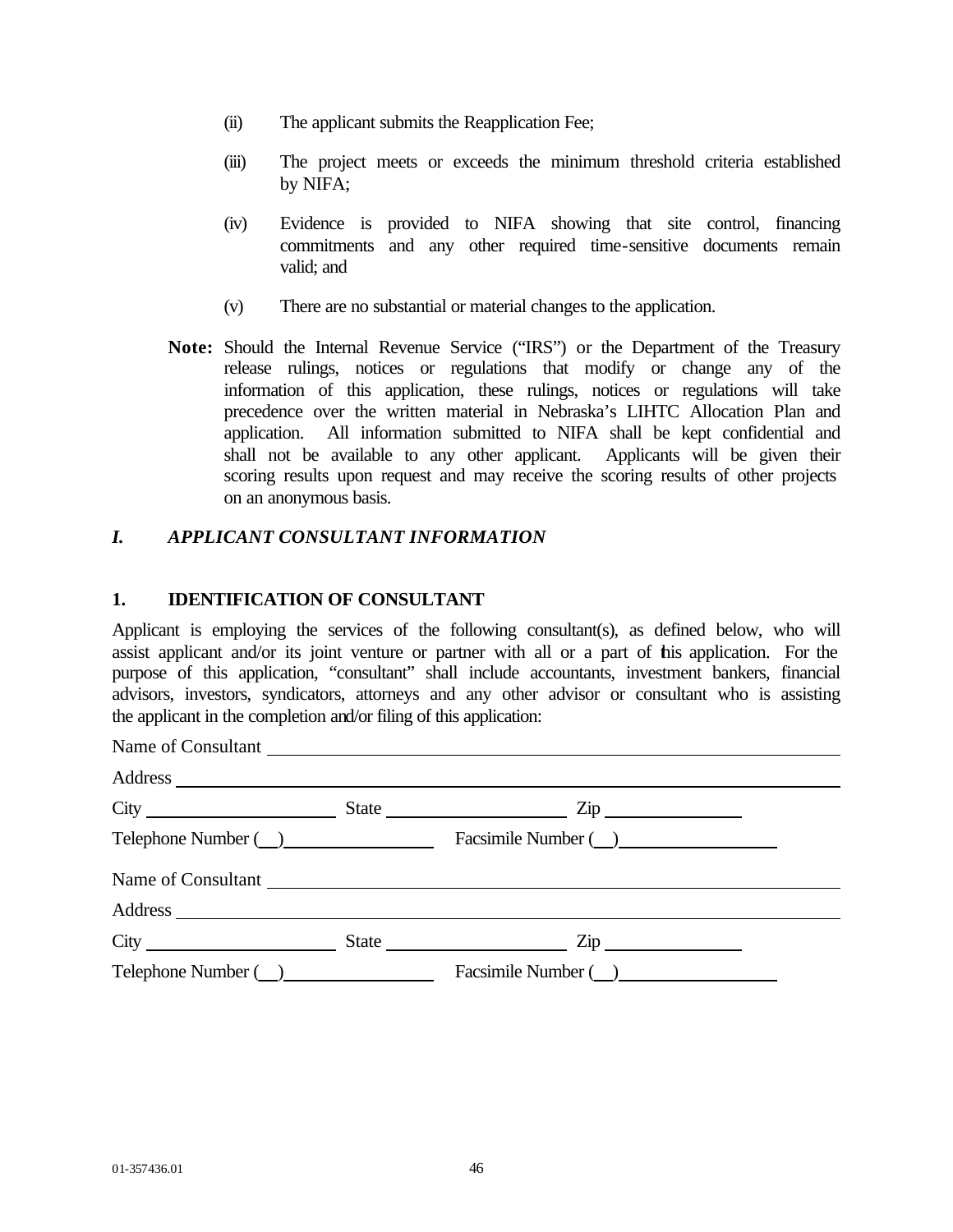# **2. STATEMENT AND CERTIFICATION OF CONSULTANT** *(if a consultant is utilized in the making or filing of this application)*

Individually, or as the consultant(s) or officer(s) of the applicant entity, I (we) am (are) familiar with the provisions of the Tax Reform Act of 1986 and subsequent revisions, with respect to the Low Income Tax Credit Program, and, to the best of my (our) knowledge and belief, the applicant entity has complied, or will comply, with all of the requirements which are prerequisite to issuance of the low-income tax credits by NIFA. I (We) understand that the Low Income Tax Credit Program will be governed and controlled by rules and regulations to be issued by the United States Treasury, and I (we) have read such rules and am (are) familiar with the requirements thereof.

To the best of my (our) knowledge and belief, no information contained in this application or in the listed attachments and exhibits is in any way false or incorrect; that it is truly descriptive of the project or property for which the low-income tax credit is being applied, and the proposed construction will not violate zoning ordinances or deed restrictions.

I (We) hereby certify that the information contained in the NIFA Low Income Housing Tax Credit Application Form is true and accurate. I (We) understand that any misrepresentations and/or fraudulent information contained within this application may result in the termination of tax credits by NIFA and potentially my (our) and related parties being barred from future program participation and notification of such to the Internal Revenue Service.

| Signature of Consultant |     | Date |  |
|-------------------------|-----|------|--|
| <b>STATE OF</b>         |     |      |  |
|                         | SS. |      |  |
| <b>COUNTY OF</b>        |     |      |  |

I, the undersigned, a notary public in and for said County, in said State, hereby certify that \_\_\_\_\_\_\_\_\_\_\_\_\_, whose name signed to the foregoing statement, and who is known to me, acknowledged before me on this date, that being informed of the contents of this statement, executed the same voluntarily.

Given under my hand and official seal this day of , 20 .

Notary Public Date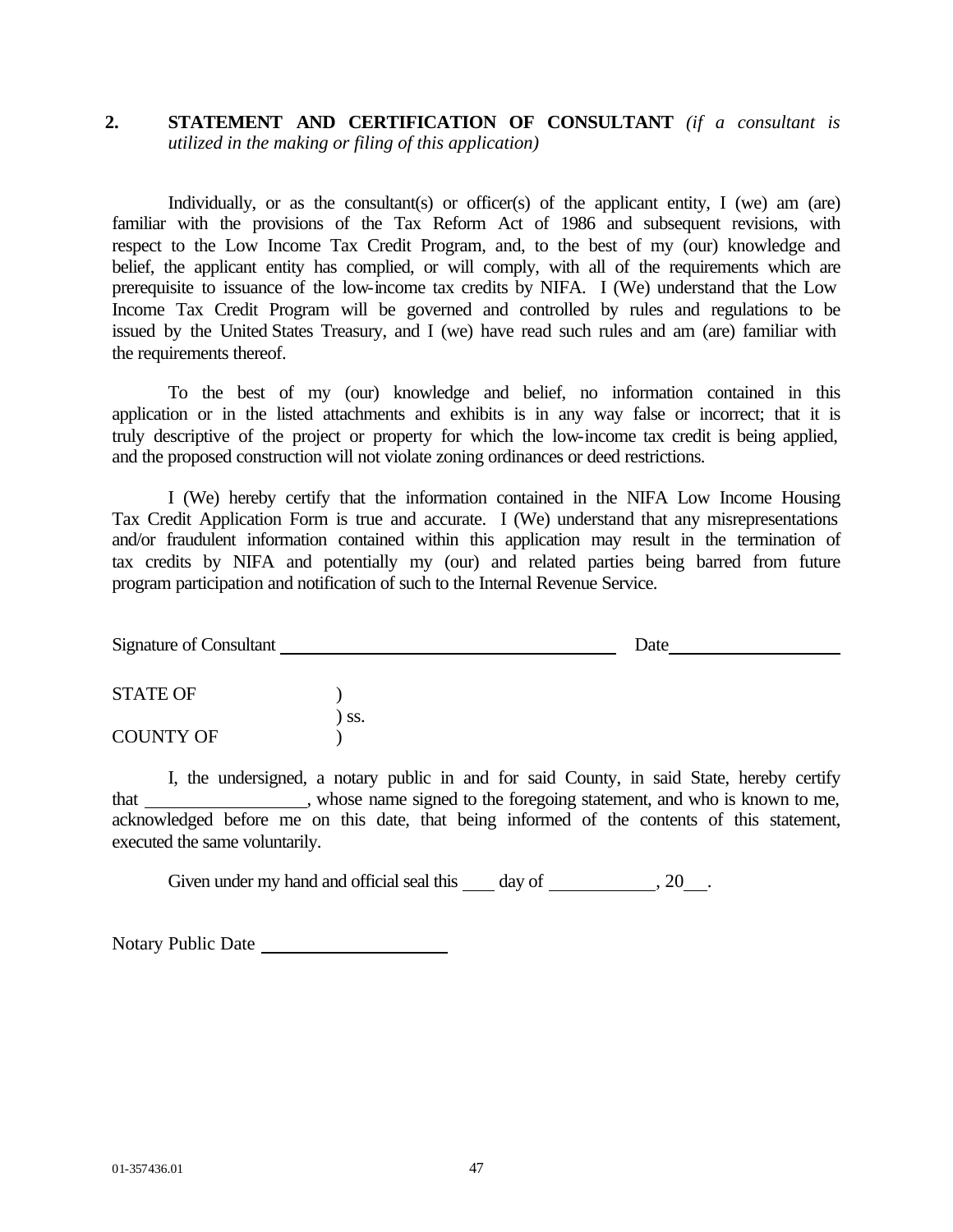## **3. STATEMENT AND CERTIFICATION OF APPLICANT/OWNER**

Individually, or as the general partner(s) or officers of the applicant entity, I (we) am (are) familiar with the provisions of the Tax Reform Act of 1986 and subsequent revisions, with respect to the LIHTC Program, and, to the best of my (our) knowledge and belief, the applicant entity has complied, or will comply, with all of the requirements which are prerequisite to issuance of LIHTC by the Nebraska Investment Finance Authority ("NIFA"). I (We) understand that the LIHTC Program will be governed and controlled by rules and regulations to be issued by the United States Treasury, and I (we) have read such rules and am (are) familiar with the requirements thereof. To the best of my (our) knowledge and belief, no information contained in this application or in the listed attachments and exhibits is in any way false or incorrect; that it is truly descriptive of the project or property for which the LIHTC is being applied; and the proposed construction will not violate zoning ordinances or deed restrictions.

I (We) hereby make application to NIFA for allocation of housing tax credits. The undersigned hereby acknowledges that the making of an allocation by NIFA does not warrant that the project is financially feasible or otherwise qualified to claim credits. I (We) agree that NIFA's directors, officers, employees and agents will not be held responsible or liable for any representations made to the undersigned or its investors relating to the LIHTC Program; therefore, I assume the risk of all damages, losses, costs and expenses related thereto and agree to indemnify and save harmless NIFA or any of its directors, officers, employees and agents against any and all claims, suits, losses, damages, costs and expenses of any kind and of any nature that NIFA may hereinafter suffer, incur or pay arising out of its decision concerning the application for low-income housing tax credits or the use of the information concerning the LIHTC Program. The undersigned hereby certifies that the information set forth in this application form, and in any attachments and exhibits in support thereof, is true, correct and complete.

I (We) hereby certify that the information contained in the NIFA LIHTC Application is true and accurate. I (We) understand that any misrepresentations and/or fraudulent information contained within this application may result in the termination of tax credits by NIFA and potentially my (our) and related parties being barred from future program participation and notification of such to the Internal Revenue Service.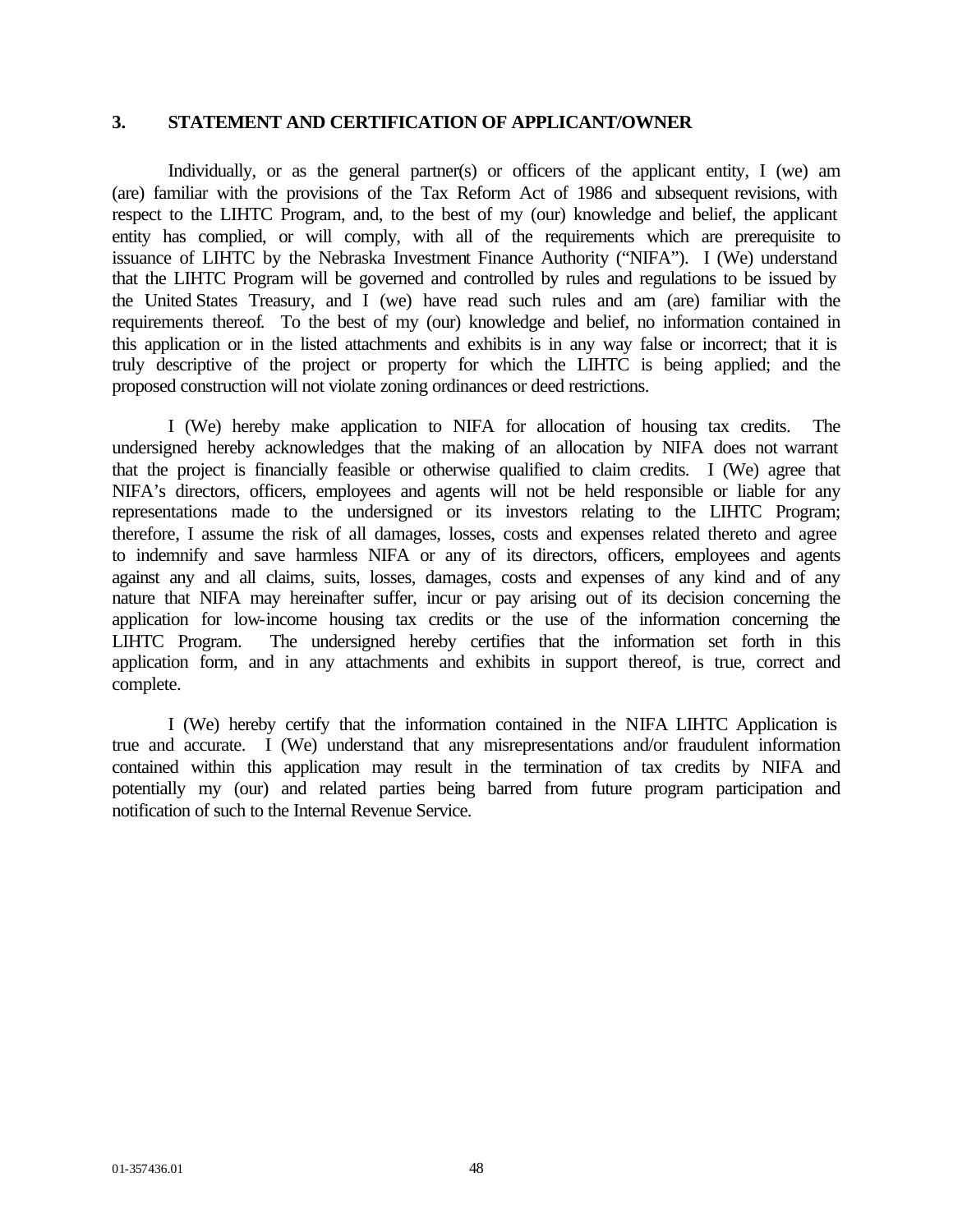I (We) hereby authorize any state LIHTC Allocating Agency to release to NIFA any and all information that such state LIHTC Allocating Agency has regarding project compliance, the curing of or failure to cure any project noncompliance, any formal or informal action taken by any state LIHTC Allocating Agency with respect to my/our participation in any low-income housing tax credit program and any other data that may be relevant to NIFA in its assessment of our development experience and compliance record.

Signature of Applicant/Owner Date

STATE OF  $\qquad \qquad$  ) ) ss. COUNTY OF  $\qquad$  )

\_\_\_\_\_\_\_\_\_\_\_\_\_\_\_\_\_\_\_\_\_\_\_\_\_\_\_\_\_\_\_\_\_\_\_\_\_\_\_\_\_\_\_\_\_\_

I, the undersigned, a notary public in and for said County, in said State, hereby certify that , whose name signed to the foregoing statement, and who is known to me, acknowledged before me on this date, that being informed of the contents of this statement, executed the same voluntarily.

Given under my hand and official seal this  $\_\_\_$  day of  $\_\_\_\_\_$ , 20 $\_\_\_\_\$ .

Notary Public Date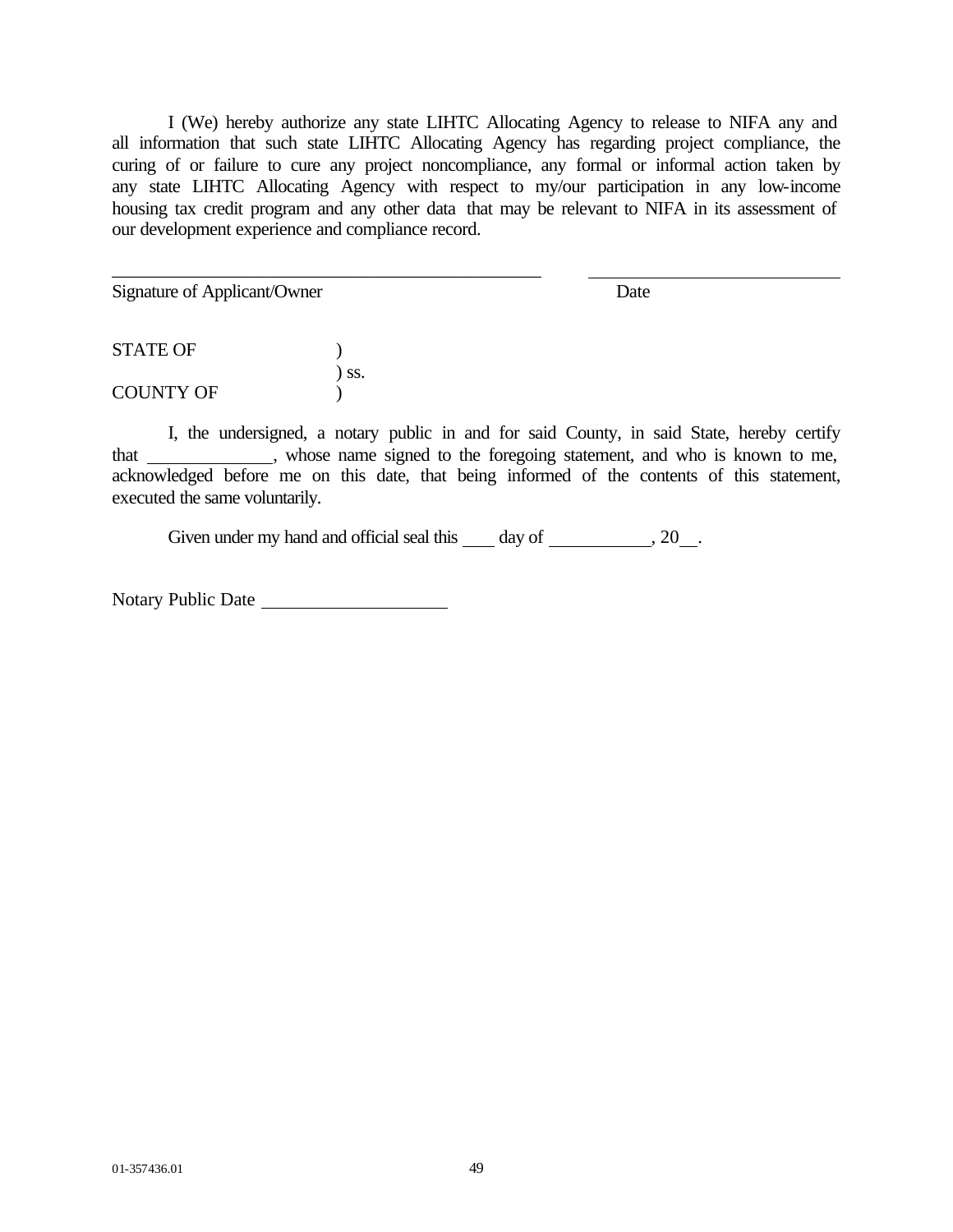INQUIRIES: Inquiries, applications and further questions should be directed to:

Nebraska Investment Finance Authority 1230 O Street Suite 200 Lincoln, NE 68508-1402 Telephone: (402) 434-3900 Facsimile: (402) 434-3921 Internet address: www.NIFA.org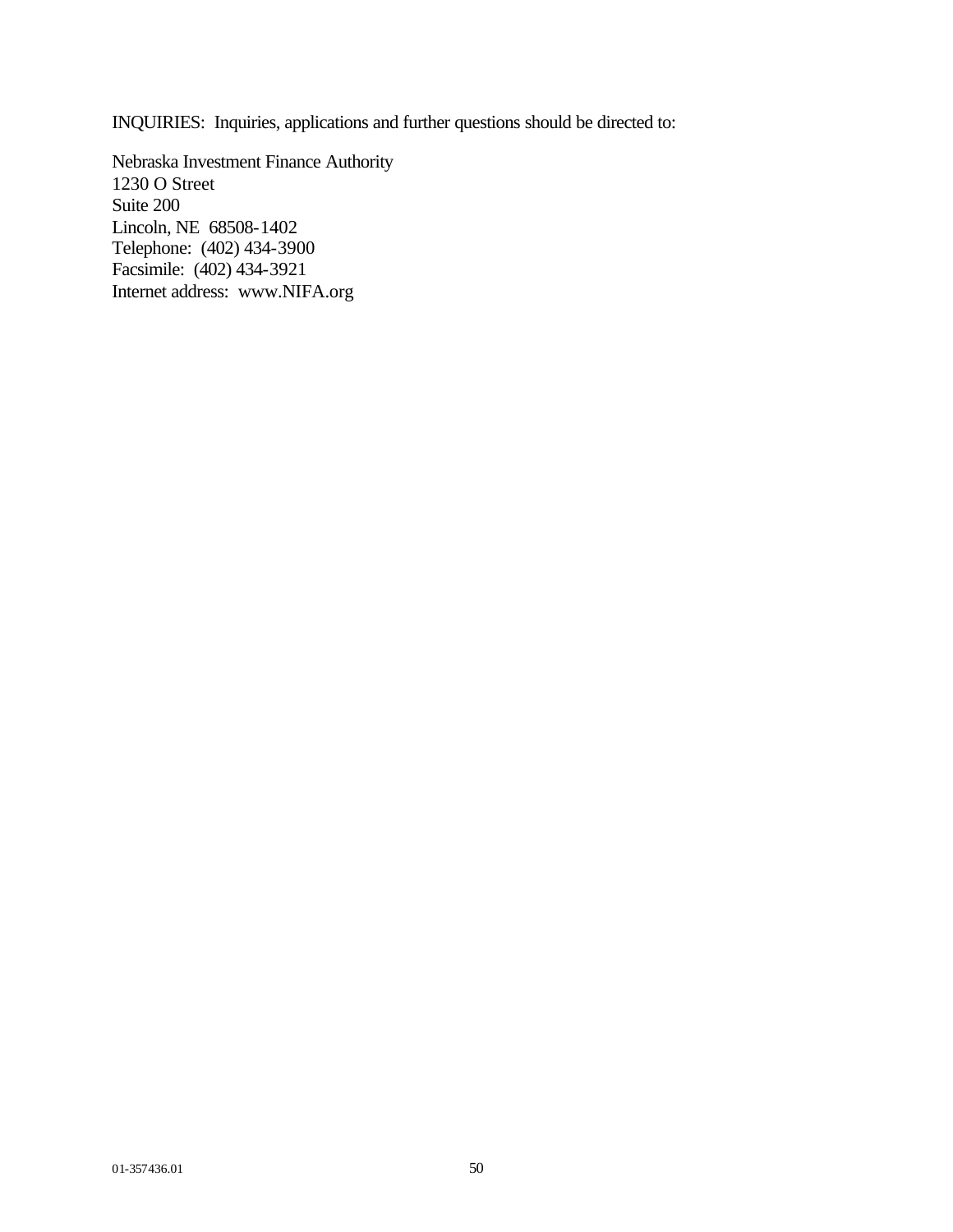# **Direct Construction Cost Breakdown**

# **LIHTC DETAILED CONSTRUCTION COST BREAKDOWN**

|                         | Account | Category                               |               | Category  |
|-------------------------|---------|----------------------------------------|---------------|-----------|
|                         | Number  | Description                            | <b>Budget</b> | Subtotals |
| $\mathbf{1}$            |         | <b>General Requirements</b>            |               |           |
| $\mathbf{1}$            | 310     | Superintendent                         |               |           |
| $\mathbf{1}$            | 320     | Contract Administration                |               |           |
| $\mathbf{1}$            | 330     | Cleanup                                |               |           |
| $\mathbf{1}$            | 430     |                                        |               |           |
| $\mathbf{1}$            | 620     |                                        |               |           |
| 1                       | 630     |                                        |               |           |
| 1                       | 650     |                                        |               |           |
| 1                       | 810     |                                        |               |           |
| 1                       | 910     |                                        |               |           |
| 1                       | 950     |                                        |               |           |
| 1                       | 980     |                                        |               |           |
| 1                       | 985     |                                        |               |           |
| 1                       | 985     |                                        |               |           |
| 1                       | 990     |                                        |               |           |
|                         |         |                                        | Subtotal:     |           |
| $\overline{2}$          |         | <b>On-site Work</b>                    |               |           |
| $\overline{c}$          | 110     | Demolition                             |               |           |
| $\overline{c}$          | 230     |                                        |               |           |
| $\overline{c}$          | 240     |                                        |               |           |
| $\overline{c}$          | 250     |                                        |               |           |
| $\overline{c}$          | 320     |                                        |               |           |
| $\overline{c}$          | 350     |                                        |               |           |
| $\overline{c}$          | 360     |                                        |               |           |
| $\overline{c}$          | 370     |                                        |               |           |
| $\overline{c}$          | 340     |                                        |               |           |
| $\overline{c}$          | 400     |                                        |               |           |
| $\overline{c}$          | 510     |                                        | Subtotal:     |           |
|                         |         |                                        |               |           |
| $\boldsymbol{2}$        | 400     | Off-site Improvements                  |               |           |
| $\overline{c}$          | 610     |                                        |               |           |
|                         |         |                                        | Subtotal:     |           |
|                         |         |                                        |               |           |
| $\mathfrak{Z}$          |         | <b>Concrete</b>                        |               |           |
| $\overline{3}$          | 110     | Excavation                             |               |           |
| $\overline{3}$          | 210     | Footing/Foundation Labor and Materials |               |           |
| $\overline{\mathbf{3}}$ | 220     | Reinforcement Steel/Tie-downs          |               |           |
| $\overline{\mathbf{3}}$ | 230     |                                        |               |           |
| $\overline{\mathbf{3}}$ | 310     |                                        |               |           |

 $\begin{array}{|c|c|}\n \hline\n 3 & 350 \\
\hline\n 3 & 410\n \end{array}$ 3 410

Subtotal: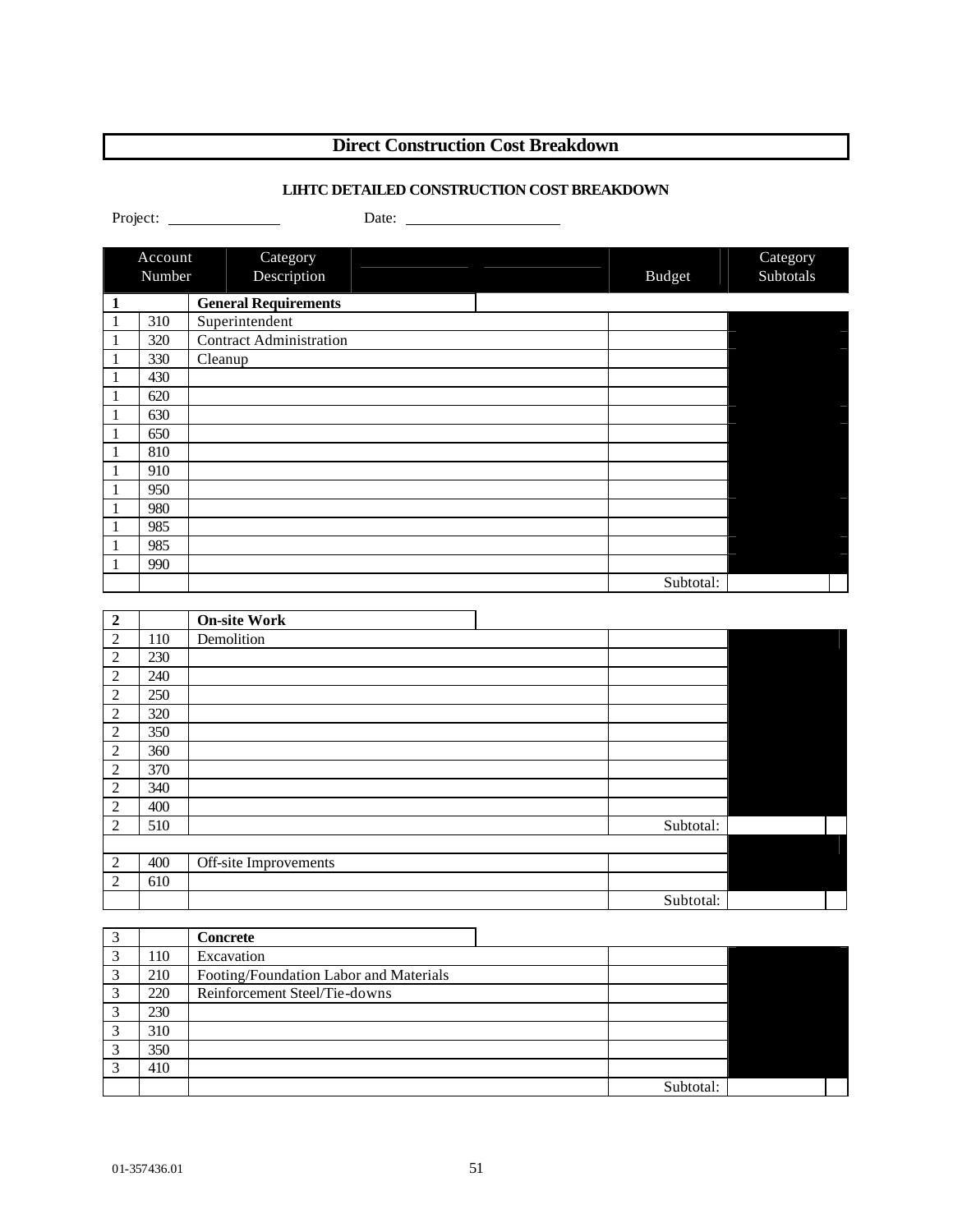|                | Account | Category                        |               | Category  |
|----------------|---------|---------------------------------|---------------|-----------|
|                | Number  | Description                     | <b>Budget</b> | Subtotals |
| 4              |         | <b>Masonry</b>                  |               |           |
| 4              | 100     | Masonry Labor and Materials     |               |           |
| 4              | 200     | Stonework                       |               |           |
| 4              | 310     |                                 |               |           |
| 4              | 350     |                                 |               |           |
| $\overline{4}$ | 410     |                                 |               |           |
|                |         |                                 | Subtotal:     |           |
|                |         |                                 |               |           |
| 5              |         | <b>Metals</b>                   |               |           |
| 5              | 210     | <b>Miscellaneous Metals</b>     |               |           |
| 5              | 310     | <b>Steel Joists and Girders</b> |               |           |
| 5              | 410     |                                 |               |           |
|                |         |                                 | Subtotal:     |           |

| 6 |     | <b>Wood</b>      |           |  |
|---|-----|------------------|-----------|--|
| 6 | 110 | Framing Material |           |  |
| 6 | 115 | Framing Labor    |           |  |
| 6 | 310 | Finish Material  |           |  |
| 6 | 315 | Finish Labor     |           |  |
| 6 | 510 |                  |           |  |
| 6 | 550 |                  |           |  |
| 6 | 610 |                  |           |  |
| 6 | 640 |                  |           |  |
|   |     |                  | Subtotal: |  |

|                |     | <b>Thermal/Moisture Protection</b>       |           |  |
|----------------|-----|------------------------------------------|-----------|--|
|                | 110 | Waterproofing                            |           |  |
|                | 210 | Soffit and Facia                         |           |  |
| 7              | 310 | Gutter and Downspout Labor and Materials |           |  |
| 7              | 410 | <b>Insulation Labor and Materials</b>    |           |  |
| 7              | 510 | Roofing Labor and Materials              |           |  |
| 7              | 610 | Vinyl Siding Labor and Materials         |           |  |
| $\overline{7}$ | 610 |                                          |           |  |
|                | 650 |                                          |           |  |
|                | 670 |                                          |           |  |
|                |     |                                          |           |  |
|                |     |                                          | Subtotal: |  |
| 8              |     | <b>Doors and Windows</b>                 |           |  |
| 8              | 110 | Hardware                                 |           |  |
| 8              | 210 | <b>Steel Doors and Frames</b>            |           |  |
| 8              | 310 | <b>Wood Doors and Frames</b>             |           |  |
| 8              | 410 | Windows Labor and Materials              |           |  |
| 8              | 510 | Sliding Doors Labor and Materials        |           |  |
| 8              | 550 |                                          |           |  |
| 8              | 610 |                                          |           |  |

|     | <b>Finishes</b>                  |  |
|-----|----------------------------------|--|
| 210 | Drywall Labor and Materials      |  |
| 310 | Ceramic Tile Labor and Materials |  |
| 410 | Carpet Labor and Materials       |  |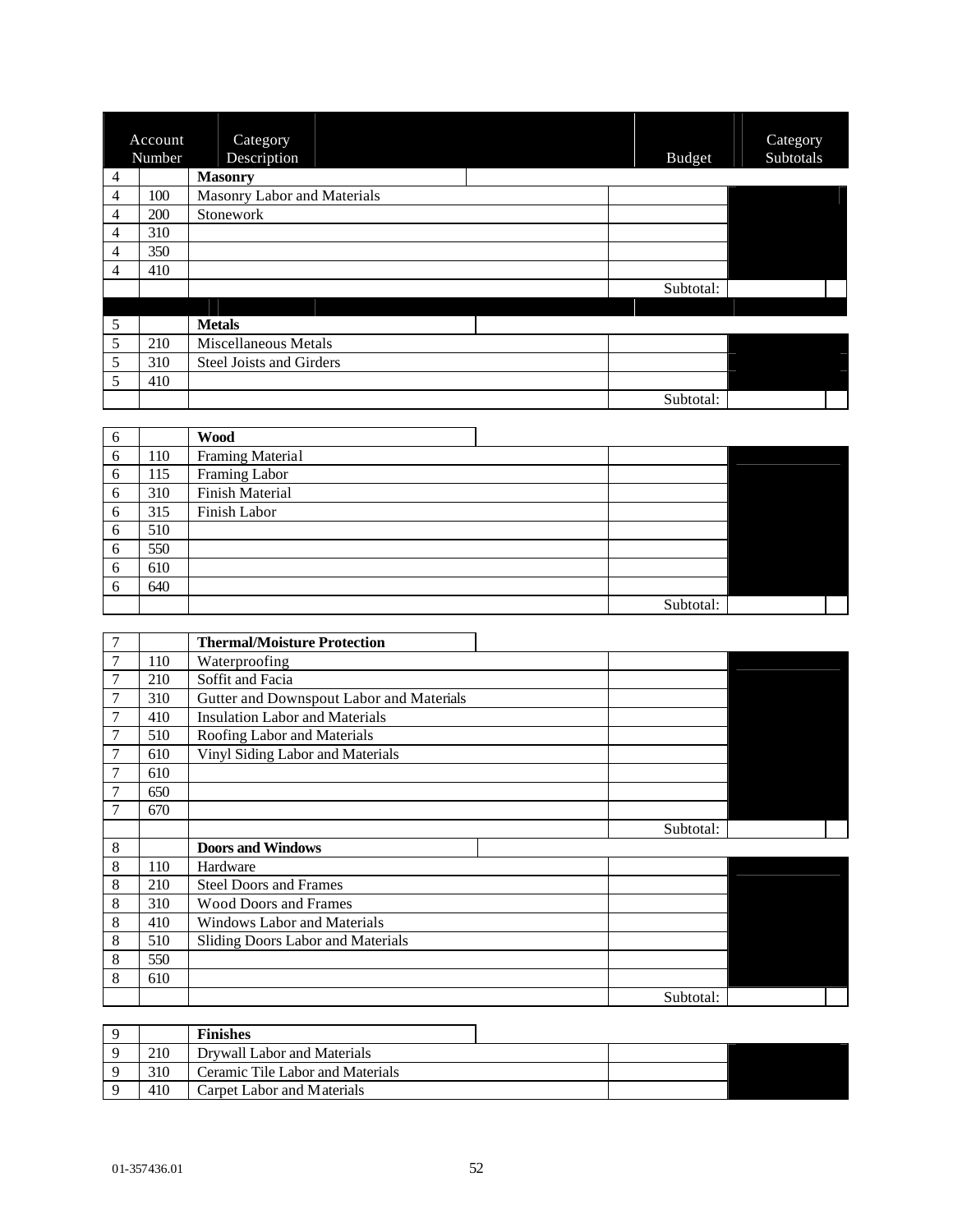|        | Account | Category                                                  |               | Category  |
|--------|---------|-----------------------------------------------------------|---------------|-----------|
|        | Number  | Description                                               | <b>Budget</b> | Subtotals |
|        |         |                                                           |               |           |
| 9      | 415     | Resilient Flooring Labor and Materials                    |               |           |
| 9      | 510     | Painting and Wall Covering Labor and Materials            |               |           |
| 9      | 540     |                                                           |               |           |
| 9      | 540     |                                                           |               |           |
| 9      | 610     |                                                           |               |           |
|        |         |                                                           | Subtotal:     |           |
|        |         |                                                           |               |           |
| 10     | 110     | <b>Bathroom Accessories</b>                               |               |           |
| 10     | 210     | <b>Address Numbers Labor and Materials</b>                |               |           |
| 10     | 310     | <b>Shutters Labor and Materials</b>                       |               |           |
| 10     | 410     | Mirrors Labor and Materials                               |               |           |
| 10     | 510     |                                                           |               |           |
| 10     | 610     |                                                           |               |           |
|        |         |                                                           | Subtotal:     |           |
| 11     |         | Equipment                                                 |               |           |
| 11     | 110     | <b>Bath Appliances</b>                                    |               |           |
| 11     | 210     | Kitchen Appliances                                        |               |           |
| 11     | 310     |                                                           |               |           |
| 12     |         |                                                           | Subtotal:     |           |
| 12     | 110     | <b>Furnishings</b><br><b>Cabinets Labor and Materials</b> |               |           |
| 12     | 210     |                                                           |               |           |
|        |         |                                                           | Subtotal:     |           |
| 14     |         | <b>Conveying Systems</b>                                  |               |           |
| 14     | 110     | <b>Elevator Systems</b>                                   |               |           |
|        |         |                                                           | Subtotal:     |           |
| 15     |         | <b>Mechanical</b>                                         |               |           |
| 15     | 110     | <b>Heating Labor and Materials</b>                        |               |           |
| 15     | 210     | Air Conditioning Labor and Materials                      |               |           |
| 15     | 310     | <b>Cooler Labor and Materials</b>                         |               |           |
| 15     | 410     | Plumbing Labor and Materials                              |               |           |
| 15     | 510     |                                                           |               |           |
|        |         |                                                           | Subtotal:     |           |
| 16     |         | <b>Electrical</b>                                         |               |           |
|        | 110     | <b>Security System</b>                                    |               |           |
|        | 210     | <b>Electrical Labor and Materials</b>                     |               |           |
|        | 310     | <b>Lighting Fixtures Materials</b>                        |               |           |
|        | 410     | Fire Detection System Labor and Materials                 |               |           |
|        | 420     |                                                           |               |           |
|        | 510     |                                                           |               |           |
|        |         |                                                           | Subtotal:     |           |
| $17\,$ |         | <b>Profit and Overhead</b>                                |               |           |
| $17\,$ | 110     | <b>Builder Profit</b>                                     |               |           |
| $17\,$ | 210     | <b>Builder Overhead</b>                                   |               |           |
| 17     | 310     | Contingency                                               |               |           |
| $18\,$ |         |                                                           | Subtotal:     |           |
| 18     | 110     | <b>Impact Fees</b><br><b>Impact Fees</b>                  |               |           |
|        |         |                                                           |               |           |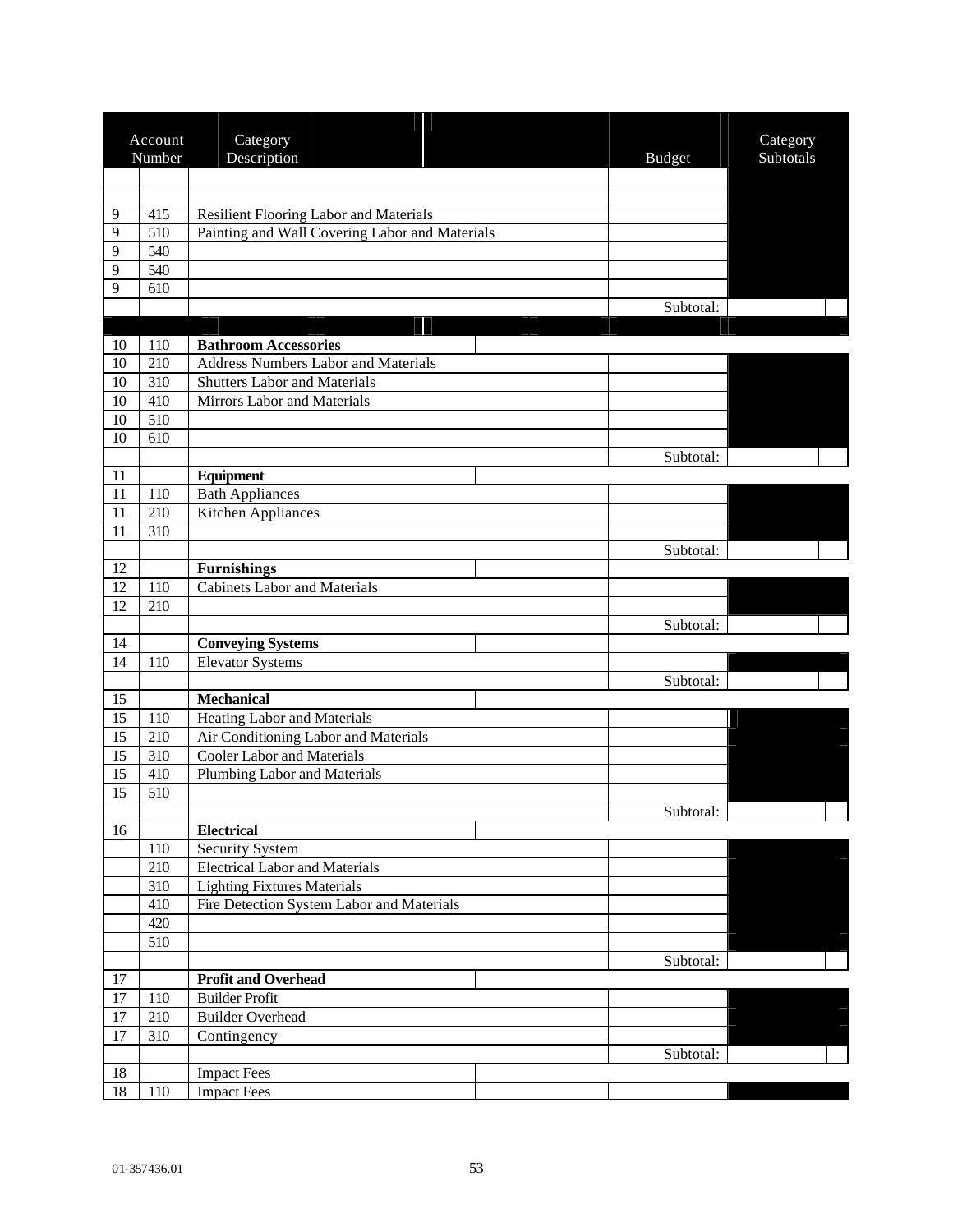#### **EXHIBIT 101A**

#### **FAIR HOUSING ACT ACCESSIBILITY CHECKLIST**

The following is a checklist of design and construction requirements of the Fair Housing Act (the "Act"). This checklist represents many, but not all, of the requirements to the Act. This checklist is not intended to be exhaustive; rather, it is a helpful guide in determining if the major requirements of the Act have been met in designing and constructing a particular multifamily development.

#### GENERAL REQUIREMENTS

- $\square$  Development has buildings containing 4 or more units and was designed and constructed for first occupancy on or after March 13, 1991.
- $\Box$  If it is an elevator building, all units are "covered units."
- $\Box$  All units in buildings with elevators have features required by the Act.
- $\Box$  If it is a non-elevator building, all ground-floor units are "covered units."
- $\Box$  All ground-floor units in buildings without elevators have features required by the Act.

**NOTE**: There is a narrow exception which provides that a non-elevator building in a development need not meet all of the Act's requirements if it is impractical to have an accessible entrance to the non-elevator building because of hilly terrain or other unusual characteristics of the site.

#### ACCESSIBLE BUILDING ENTRANCE ON AN ACCESSIBLE ROUTE

- $\square$  The accessible route is a continuous, unobstructed path (no stairs) through the development that connects all buildings containing covered units and all other amenities.
- $\square$  The accessible route also connects to parking lots, public streets, public sidewalks and public transportation stops.
- $\Box$  All slopes are no steeper than 8.33%.
- $\Box$  All slopes between 5% and 8.33% have handrails.
- $\Box$  Covered units have at least one entrance on an accessible route.
	- $\square$  There are sufficient curb cuts for a person using a wheelchair to reach every building in the development.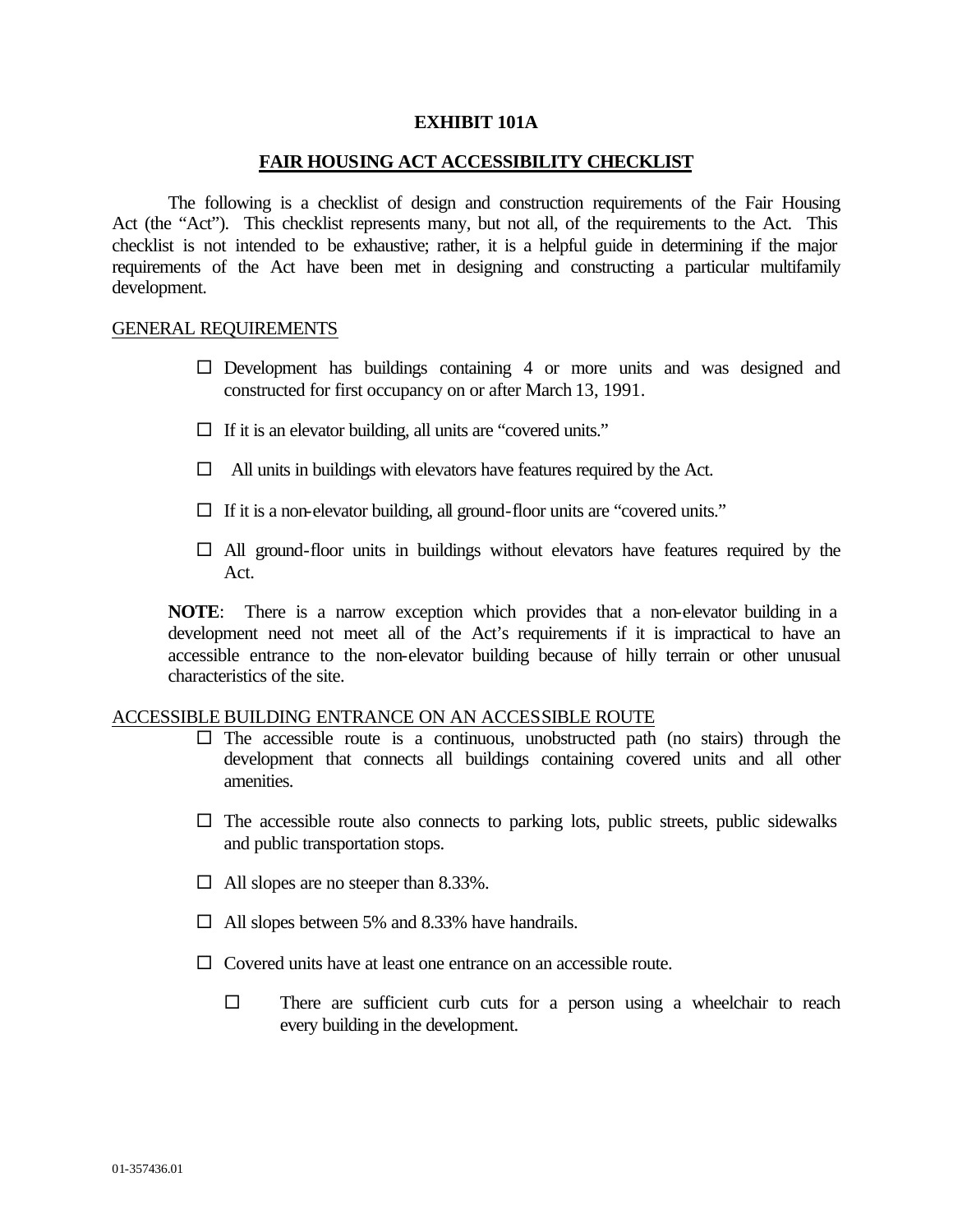## COMMON AND PUBLIC USE AREAS

- $\Box$  At least two percent of all parking spaces are designated as handicapped parking.
- $\square$  At least one parking space at each common and public use amenity is designated as handicapped parking.
- $\Box$  All handicapped parking spaces are properly marked.
- $\Box$  All handicapped parking spaces are at least 96" wide with a 60" wide access aisle which can be shared between two spaces.
- $\Box$  The accessible aisle connects to a curb ramp and the accessible route.
- $\square$  The rental or sales office is readily accessible and usable by persons with disabilities.
- $\Box$  All mailboxes, swimming pools, tennis courts, clubhouses, rest rooms, showers, laundry facilities, trash facilities, drinking fountains, public telephones and other common and public use amenities offered by the development are readily accessible and usable by persons with disabilities.

## USABLE DOORS

- $\Box$  All doors into and through covered units and common use facilities provide a clear opening of at least 32"nominal width.
- $\Box$  All doors leading into common use facilities have lever door handles that do not require grasping and twisting.
- $\Box$  Thresholds at doors to common use facilities are no greater than 1/2".
- $\Box$  All primary entrance doors to covered units have lever door handles that do not require grasping and twisting.
- $\square$  Thresholds at primary entrance doors to covered units are no greater than 3/4" and beveled.

## ACCESSIBLE ROUTE INTO AND THROUGH THE COVERED UNIT

 $\Box$  All routes through the covered units are no less than 36" wide.

## ACCESSIBLE ENVIRONMENTAL CONTROLS

 $\Box$  All light switches, electrical outlets, thermostats and other environmental controls must be no less than 15" and no greater than 48" from the floor.

## REINFORCED BATHROOM WALLS FOR GRAB BARS

 $\square$  Reinforcements are built into the bathroom walls surrounding toilets, showers and bathtubs for the later installation of grab bars.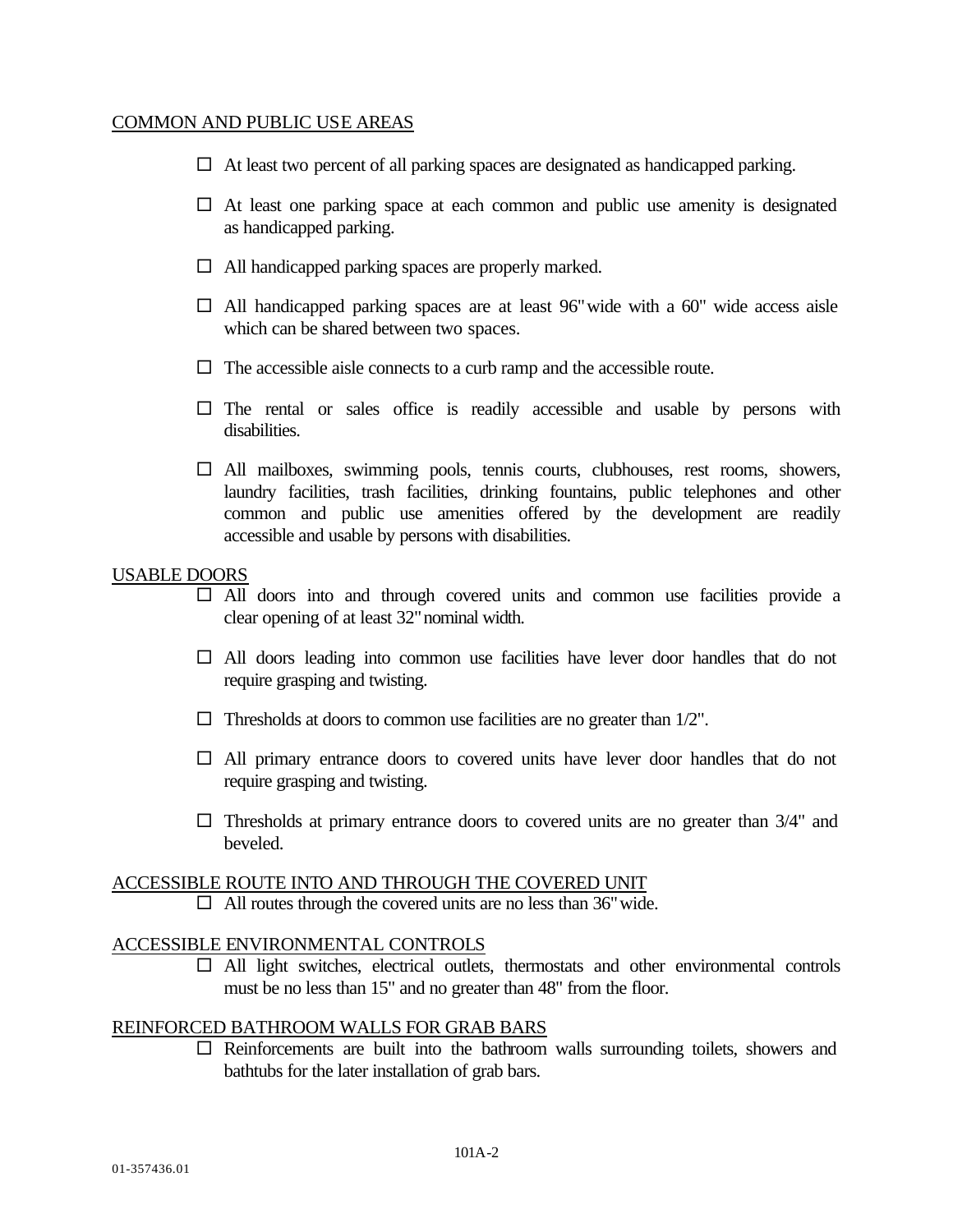## USABLE KITCHENS AND BATHROOMS

- $\Box$  At least 30" x 48" of clear floor space at each kitchen fixture and appliance.
- $\Box$  At least 40" between opposing cabinets and appliances.
- $\Box$  At least a 60" diameter turning circle in U-shaped kitchens unless the cooktop or sink at end of U-shaped kitchen has removable cabinets beneath for knee space.
- $\square$  In bathroom, at least 30"x 48" of clear floor space outside swing of bathroom door.
- $\square$  Sufficient clear floor space in front of and around sink, toilet and bathtub for use by persons using wheelchairs.

Checklist Completed By Project Architect

| By                  |  |
|---------------------|--|
| <b>Printed Name</b> |  |
| Title               |  |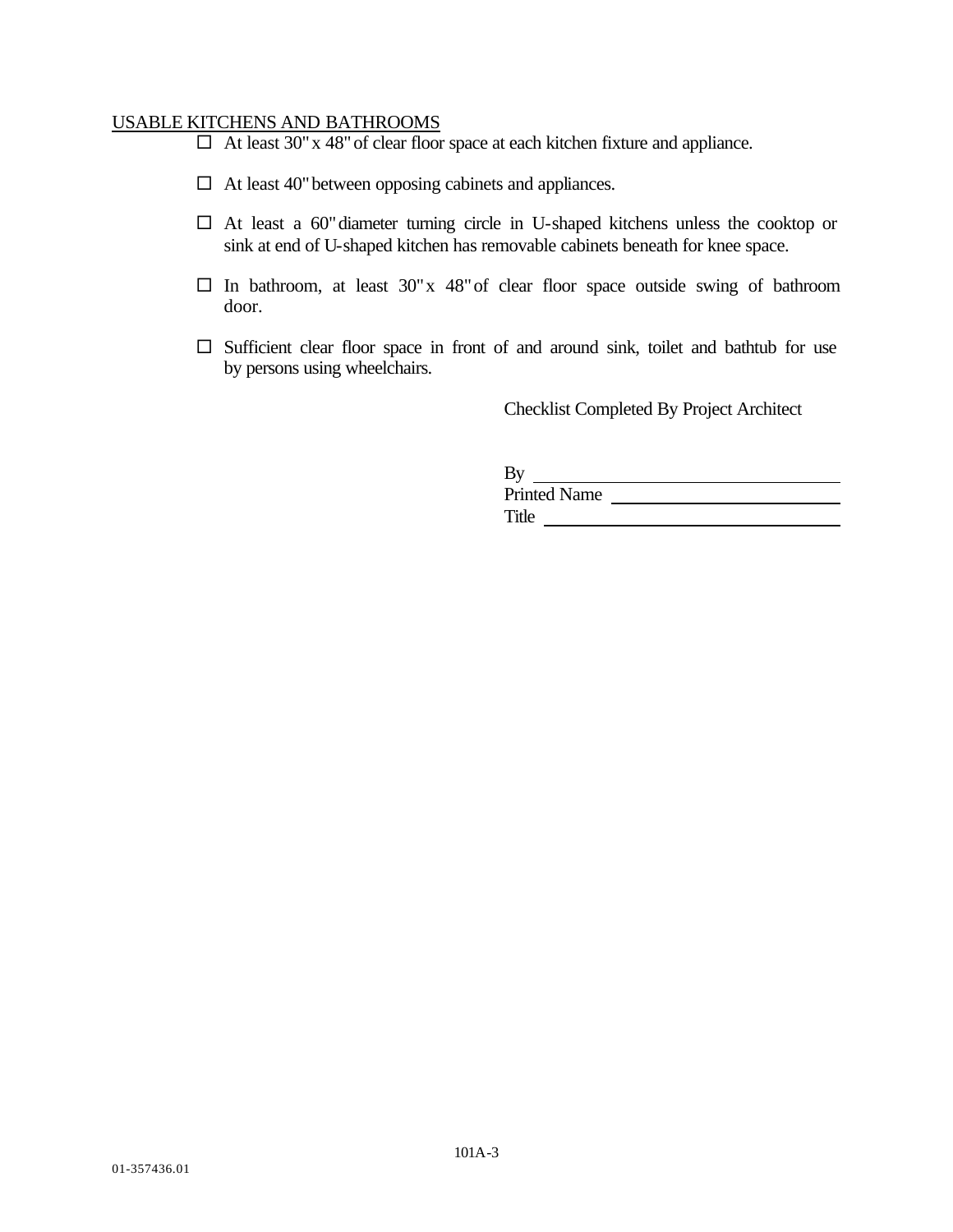## **EXHIBIT 103 VERIFICATION OF ZONING**

(Applicable Local Jurisdiction Letterhead)

Nebraska Investment Finance Authority Suite 200 1230 O Street Lincoln, NE 68508-1402

Project Name: Project Address/Site:

Project City: Proposed Number of Units: Housing Type:

The site for the above-described low-income housing tax credit project is zoned . The zone allows for residential development of (multifamily)/(single-family) housing. This zoning designation allows units per acre.

The proposed low-income tax credit housing project does/does not require a Conditional Use Permit/Variance/Density Bonus to be in compliance with local code.

If City Council or Board of Supervisors approvals are required prior to issuance of building permits, in addition to those listed above, please describe. Denote if the approvals are technical or discretionary in nature.

Zoning Ordinance No. allows the development of the affordable housing project as described above. Attach a copy of the Ordinance to this letter.

Dated:

## STATEMENT COMPLETED BY:

| By                  |  |
|---------------------|--|
| <b>Printed Name</b> |  |
| Title               |  |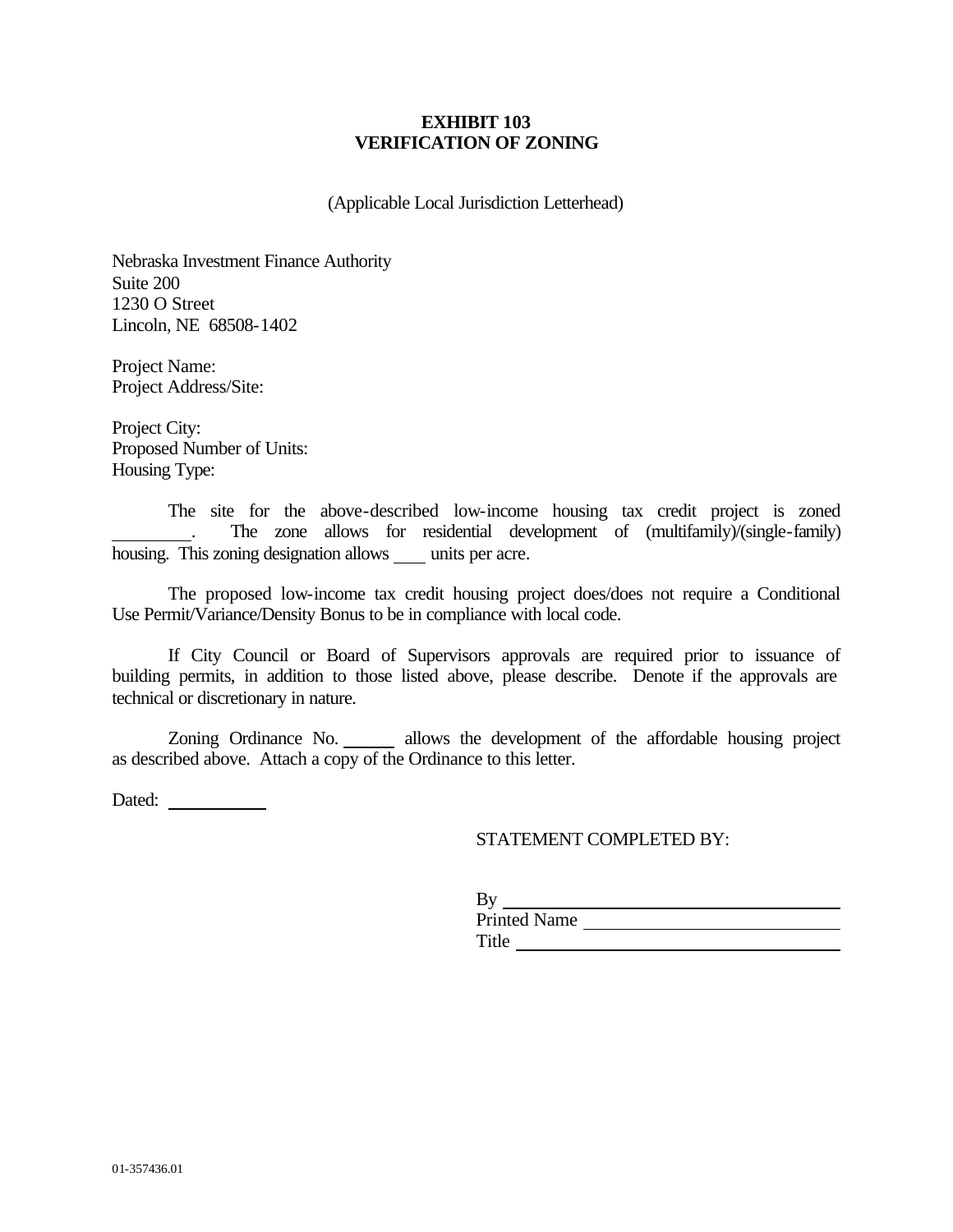#### **EXHIBIT 105**

#### **CERTIFICATION OF FINANCING COMMITMENT**

(Lender Letterhead)

Nebraska Investment Finance Authority Suite 200 1230 O Street Lincoln, NE 68508-1402

.

The undersigned ("Lender") hereby certifies as follows to the Nebraska Investment Finance Authority ("NIFA") to urge NIFA to award ("Applicant") low-income housing tax credits for the Development located at or to be located at  $\frac{c}{\text{units}}$ , known as or to be known as  $\frac{1}{\text{units}}$ , and consisting of or to consist of

1. All conditions precedent to the issuance of a binding [construction] [permanent loan] commitment (including, but not limited to, payment of commitment fees, other fees or any good-faith deposits) by Lender to Applicant for the financing of the Development have been met and are deemed satisfied by Lender.

2. Lender and Applicant have entered into a binding [construction] [permanent loan] commitment for the financing of the Development. This loan commitment is valid through

4. The Lender reasonably expects to close on the loan referred in the loan commitment by \_\_\_\_\_\_\_\_\_\_\_\_\_\_\_\_\_\_\_\_\_\_\_, subject to the performance of the Applicant.

<sup>3.</sup> The loan commitment does not contain any conditions, in connection with the financing for the Development, which are not customary and reasonable for financing of this nature and amount and which are not reasonably expected by Lender to be met at the time of the loan closing.

<sup>5.</sup> The undersigned is an authorized officer of Lender who has direct and personal knowledge of the facts contained in the certification and who is authorized to execute this certification on behalf of Lender.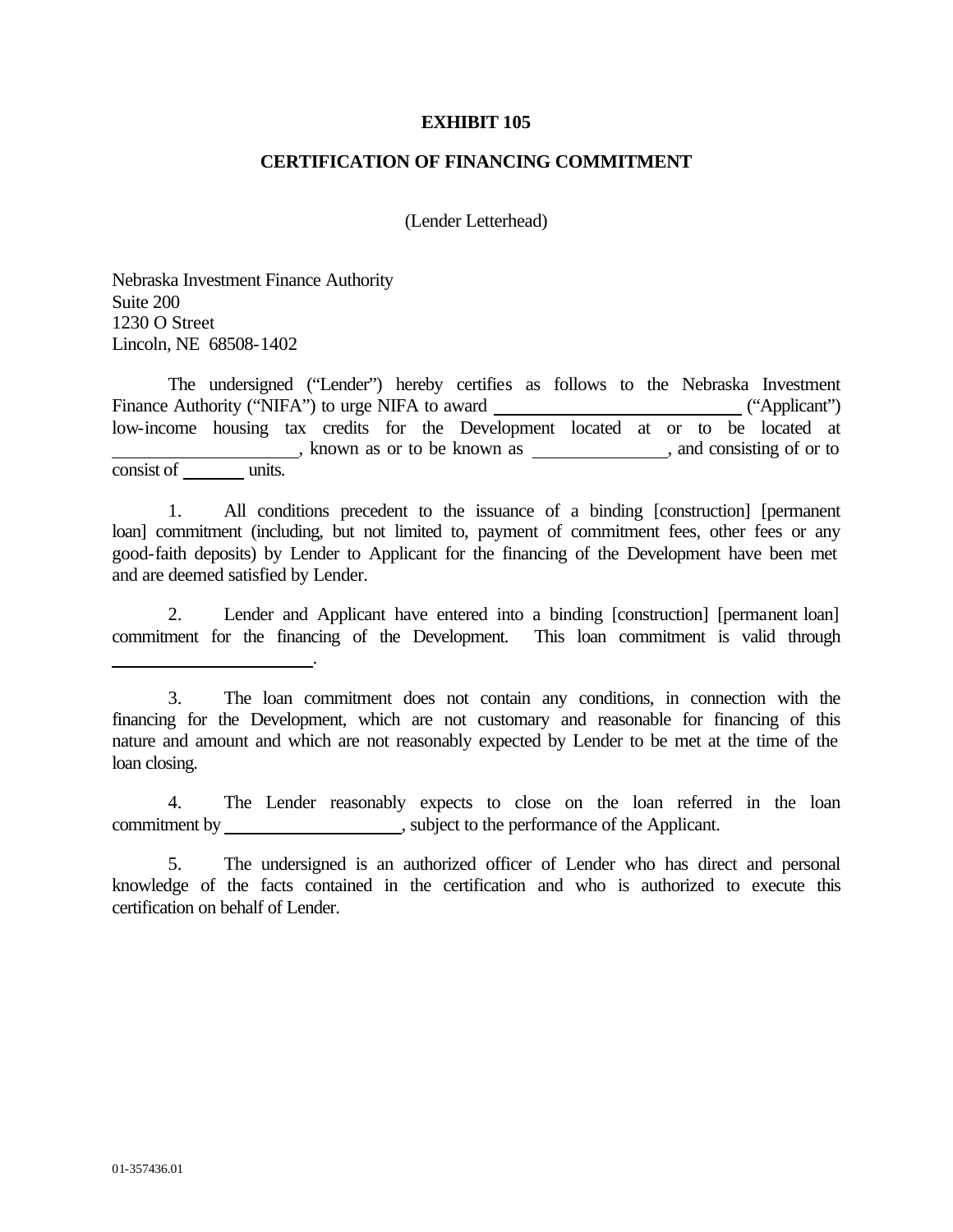6. Exhibit #105 is evidence of the existence of a loan commitment between Lender and Applicant and a summary of certain relevant terms. Reference must be made to the copy of the loan commitment which is attached for a complete description of all terms and conditions of the loan commitment.

Dated this  $\_\_\_\_$  day of  $\_\_\_\_\_\$ , 20 $\_\_\_\$ .

LENDER

| By    |  |
|-------|--|
| Name  |  |
| Title |  |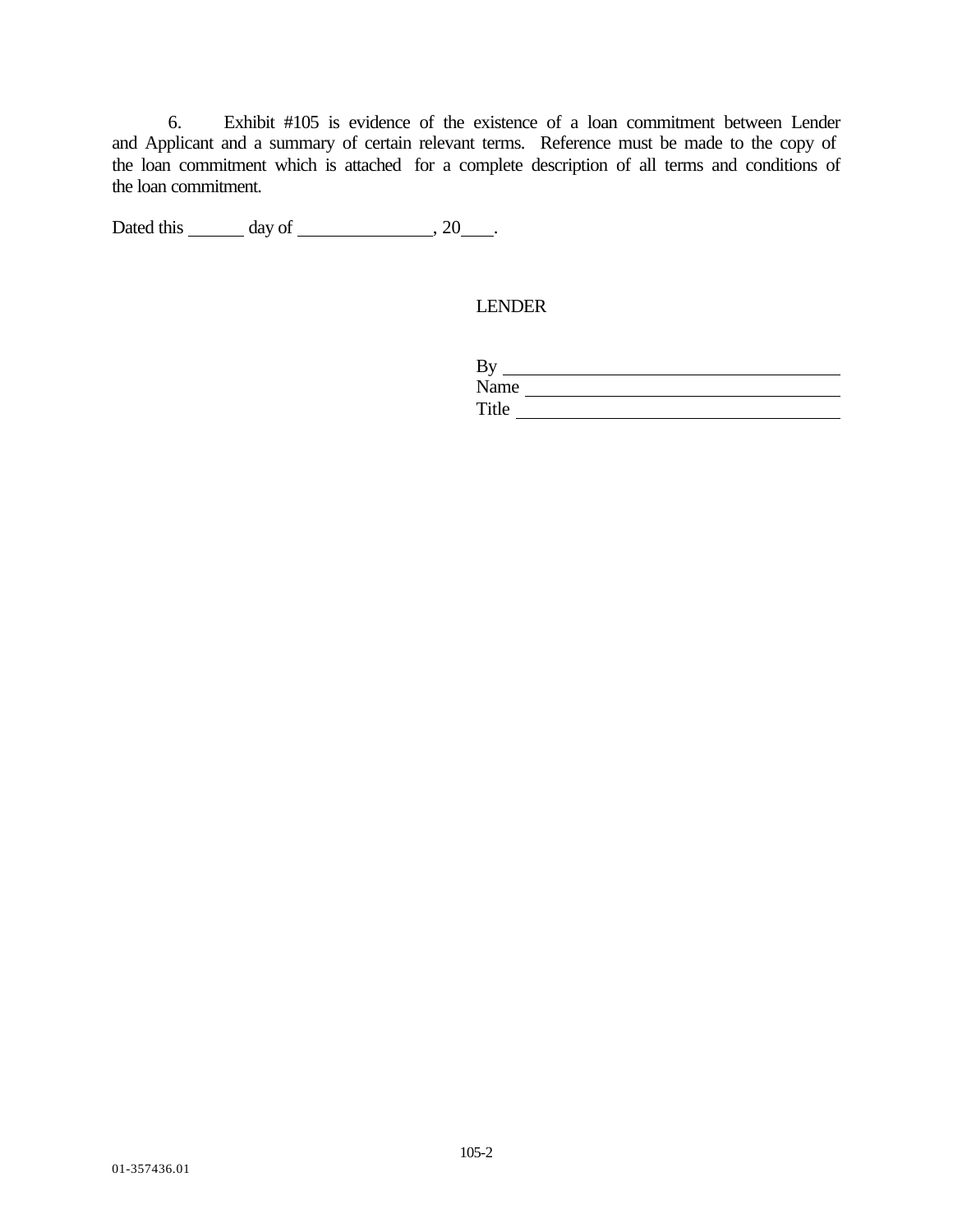#### **EXHIBIT #109A**

### **INITIAL NO OBJECTION LETTER**

(Tax-Exempt Bond Projects Only)

# [DATE]

Nebraska Investment Finance Authority Suite 200 Commerce Court 1230 O Street Lincoln, NE 68508

> Re: [PROJECT NAME] [ADDRESS]

Dear NIFA:

The City of (the "City") has no objections, at this time, to the application of [DEVELOPER] (the "Developer") for tax-exempt financing for the above-referenced project.

#### **Need and Demand**

The [PROJECT] (the "Proposed Project") involves the construction of residential units. The Developer has represented that at least % of the units will be occupied by low- and moderate-income individuals or families. Completion of the Proposed Project would assist in addressing the housing needs identified [by this Department] [by the City].

## **Zoning**

The parcel of land on which the Proposed Project will be located is zoned . This zoning designation permits (or will permit) multifamily residential use such as the Proposed Project.

#### **Satisfaction of Conditions**

As a prerequisite to delivery of this letter, the Developer may have made certain commitments and agreed to certain conditions required by the City. The Developer's obligations have been identified by the City and agreed to by the Developer and are not conditions or standards established by Nebraska Investment Finance Authority ("NIFA").

As evidenced by the Developer's acknowledgment below, the undersigned has advised the Developer and the Developer understands that:

(i) Delivery of this letter to NIFA is required by NIFA (in addition to such other requirements that may have been identified by NIFA to the Developer under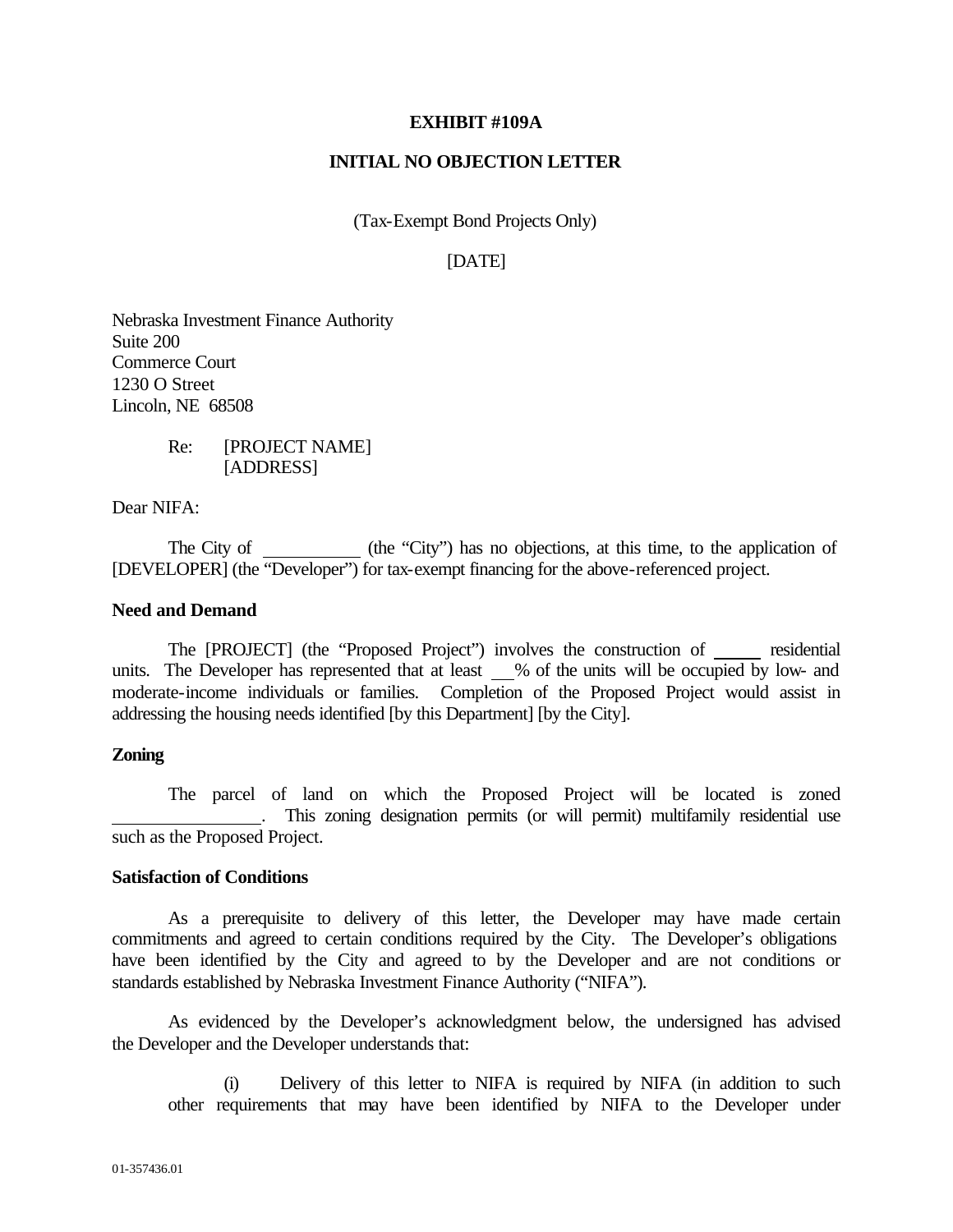separate cover) as a condition to receiving a NIFA Board of Directors' approved Intent Resolution;

(ii) Neither this letter nor adoption of the Intent Resolution by the NIFA Board constitutes a commitment by the City or NIFA to proceed with the proposed financing of the Proposed Project;

(iii) Prior to the allocation of volume cap by NIFA to the Developer with respect to the Proposed Project, a second "no objection" letter from the City will be required restating its acknowledgment of the Proposed Project; and

(iv) Delivery of that second letter by the City is conditioned on the Developer's performance of the obligations and agreements to take additional action, if any, requested by the City, to the satisfaction of the City.

Your favorable consideration in the context of an Intent Resolution with respect to the Project is appreciated.

Sincerely,

Planning Director

Acknowledged by:

[DEVELOPER]

Date: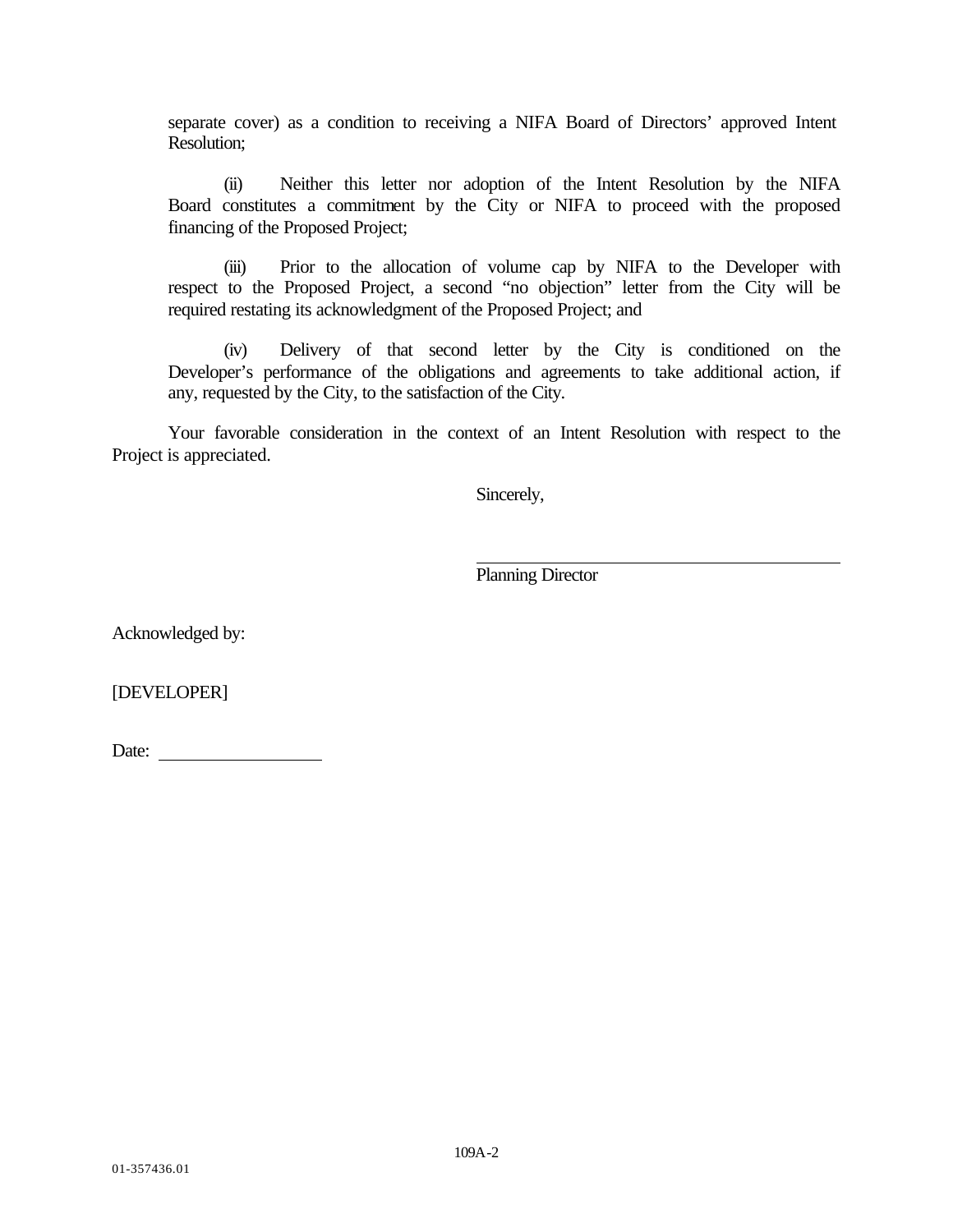#### **EXHIBIT #109B**

#### **FINAL NO OBJECTION LETTER**

(Tax-Exempt Bond Projects Only)

## [DATE]

Nebraska Investment Finance Authority Suite 200 Commerce Court 1230 O Street Lincoln, NE 68508

> Re: Allocation of Nebraska Investment Finance Authority ("NIFA") Volume Cap [PROJECT NAME] [ADDRESS]

Dear NIFA:

The City of (the "City") previously delivered to you its "no objection" letter with respect to the application of [DEVELOPER] (the "Developer") for tax-exempt financing for the above-referenced project. A copy of that letter is attached.

#### **Need and Demand**

The Proposed Project involves the construction of residential units. The Developer has represented that % of the units will be available to be occupied by low- and moderate-income individuals or families. It is the conclusion of the undersigned that completion of the Proposed Project would assist in addressing the housing needs identified [by this Department] [by the City].

#### **Zoning**

The parcel of land on which the Proposed Project will be located is zoned \_\_\_\_\_\_\_. This zoning designation permits multifamily residential use such as the Proposed Project.

#### **Satisfaction of Conditions**

All conditions imposed on this Project by the City have been met to date. It is understood that these conditions are between the City and the Developer and are not conditions or standards established by NIFA.

As evidenced by the Developer's acknowledgment below, the undersigned has represented and the Developer understands that: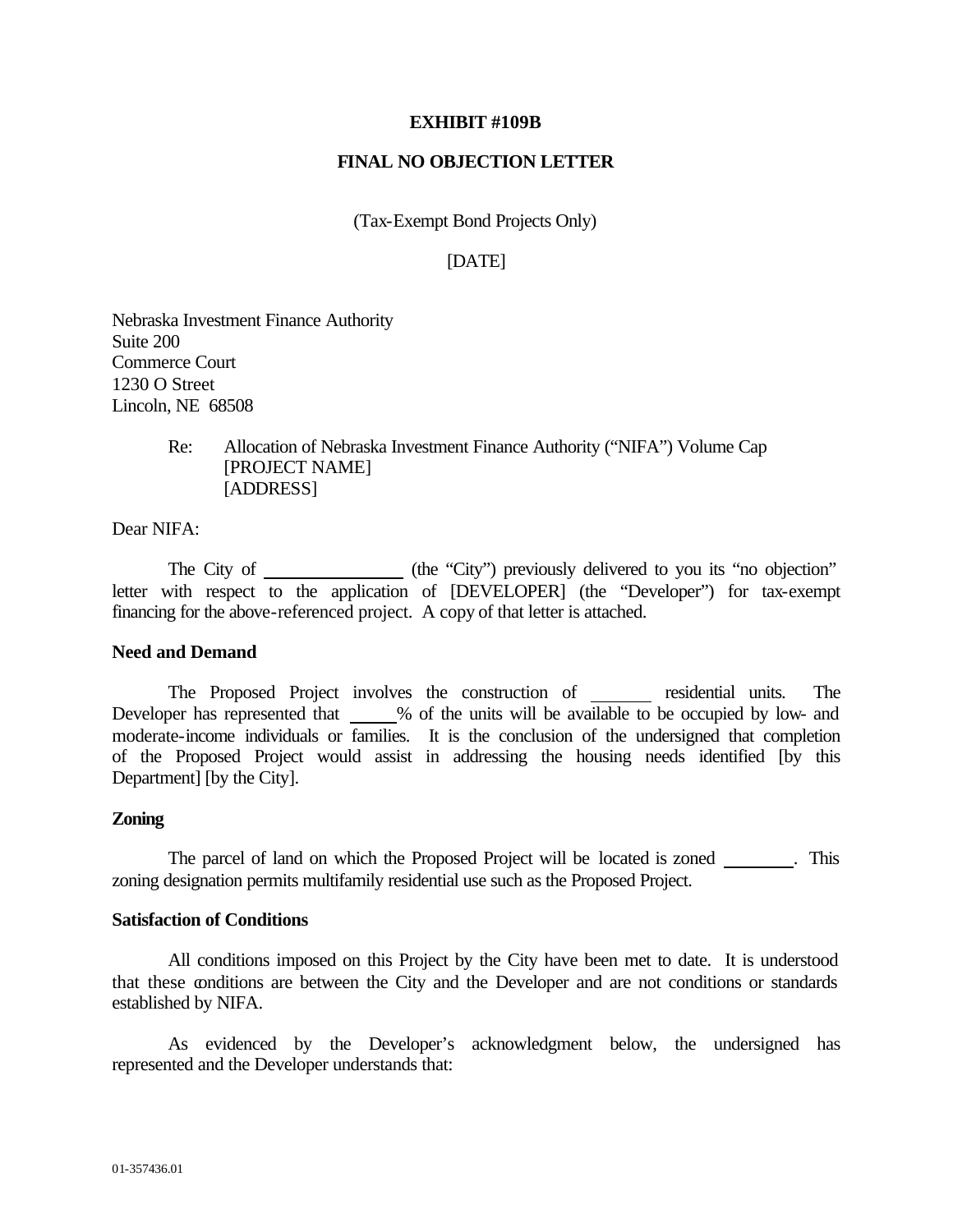(i) delivery of this letter to NIFA is required by NIFA (in addition to such other requirements that may have been identified by NIFA to the Developer under separate cover) as a condition to allocation of volume cap to the financing of the Project; and

(ii) in the event of changed circumstances or facts, neither this letter nor allocation of volume cap to the financing of the Project constitutes an irrevocable commitment by the City or NIFA to proceed with the proposed financing of the Proposed Project.

Your favorable consideration of allocation of volume cap to the financing of the Project is appreciated.

Sincerely,

Planning Director

Acknowledged by:

[DEVELOPER]

Date: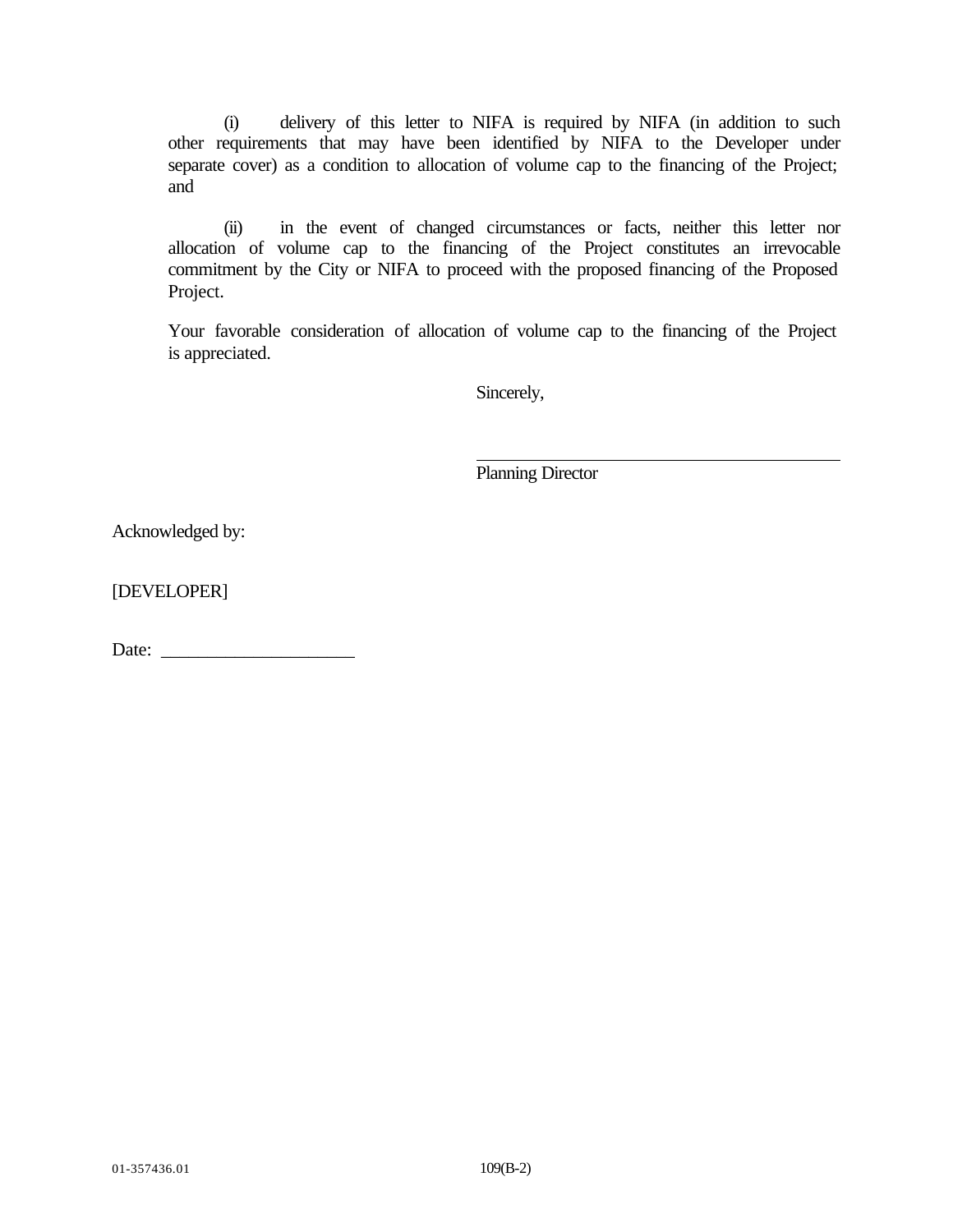#### **EXHIBIT 212(A)**

#### **HOUSING AUTHORITY REFERRAL ARRANGEMENT**

In connection with  $\frac{1}{s}$  is (the "Applicant") application for an allocation of low-income housing tax credits, Applicant hereby agrees upon the conditions that the Applicant receives an allocation of low-income housing tax credits ("LIHTC's") from the Nebraska Investment Finance Authority, and the project is constructed, as follows:

If the Local Housing Authority (the "Authority") in the jurisdiction in which the Applicant's project is located maintains a public housing waiting list, the Applicant agrees:

- 1. To notify the Authority when target units, designated in the Applicant's application for LIHTC's, become available for rent. Such notice shall be given by telephone, facsimile or other immediate method and confirmed in writing to the Authority. The notice shall include information describing the location, size, type and rent for the unit.
- 2. For a period of seven days from the time notice is received by the Authority, Applicant shall receive and process applications for the unit from persons on the public housing waiting list of the Authority, who submit an application to the Applicant, and shall not advertise or seek renters from other sources during such period. Applicant, however, shall be under no obligation to consider a rental application from other than a low-income tenant under the provisions of the LIHTC program and Section 42 of the Internal Revenue Code.
- 3. It is expressly understood:
	- (a) That the Applicant shall have the final authority to accept tenants into the project pursuant to the fair housing laws applicable to the project and the rules and regulations applied to all tenants,
	- (b) That Applicant is not required to lease units to unqualified tenants pursuant to the rules applicable to the project and under the provisions of Section 42 of the IRC.
- 4. Applicant acknowledges that this agreement shall be recorded as part of the restrictive covenants and Land Use Restriction Agreement binding the Applicant, and his successors in ownership, to perform under this agreement during the effective period of the restrictive covenants.

|         | For the Applicant:     |                                                       | Title: |  |
|---------|------------------------|-------------------------------------------------------|--------|--|
| $200$ . |                        | Receipt of Agreement Acknowledged by the Authority on |        |  |
|         | By: $\qquad \qquad$    |                                                       |        |  |
|         | Title: $\qquad \qquad$ |                                                       |        |  |
|         |                        |                                                       |        |  |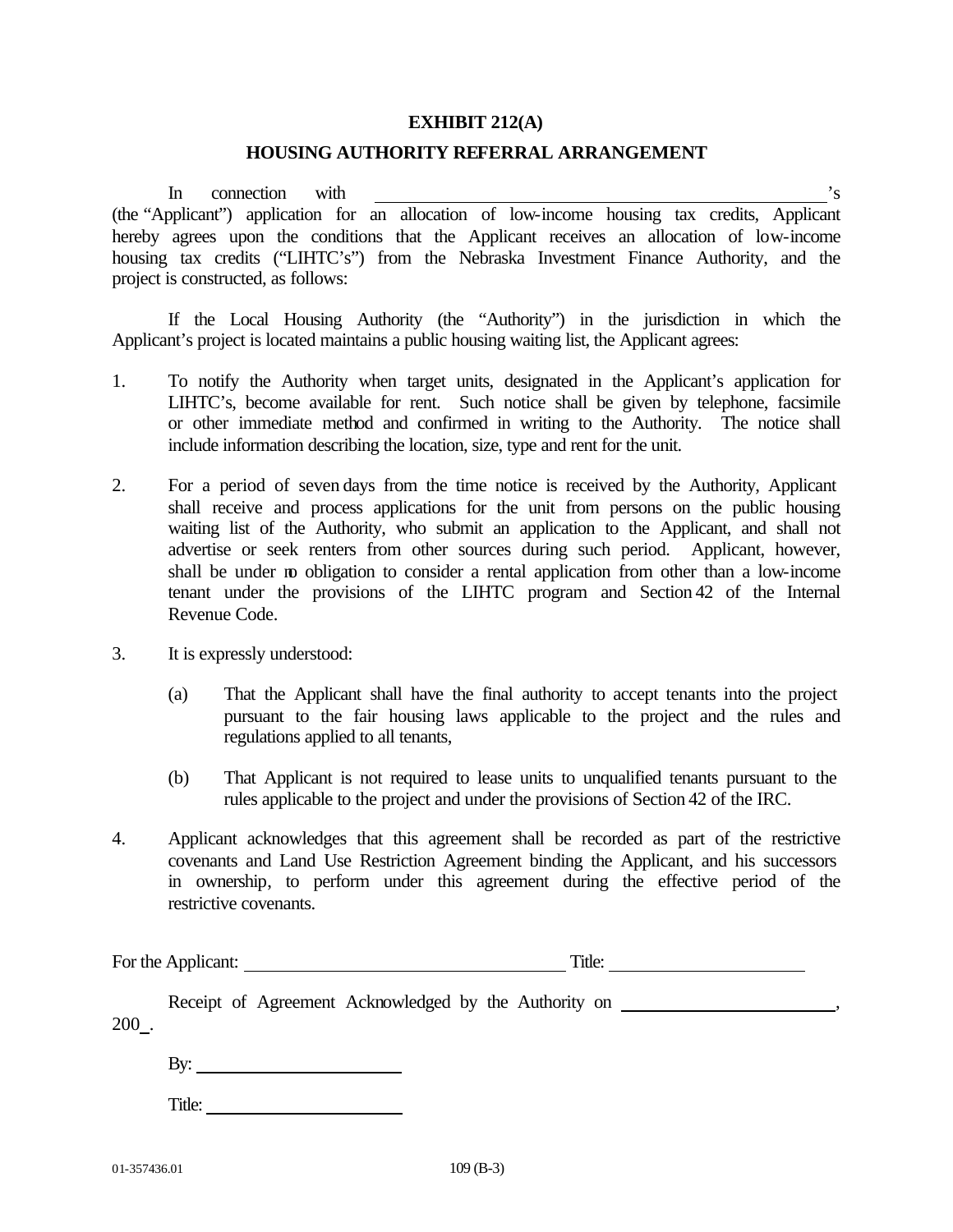#### **EXHIBIT 212(B)**

### **TENANT REFERRAL ARRANGEMENT**

In connection with  $\frac{1}{s}$  is (the "Applicant") application for an allocation of low-income housing tax credits, Applicant hereby agrees upon the conditions that the Applicant receives an allocation of low-income housing tax credits ("LIHTC's") from the Nebraska Investment Finance Authority, and the project is constructed, as follows:

If the U.S. Military Installation Housing Office (the "Housing Office") in the jurisdiction in which the Applicant's project is located maintains a waiting list, the Applicant agrees:

- 1. To notify the Housing Office when target units, designated in the Applicant's application for LIHTC's, become available for rent. Such notice shall be given by telephone, facsimile or other immediate method and confirmed in writing to the Housing Office. The notice shall include information describing the location, size, type and rent for the unit.
- 2. For a period of seven days from the time notice is received by the Housing Office, Applicant shall receive and process applications for the unit from persons on the waiting list of the Housing Office, who submit an application to the Applicant, and shall not advertise or seek renters from other sources during such period. Applicant, however, shall be under no obligation to consider a rental application from other than a low-income tenant under the provisions of the LIHTC program and Section 42 of the Internal Revenue Code.
- 3. It is expressly understood:
	- (a) That the Applicant shall have the final authority to accept tenants into the project pursuant to the fair housing laws applicable to the project and the rules and regulations applied to all tenants,
	- (b) That Applicant is not required to lease units to unqualified tenants pursuant to the rules applicable to the project and under the provisions of Section 42 of the IRC.
- 4. Applicant acknowledges that this agreement shall be recorded as part of the restrictive covenants and Land Use Restriction Agreement binding the Applicant, and his successors in ownership, to perform under this agreement during the effective period of the restrictive covenants.

|    |                      |  | Title: |                 |             |    |
|----|----------------------|--|--------|-----------------|-------------|----|
| of | Agreement<br>$200$ . |  |        |                 | Office      | on |
|    |                      |  |        |                 |             |    |
|    |                      |  |        | Acknowledged by | the Housing |    |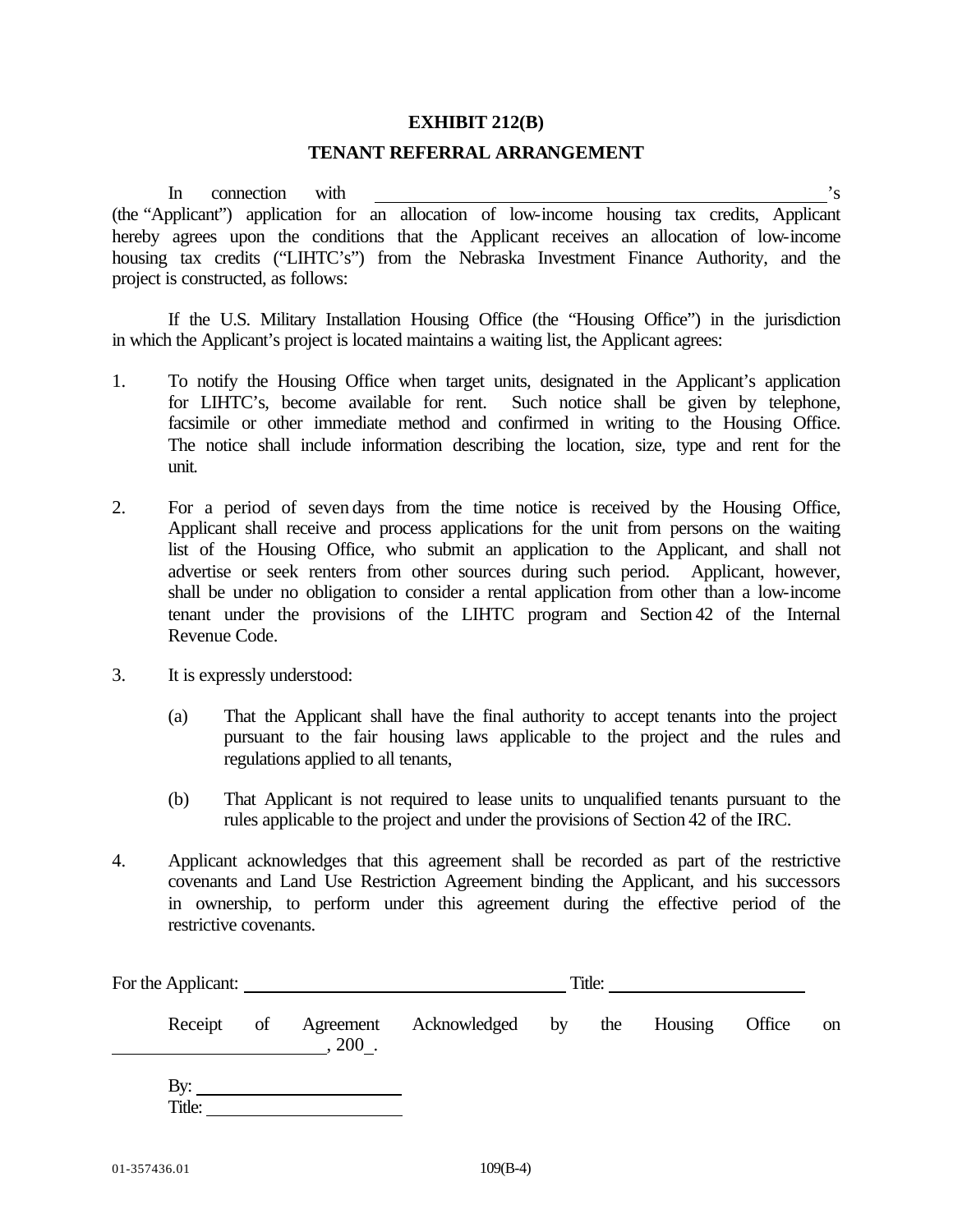# **MANAGEMENT PLAN**

|           | Sponsor:                                                          |                                                                                                                                                                                                    |
|-----------|-------------------------------------------------------------------|----------------------------------------------------------------------------------------------------------------------------------------------------------------------------------------------------|
|           |                                                                   | Contact: Phone: ()                                                                                                                                                                                 |
|           | <b>Proposed Management Agent's</b><br>Name, Address and Zip Code: | <b>Name and Location of</b><br><b>Proposed Facility:</b>                                                                                                                                           |
| <b>A.</b> | <b>Role and Responsibility of Proposed Managing Agent:</b>        |                                                                                                                                                                                                    |
| 1.        | staff? (Please attach an organizational chart.)                   | What are the supervisory relationships between the sponsor, managing agent and project                                                                                                             |
| 2.        | What qualities will you look for when hiring a management staff?  |                                                                                                                                                                                                    |
| 3.        | What is the proposed management fee? \$                           |                                                                                                                                                                                                    |
| <b>B.</b> | <b>Personnel Policy and Staffing Arrangements:</b>                |                                                                                                                                                                                                    |
|           | an operating expense of the project.)                             | (All supervisory, bookkeeping/accounting and clerical expenses, along with all of the agent's<br>overhead expenses that will be borne by the agent out of its own funds and will not be treated as |

1. What is the planned staffing for the project? (Include a breakdown of jobs and salary schedules.)

<u> 1989 - Johann Stoff, amerikansk politiker (\* 1908)</u>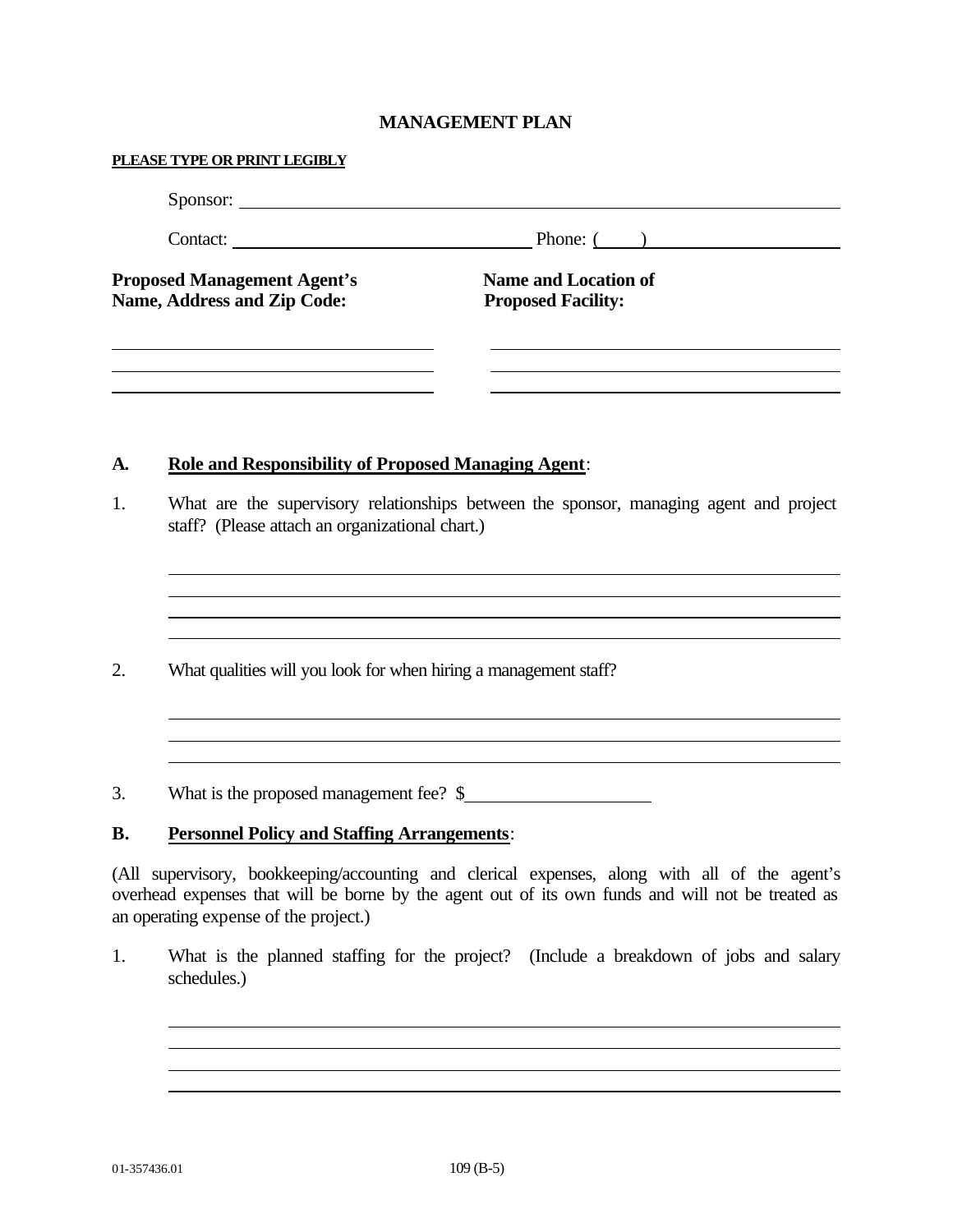- 2. Which position within the management entity is responsible for resolving personnel disputes and/or problems?
- 3. Who will be responsible for the NIFA's reporting requirements and compliance with program requirements?

#### **C. Plans and Procedures for Marketing the Project**:

Projects funded through the HOME Program must follow HOME Affirmative Marketing Procedures.

Submit a copy of your marketing plan.

- 1. In which cities/communities will you advertise the project?
- 2. What method of advertising media will be used?
- 3. When will the marketing activities begin?
	- 4. What orientation will be provided to residents to familiarize them with the project and acceptable practices for care of their unit?

<u> 1989 - Johann Stoff, amerikansk politiker (d. 1989)</u>

5. What follow-up will you use to determine if residents are satisfied with their unit and the services provided?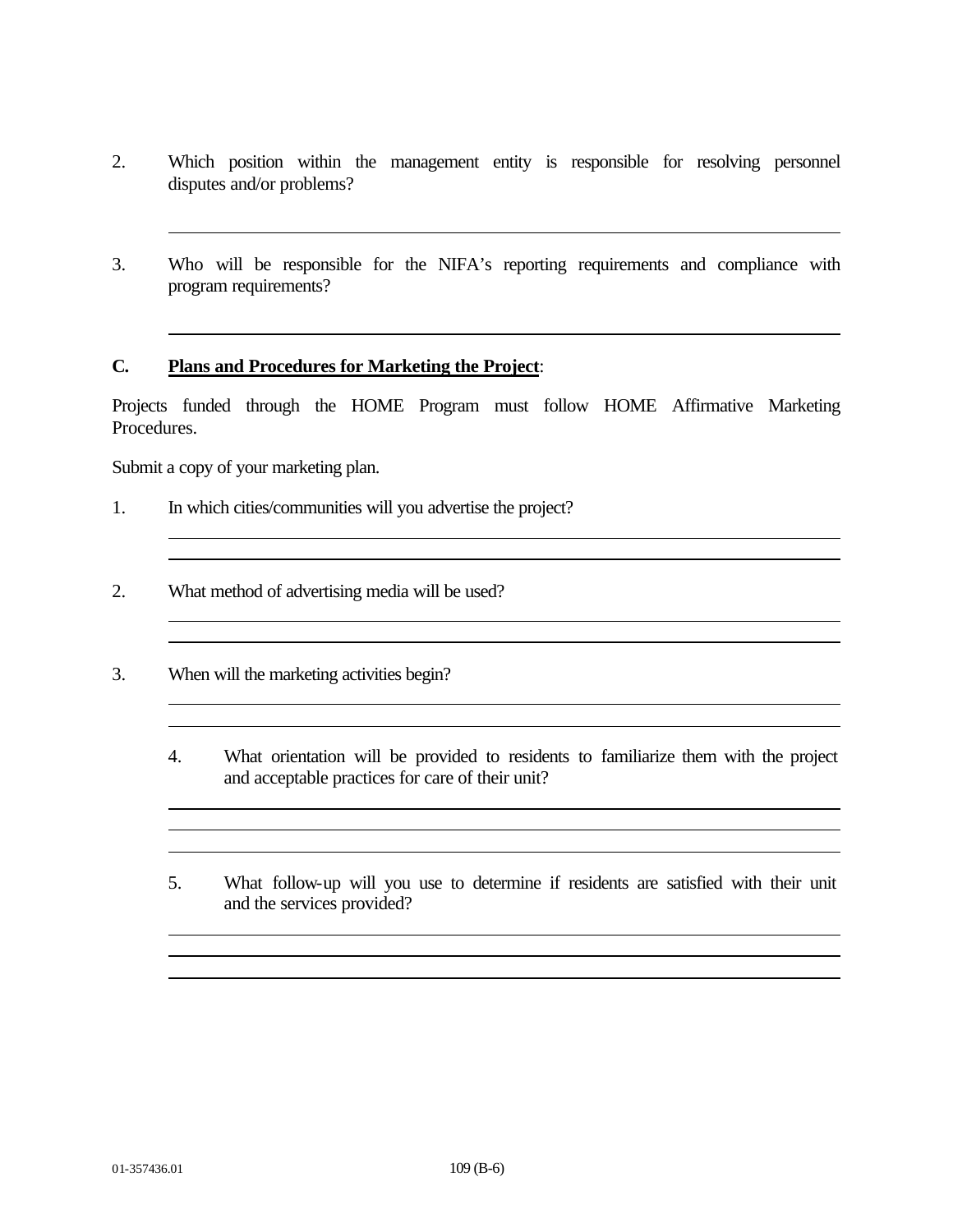## **D. Procedures for Selecting Residents**:

- 1. Who will be responsible for selecting residents?
- 2. What experience does this person have in selecting residents for this type of project? Provide a brief outline of such experience and state any provisions being made to train this person.

- 3. List the criteria to be used in selecting residents. (Indicate the income screening procedures, and include the requirements of the requested funding program.)
- 4. What efforts will be made to insure compliance with the Fair Housing Act with respect to resident selection?

the control of the control of the control of the control of the control of the control of the control of the control of the control of the control of the control of the control of the control of the control of the control <u> 1989 - Johann Stoff, amerikansk politiker (\* 1908)</u>

<u> 1989 - Johann Stoff, amerikansk politiker (\* 1908)</u>

## **E. Maintenance and Repair Program**:

- 1. What move-out inspection and repair procedures will you employ?
- 2. What is your procedure for residents to report any and all maintenance needs?
- 3. What is your procedure to have major repairs completed?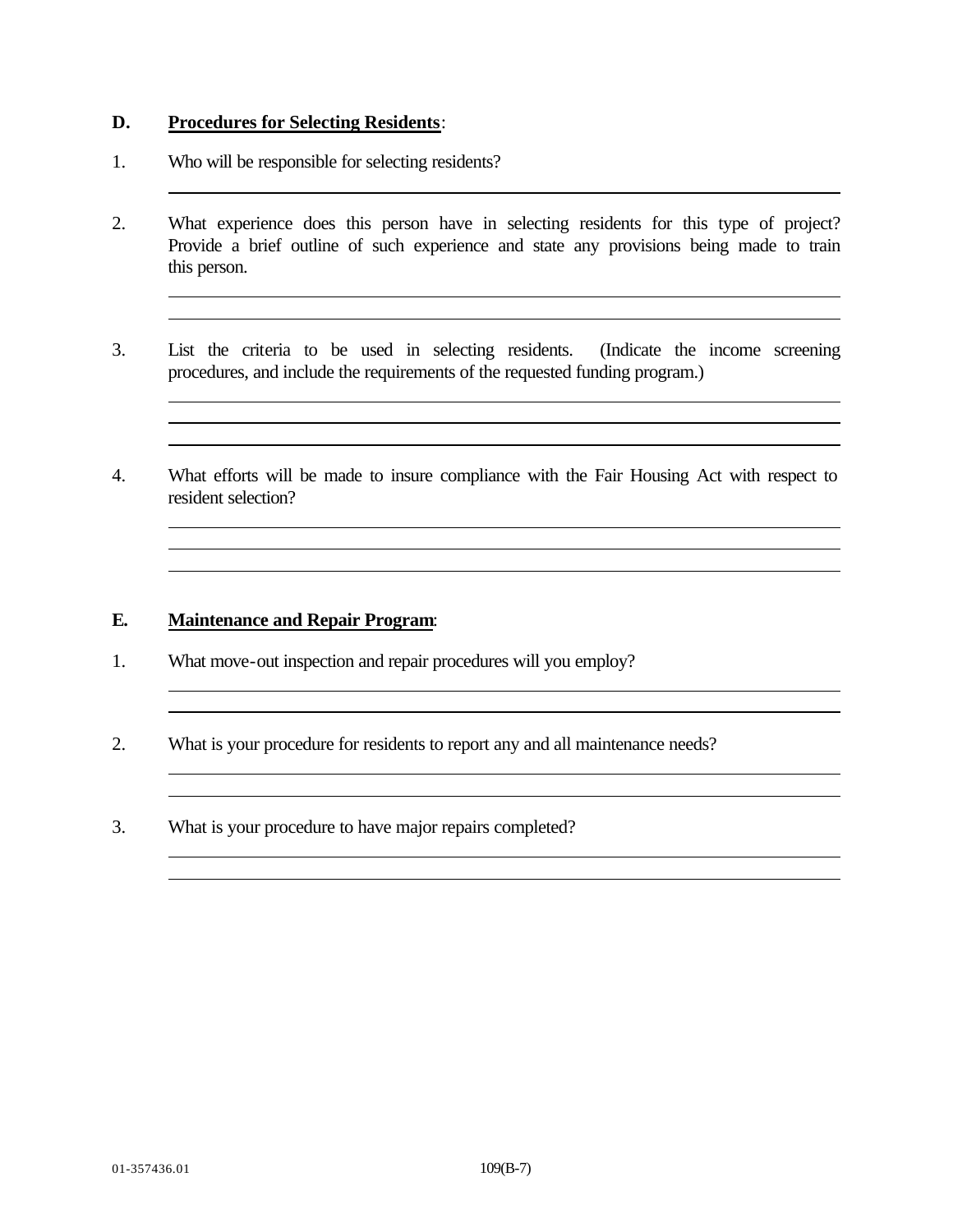# **MANAGEMENT AGENT'S QUALIFICATIONS**

# **PLEASE TYPE OR PRINT LEGIBLY**

|    | Name and Location of<br>Proposed Management Agent's<br>Name, Address and Zip Code:<br>Proposed Facility:                                                                                                                                                                                                                                                         |
|----|------------------------------------------------------------------------------------------------------------------------------------------------------------------------------------------------------------------------------------------------------------------------------------------------------------------------------------------------------------------|
|    | Management Agent's Phone Number (2008) and the contract of the Management Agent's Phone Number (2008) and the contract of the contract of the contract of the contract of the contract of the contract of the contract of the                                                                                                                                    |
| 1. | Distance in miles from firm's office to proposed site: _________________________                                                                                                                                                                                                                                                                                 |
| 2. | Number of projects currently managed: Number of units:                                                                                                                                                                                                                                                                                                           |
| 3. | Has this firm managed projects under different name? If yes, please list name, projects<br>managed and date managed.                                                                                                                                                                                                                                             |
| 4. | Please attach recent photos of currently managed building(s), exteriors, grounds, parking<br>lot and common areas (including, but not limited to, garbage areas, laundry rooms and<br>play areas). Please identify photos.                                                                                                                                       |
| 5. | What year did management activities begin?                                                                                                                                                                                                                                                                                                                       |
| 6. | Attach a narrative explaining what experience your firm has, or specific employees of the<br>firm have, that qualifies it to manage this particular type of project. Please include all<br>property management experience or other comparable experience which you consider<br>provide the skills necessary to manage this project. Attach resumes if available. |
| 7. | Have any of the projects that the firm managed/manages ever experienced a default?<br>If yes, please explain circumstances surrounding each default.                                                                                                                                                                                                             |
|    |                                                                                                                                                                                                                                                                                                                                                                  |

8. Describe frequency and type of direct supervision to be given to the resident manager and by whom: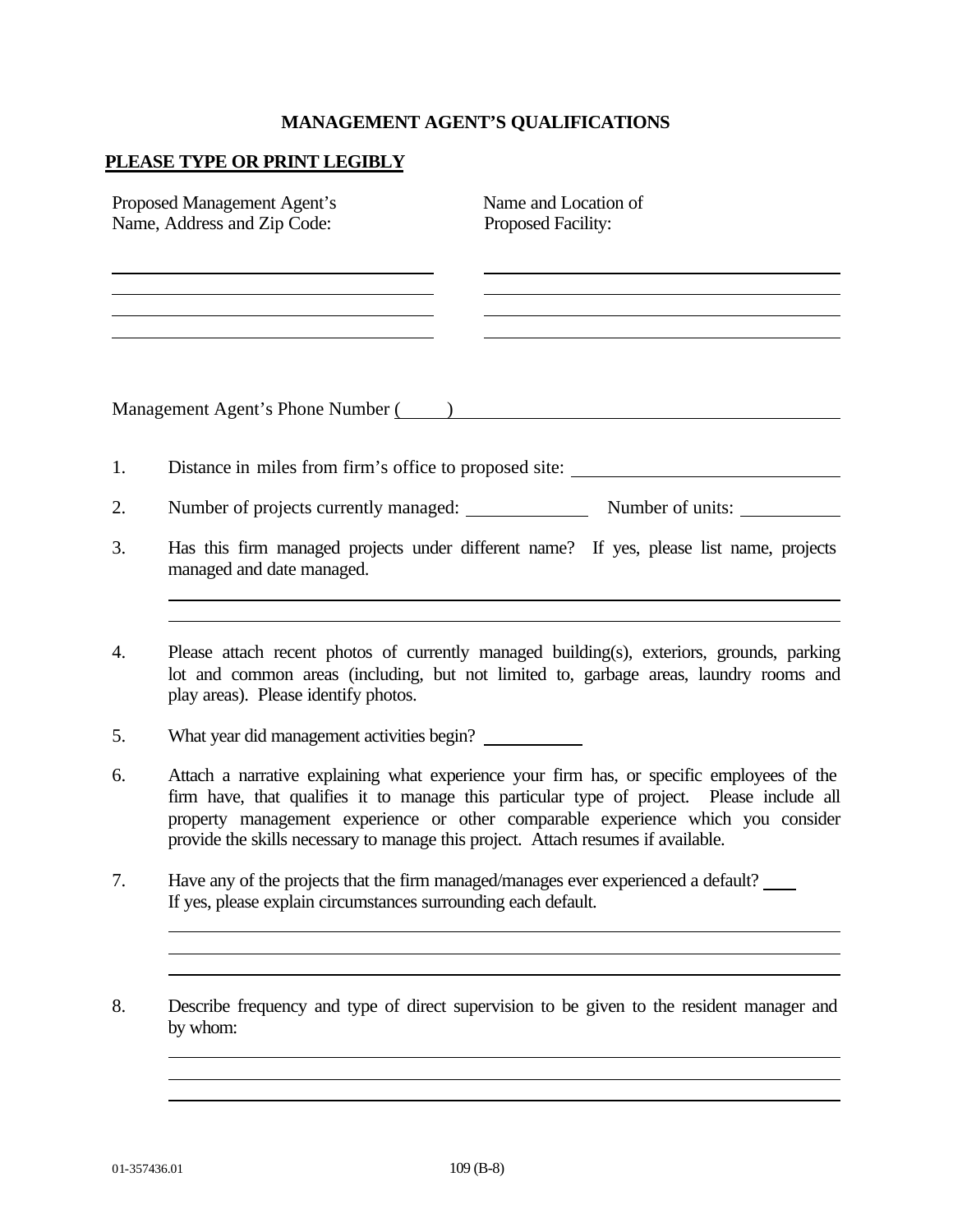# **F. Rent Collection Policies and Procedures**:

| What is the procedure when a resident misses a rent payment?                     |  |
|----------------------------------------------------------------------------------|--|
| Describe your proposed eviction policies and procedures.                         |  |
|                                                                                  |  |
|                                                                                  |  |
|                                                                                  |  |
| <b>Plans for Resident-Management Relations:</b>                                  |  |
| How will resident grievances be handled?                                         |  |
|                                                                                  |  |
| Do you have a published guest policy? ____________ If yes, please attach a copy. |  |
| <b>Security Measures:</b>                                                        |  |

1. If there is a food service program, please indicate who will be responsible for that program and their experience in that area.

the control of the control of the control of the control of the control of the control of the control of the control of the control of the control of the control of the control of the control of the control of the control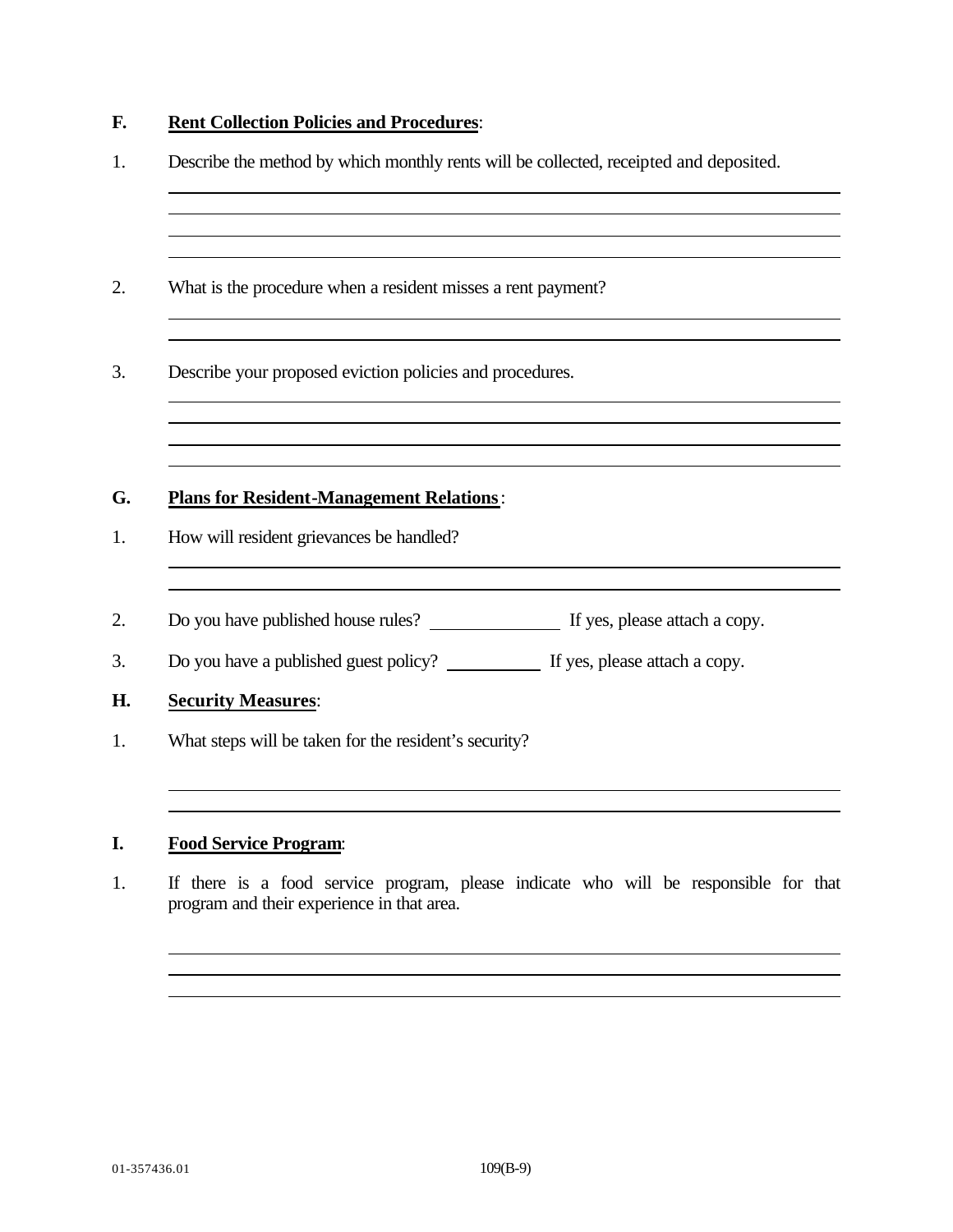| 9.  |            | If yes, indicate in whose name and the type of license. | Does the firm have a Nebraska Broker's or Property Management license?       |
|-----|------------|---------------------------------------------------------|------------------------------------------------------------------------------|
| 10. |            | Does the firm have surety bond? _______ If yes, state:  |                                                                              |
|     | (a)<br>(b) | Amount of bonds: \$                                     |                                                                              |
|     |            | If no, is the firm eligible for a surety bond?          |                                                                              |
| 11. |            |                                                         | References: List references for whom management services have been provided: |
|     | Name       | Address                                                 | <b>Phone Number</b>                                                          |
| (c) |            | $\left( \text{a)} \right)$<br>$\qquad \qquad \bullet$   |                                                                              |

# **CERTIFICATION**:

THE UNDERSIGNED HEREBY CERTIFIES UNDER PENALTY OF PERJURY THAT THE INFORMATION SET FORTH IN THIS DOCUMENT, AND IN ANY ATTACHMENT IN SUPPORT THEREOF, IS TRUE, CORRECT AND COMPLETE.

Name of Firm

By:

Title:

| Date: |  |
|-------|--|
|       |  |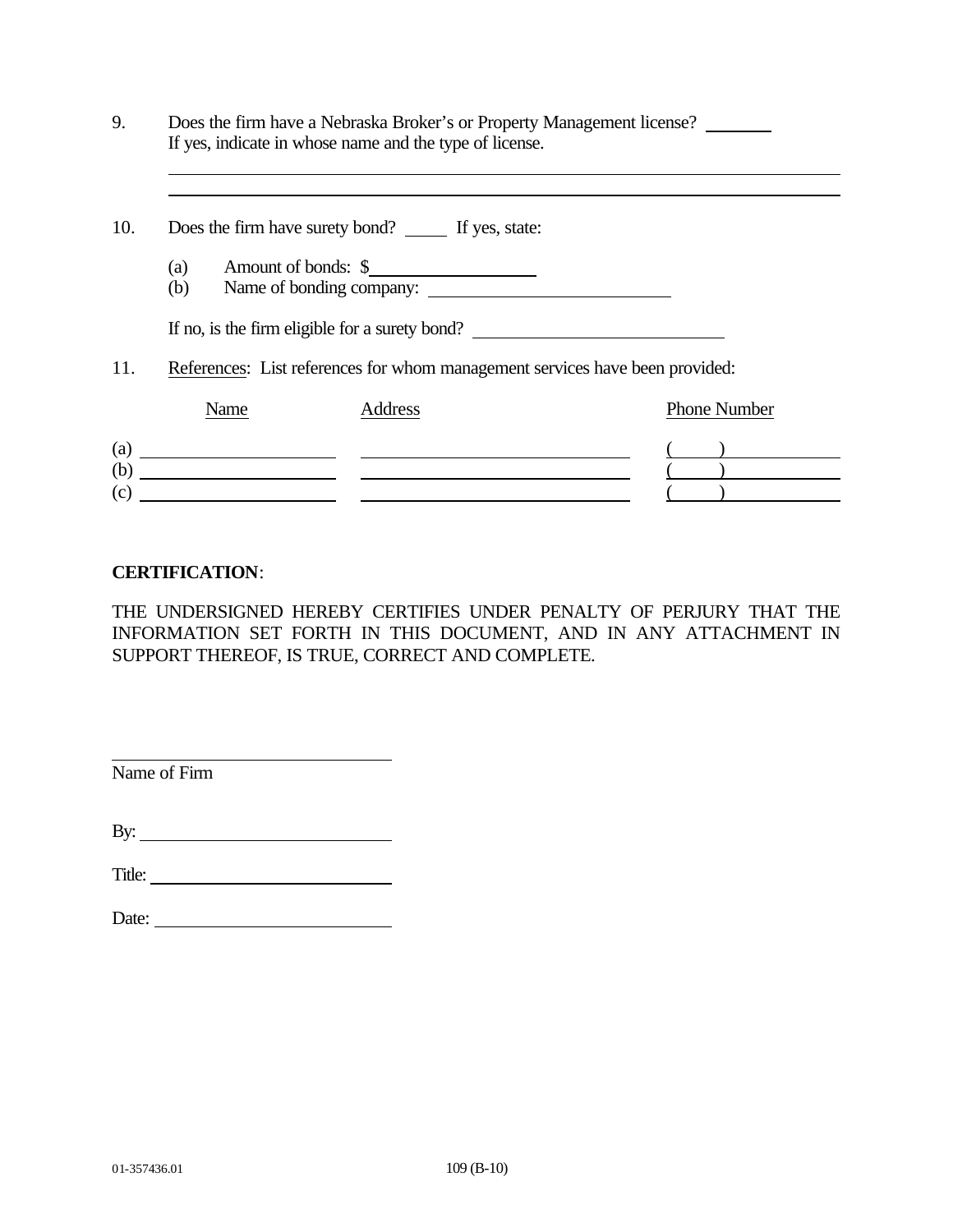# NEBRASKA INVESTMENT FINANCE AUTHORITY LOW INCOME HOUSING TAX CREDIT PROGRAM

# **Table of Contents**

# **Application Form**

|                                                                             | <b>B.</b> Project Overview |
|-----------------------------------------------------------------------------|----------------------------|
| (1)<br>(2)<br>(3)<br>(4)<br>(5)                                             |                            |
| C. Owner/Developer Information                                              |                            |
| (1)<br>(2)<br>(3)                                                           |                            |
|                                                                             | D. Project Characteristics |
| (1)<br>(2)<br>(3)<br>(4)<br>(5)<br>(6)<br>(7)<br>(8)<br>(9)<br>(10)<br>(11) | Financing Information      |
| (12)<br>(13)<br>(14)<br>(15)<br>(16)<br>(17)<br>(18)                        |                            |